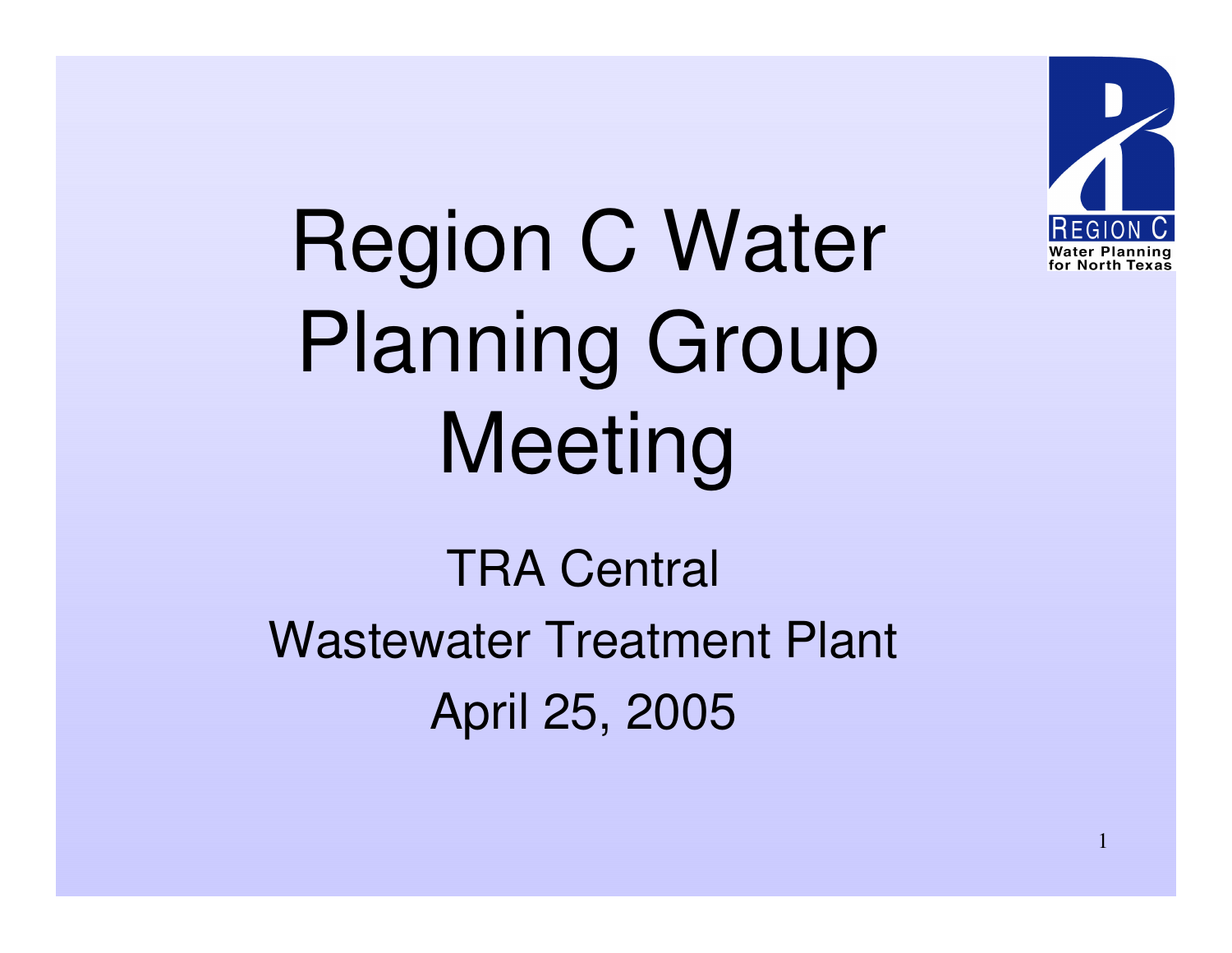# Agenda

- • Action Items
	- Additional Wholesale Water Providers
	- –Action on Unique Stream Segments
	- –Action on Policy Topics
	- –Proposed Strategies to Meet Water Needs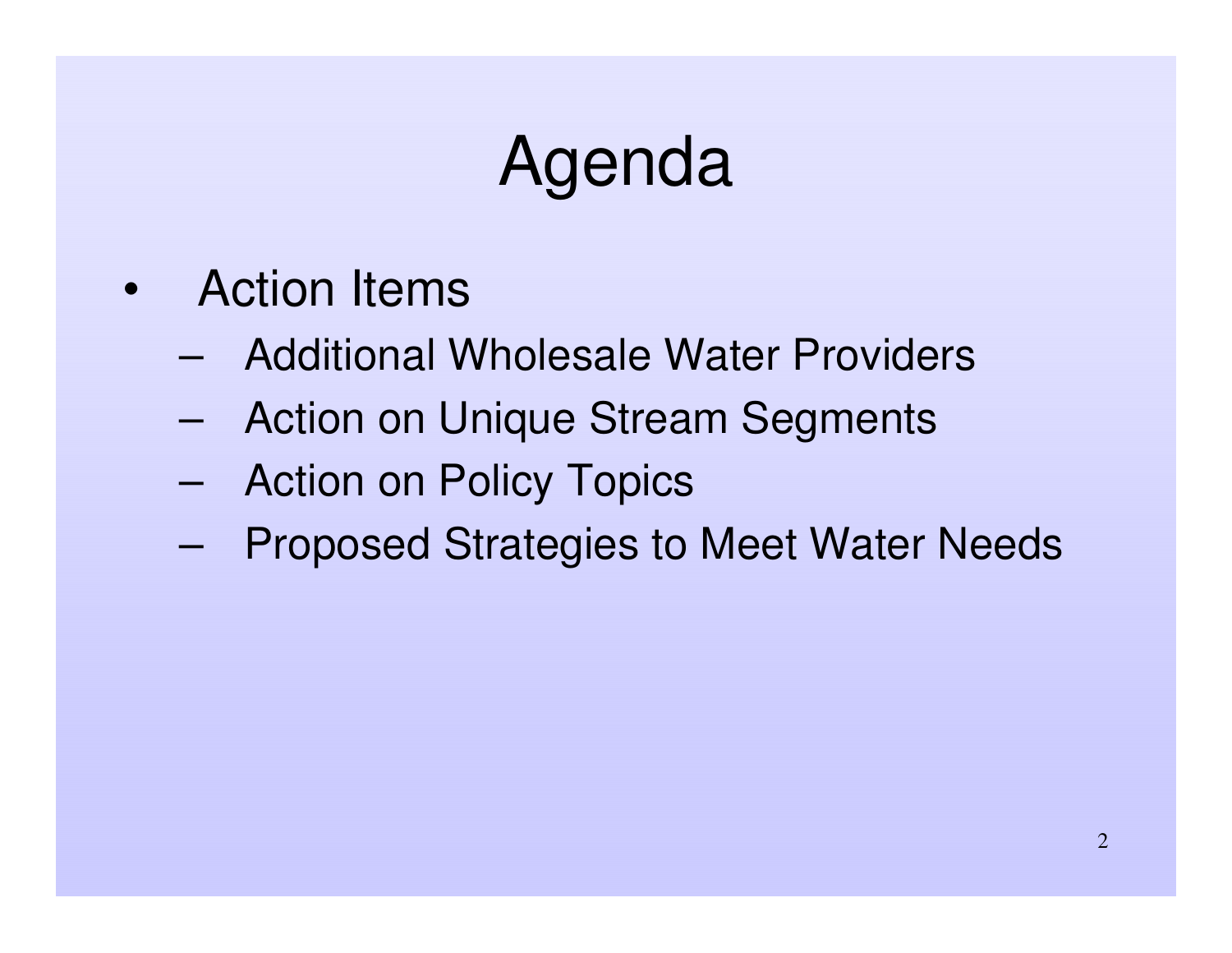Additional Wholesale Water Providers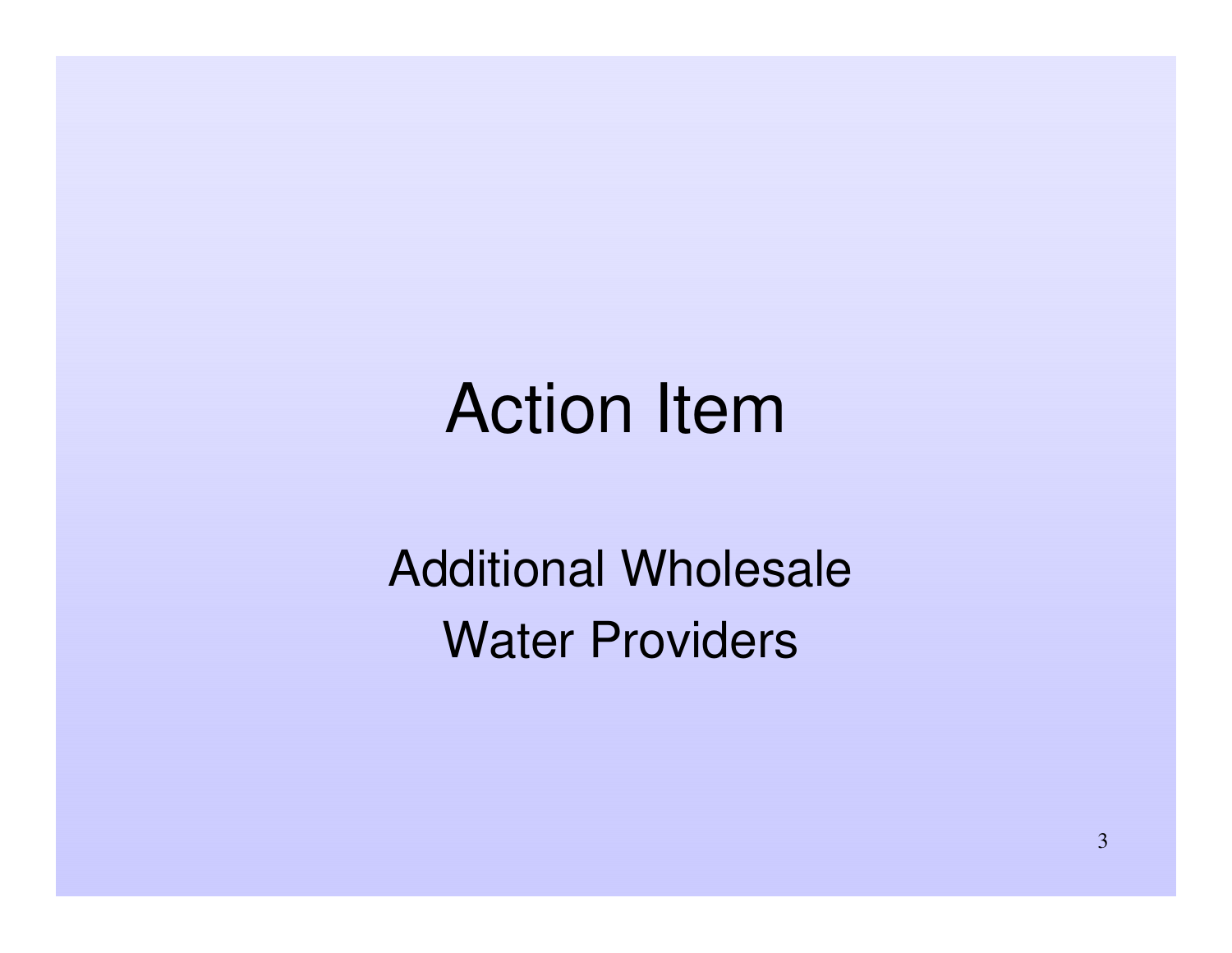# Additional Wholesale Providers

• Definition: any entity who has sold or is expected to sell 1,000 acre-feet per year of water wholesale during the planning period.

Add:

- City of Arlington -
- City of Grand Prairie -
- East Cedar Creek FWSD -
- Rockett SUD -
- West Cedar Creek MUD -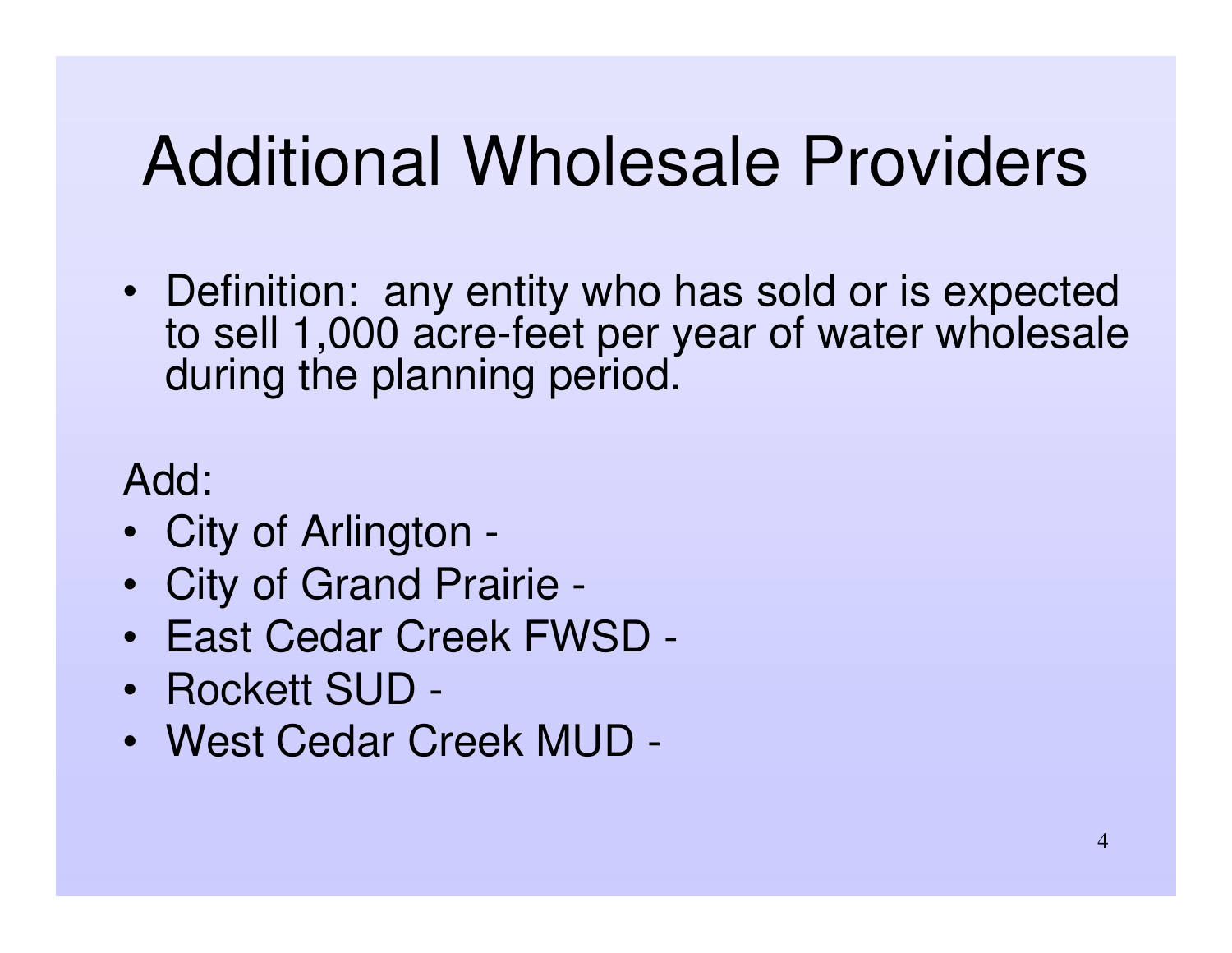## Additional Wholesale Providers

#### • RCWPG Action

– Add City of Arlington, City of Grand Prairie, East Cedar Creek FWSD, Rockett SUD, and West Cedar Creek MUD as Wholesale Water Providers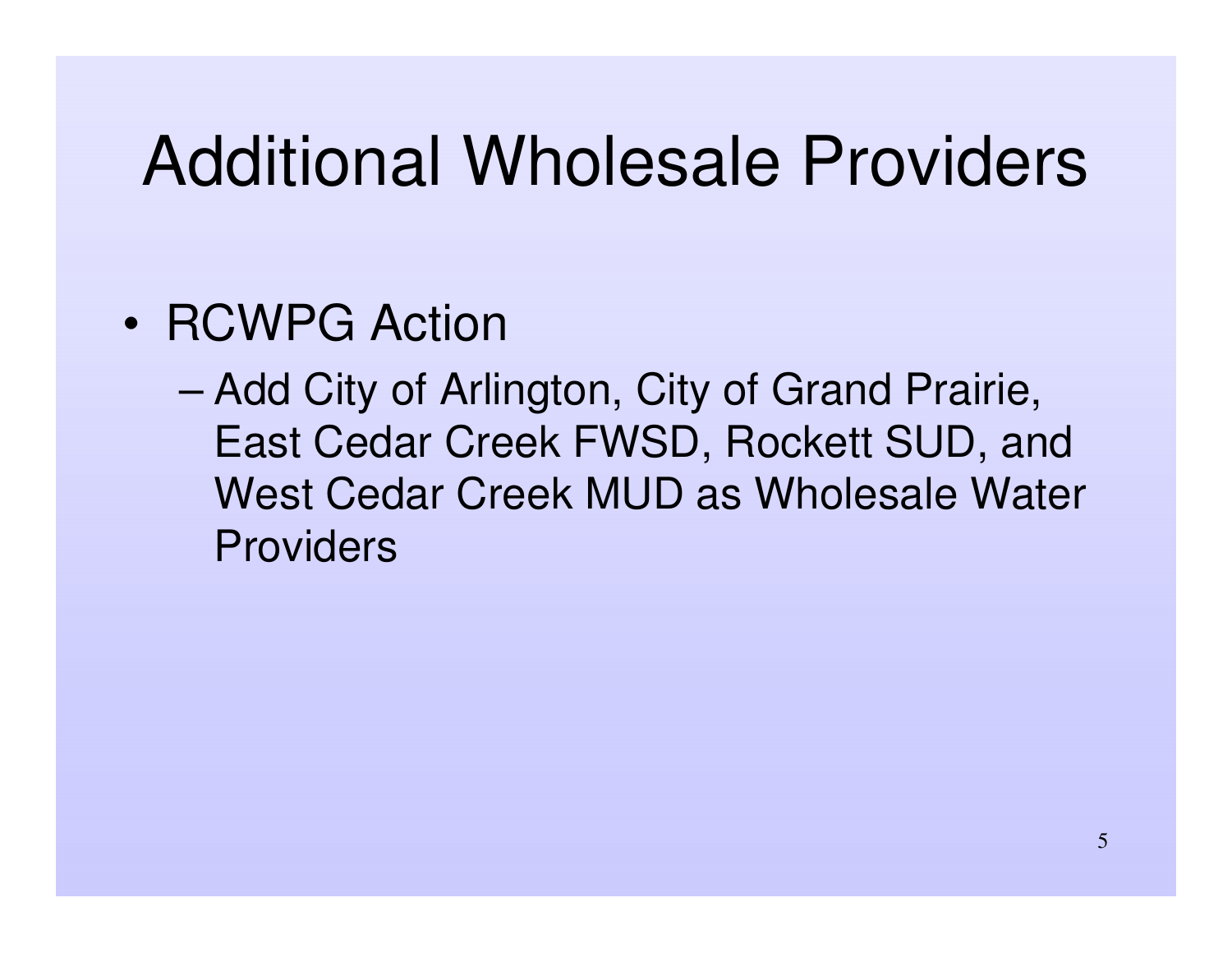#### Unique Stream Segments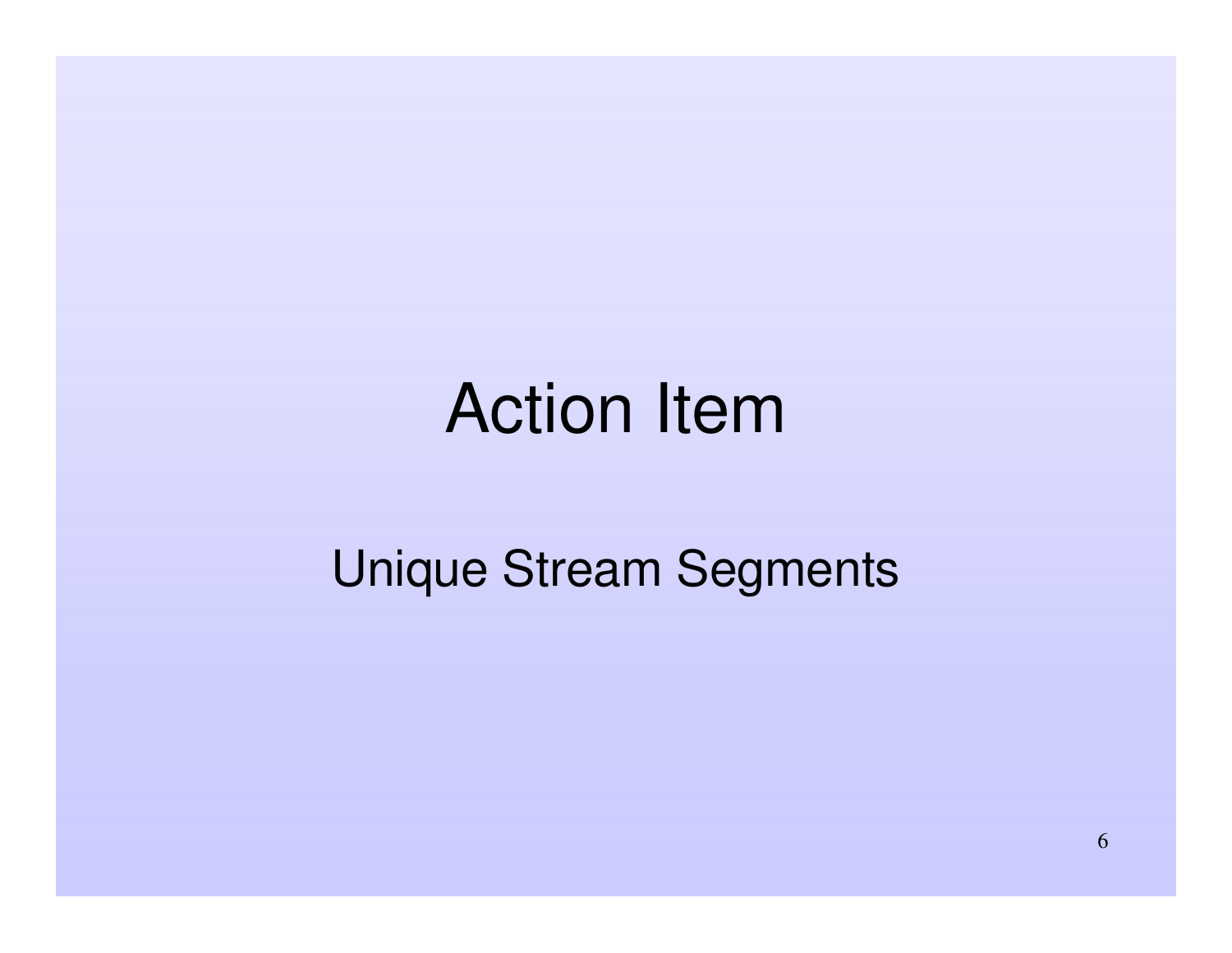Policy Topics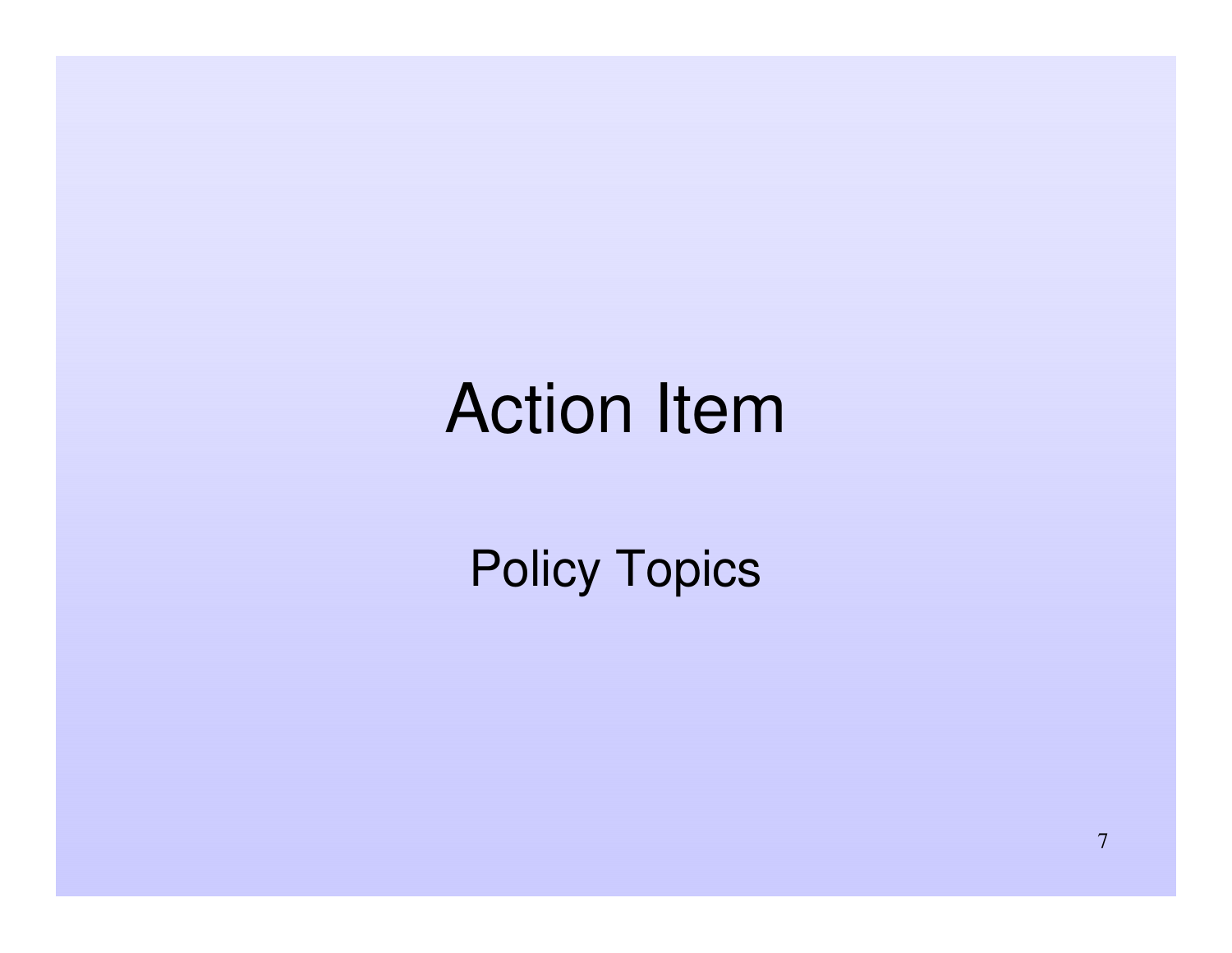Proposed Strategies to Meet Water Needs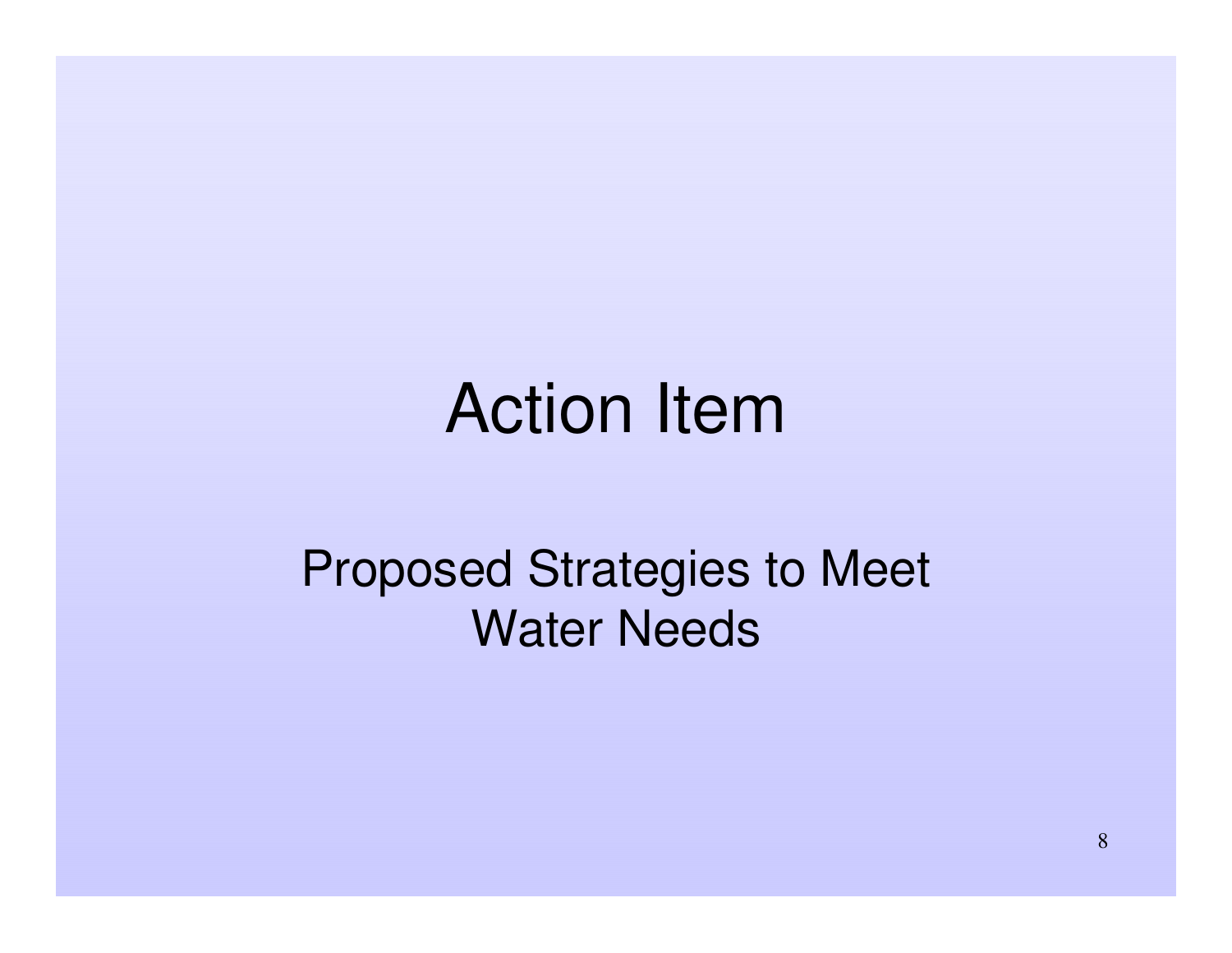### Proposed Strategies to Meet Water Needs

- • Memoranda for Counties
	- –All completed
- $\bullet$  Completed Memoranda for Wholesale Water Providers
	- –Tarrant Regional Water District
	- **Hart Committee** — North Texas Municipal Water District
	- **Harry Committee** Greater Texoma Utility Authority
	- Corsicana
	- Weatherford
	- and the contract of the contract of Athens Municipal Water Authority
	- –Walnut Creek Special Utility District
	- –Other WWPs (without individual memos)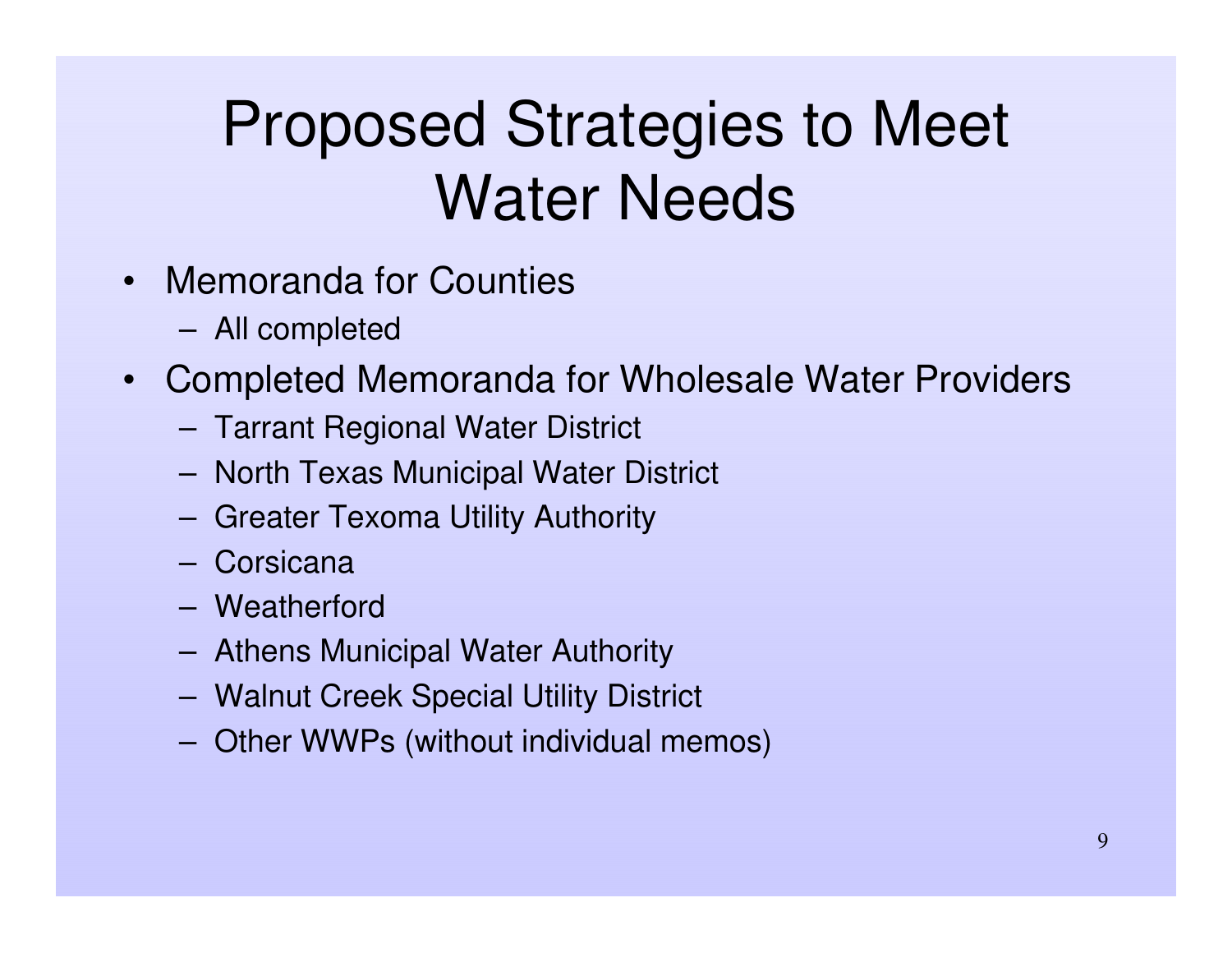#### Proposed Strategies to Meet Water Needs

- • Memoranda in progress for WWPs
	- Dallas Water Utilities
	- –– Trinity River Authority
	- –Upper Trinity Regional Water District
	- Denton
	- Fort Worth
	- Gainesville
	- Waxahachie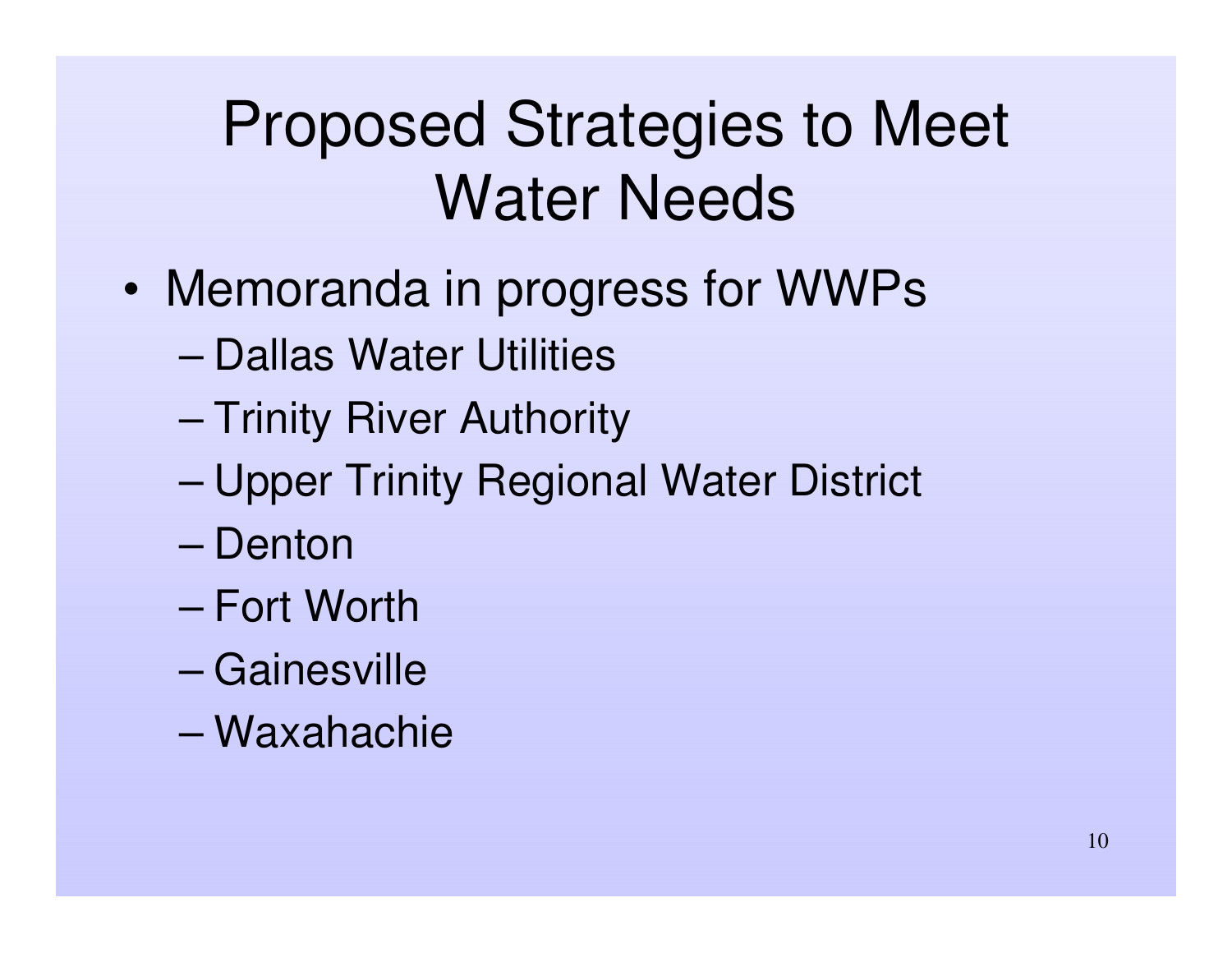## Strategies for Wholesale Water Providers – Tarrant Regional WD

- Current supplies are West Fork Reservoirs, Lake Benbrook, Cedar Creek Lake, Richland-Chambers Lake
- Recommended Strategies
	- Water conservation
	- **Harry Committee** Eagle Mountain Connection
	- Reuse & Third Pipeline from East Texas
	- Marvin Nichols Reservoir
	- Toledo Bend Reservoir
	- Oklahoma Water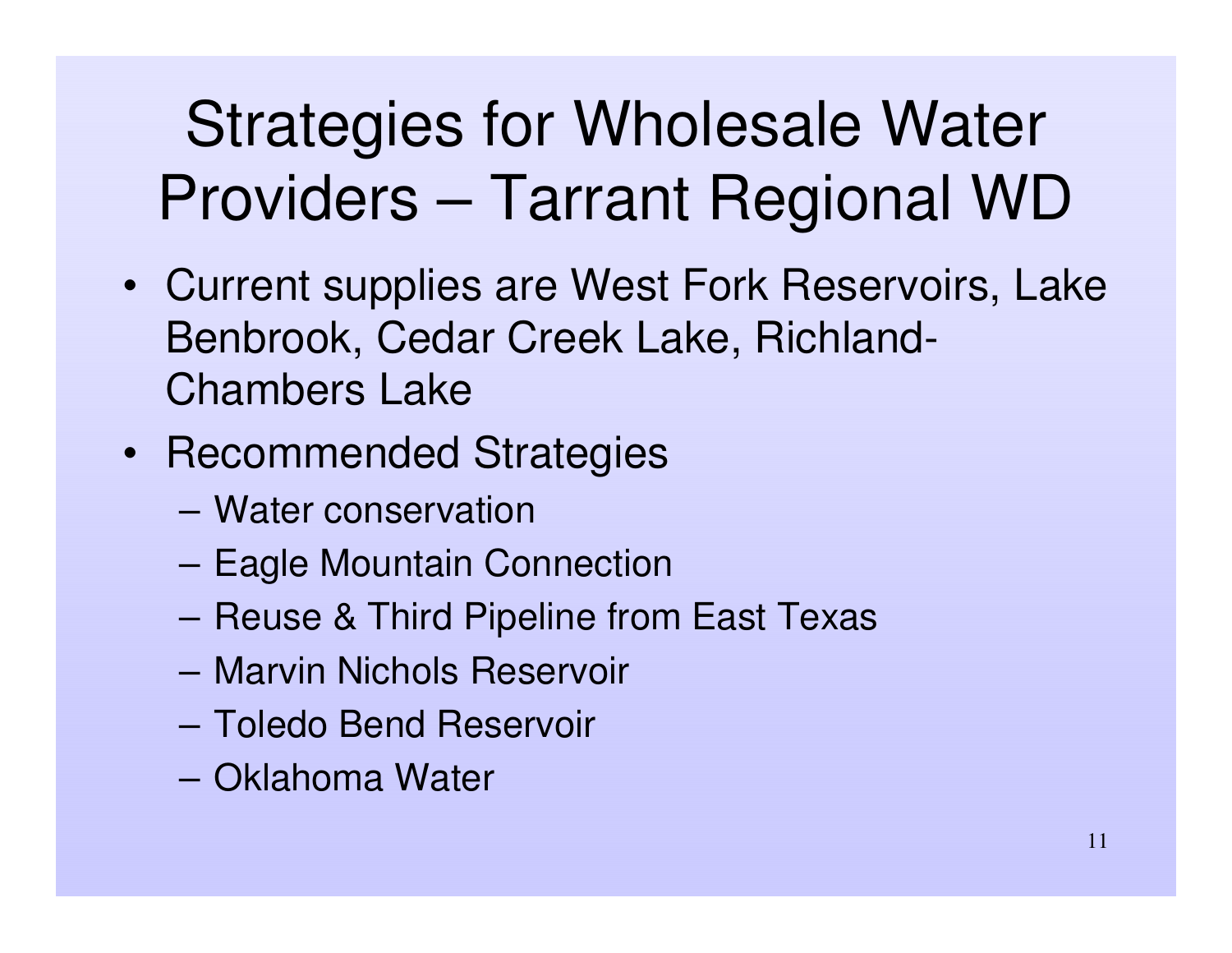## Strategies for Wholesale Water Providers – Tarrant Regional WD

- Alternative strategies
	- **Harry Committee**  Toledo Bend Reservoir Phase 2 (accelerated to occur before 2060)
	- **Hart Committee Committee** Wright Patman Lake
	- Sam Rayburn/B.A. Steinhagen
	- Lake Tehuacana
	- **Hart Committee** – Lake Livingston
	- **However, Marketing Committee** – System operation
	- **Harry Committee** Paluxy groundwater wells near Eagle Mountain Lake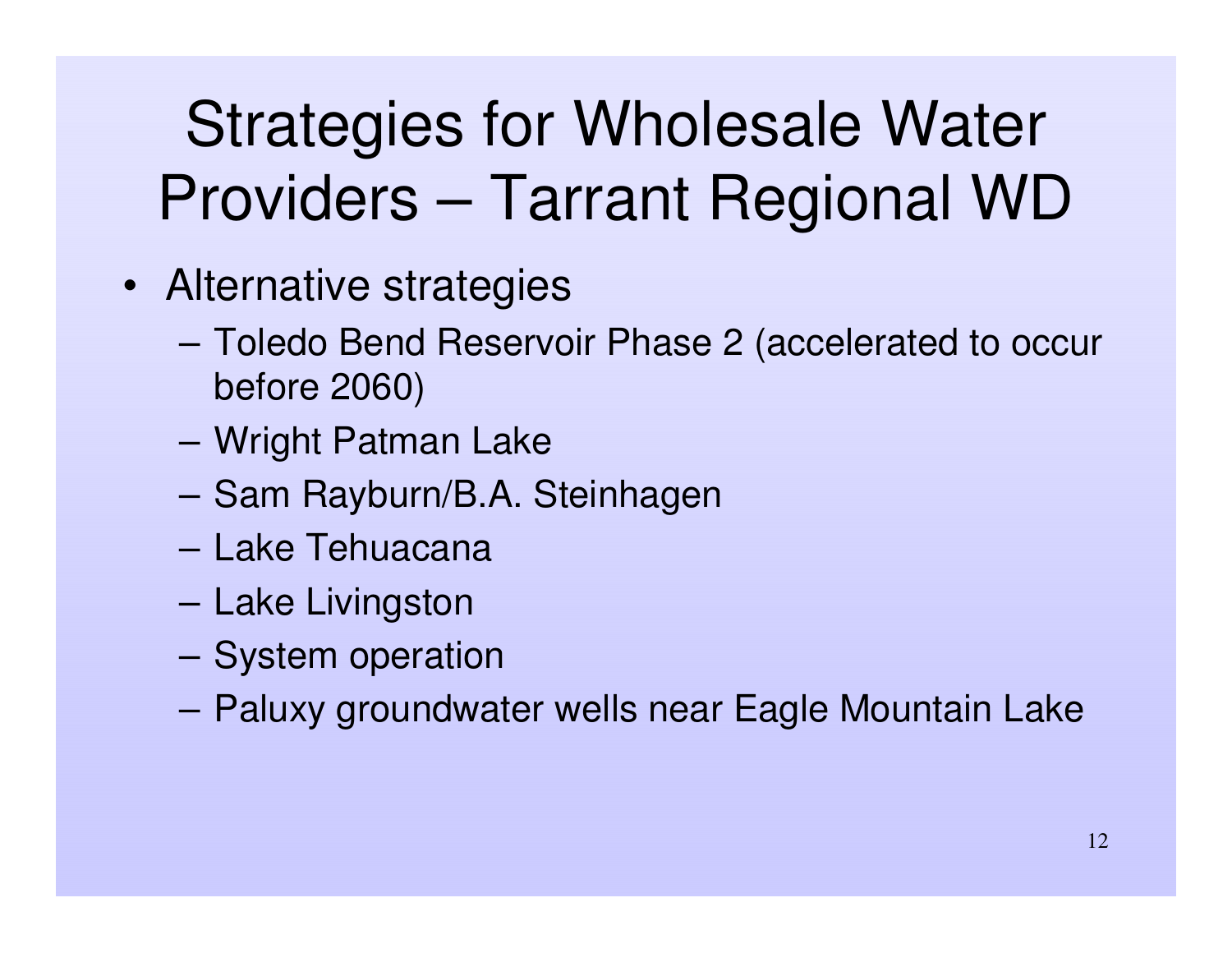

#### **Recommended Water Management Strategies for Tarrant Regional Water District**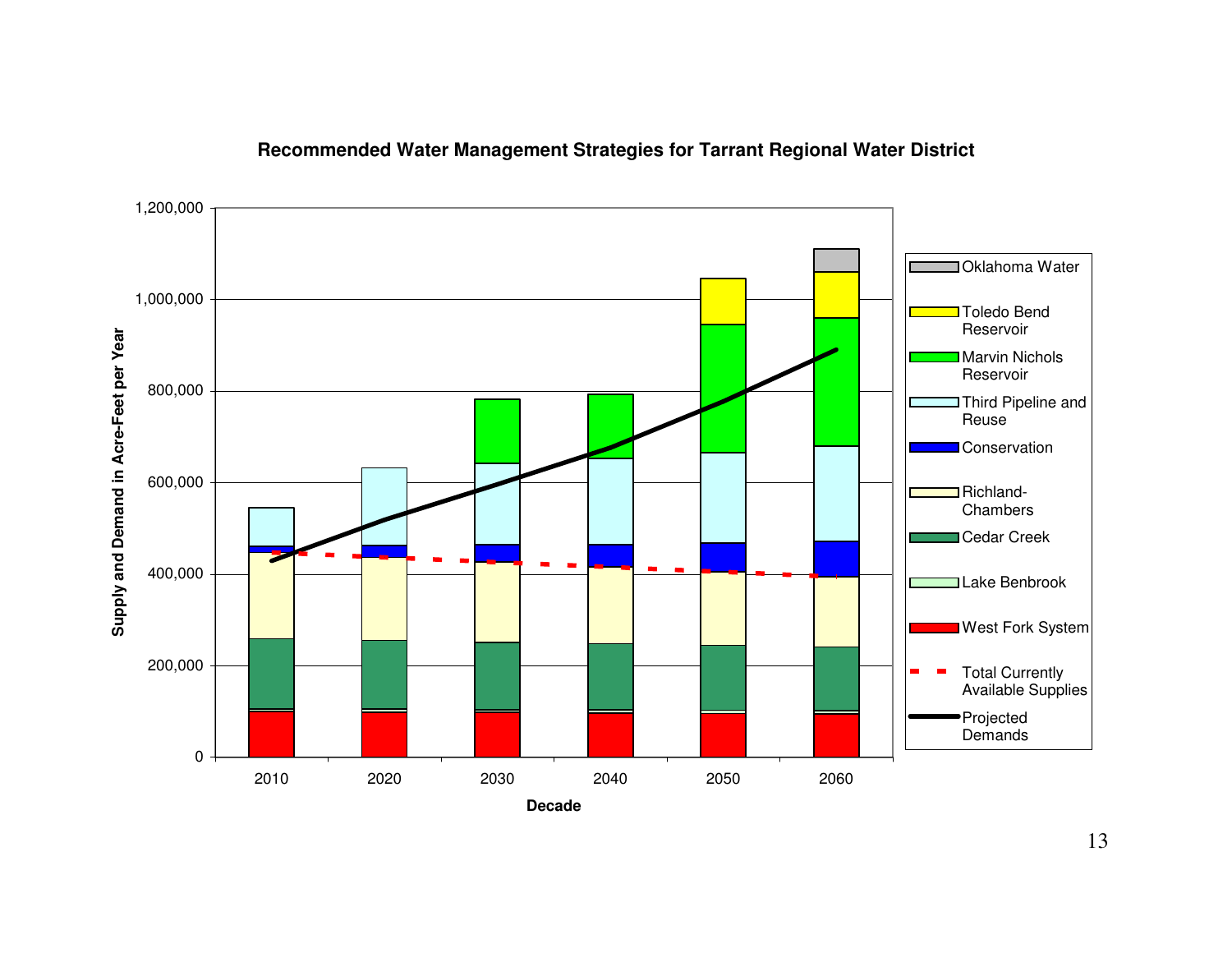#### Strategies for Wholesale Water Providers – Tarrant Regional WD

- Total supplies in 2060 <sup>=</sup> 1,110,000 acre-feet per year
- $\bullet$ • New supplies by 2060 = 716,000 acre-feet per year
- $\bullet$ • In 2060, 286,000 acre-feet per year (26%) from conservation and reuse
- TRWD share of capital cost = \$3.6 billion
- Unit costs for new supplies:
	- $-$  With debt service = \$0.98 to \$1.92 per 1,000 gallons
	- After debt service <sup>=</sup> \$0.30 to \$0.77 per 1,000 gallons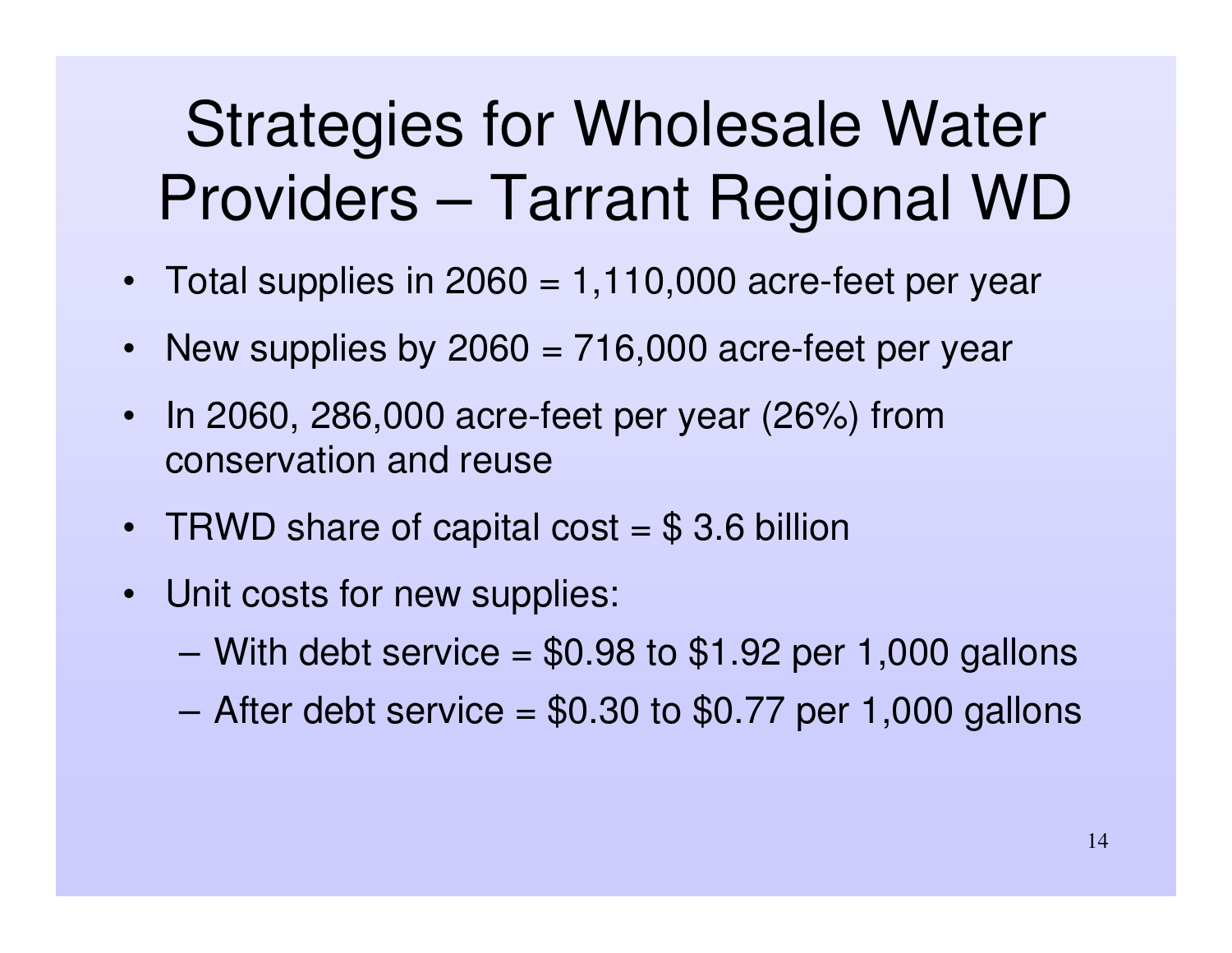- • Current supplies are Lake Lavon, Lake Texoma, Lake Chapman, Wilson Creek reuse, Lake Bonham
- •• Recommended Strategies
	- Water conservation
	- – Water treatment plant and distribution system expansions
	- Interim treated DWU supply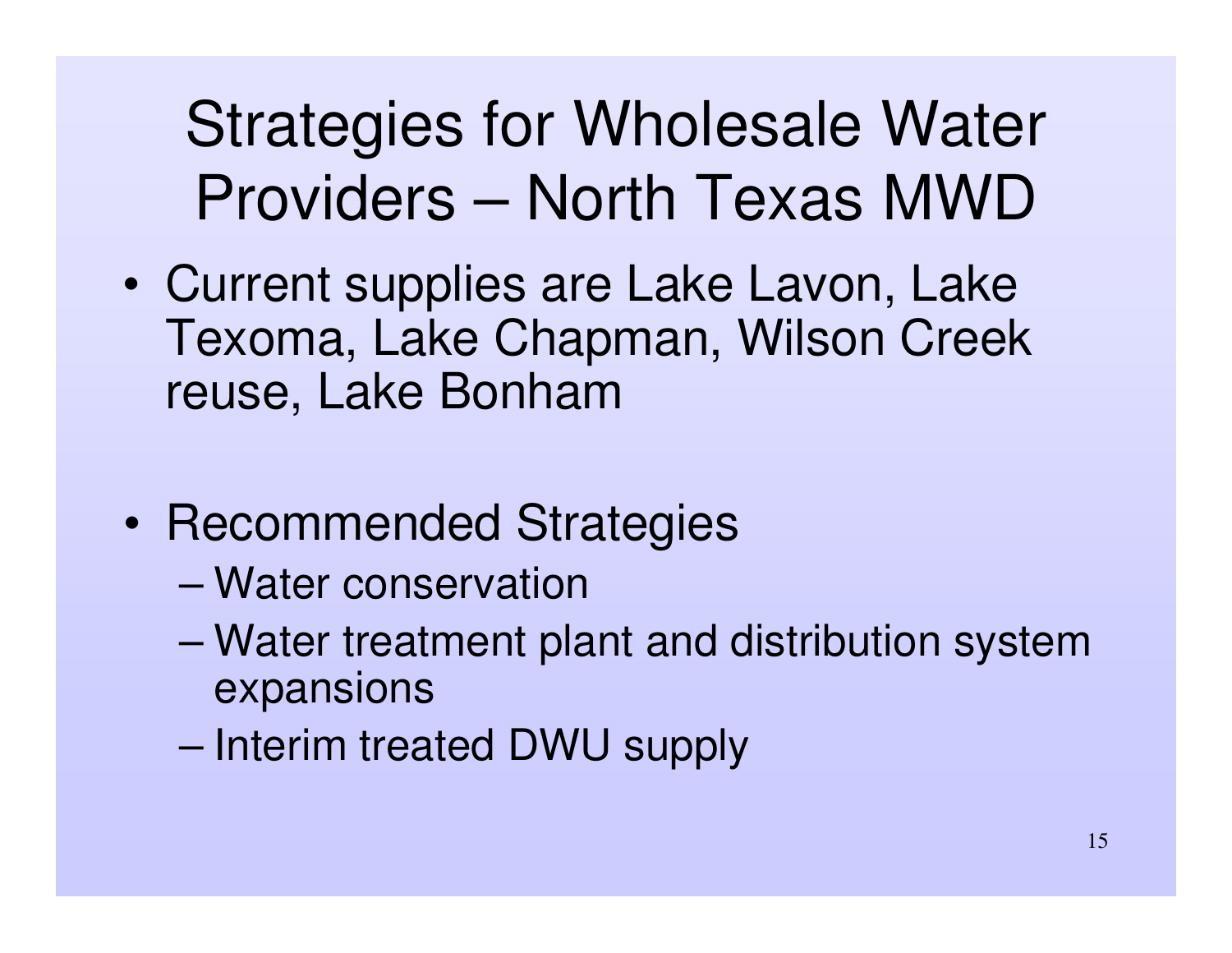- •• Recommended Strategies (continued)
	- Additional Wilson Creek reuse
	- East Fork reuse
	- –Additional Lake Lavon yield
	- Interim GTUA/Sherman supply (Lake Texoma)
	- –Upper Sabine Basin
	- New Lake Texoma (with blending)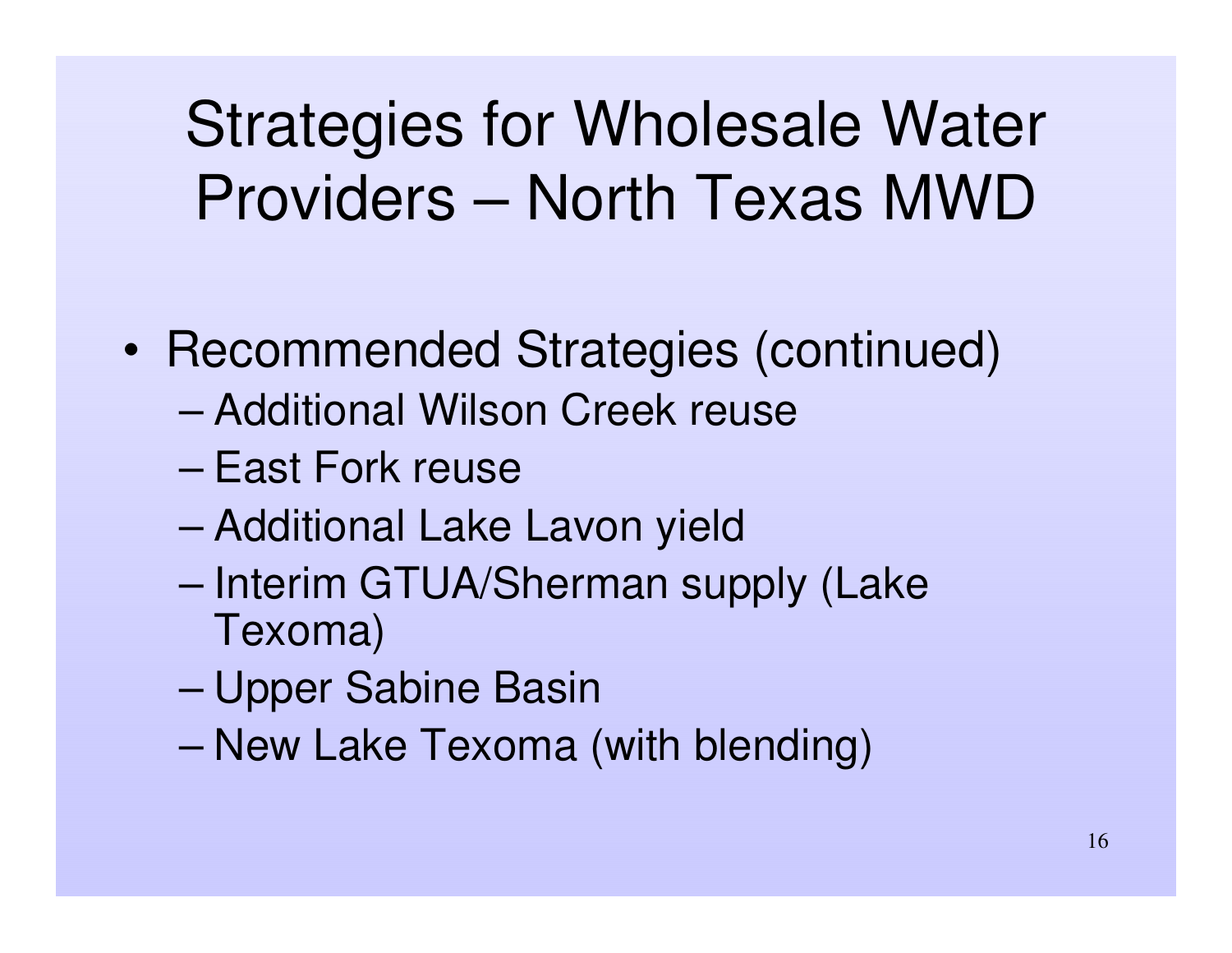- •• Recommended Strategies (continued)
	- Lower Bois d'Arc Creek Reservoir
	- –Fannin County Water Supply System
	- Marvin Nichols Reservoir
	- Toledo Bend Reservoir
	- Oklahoma Water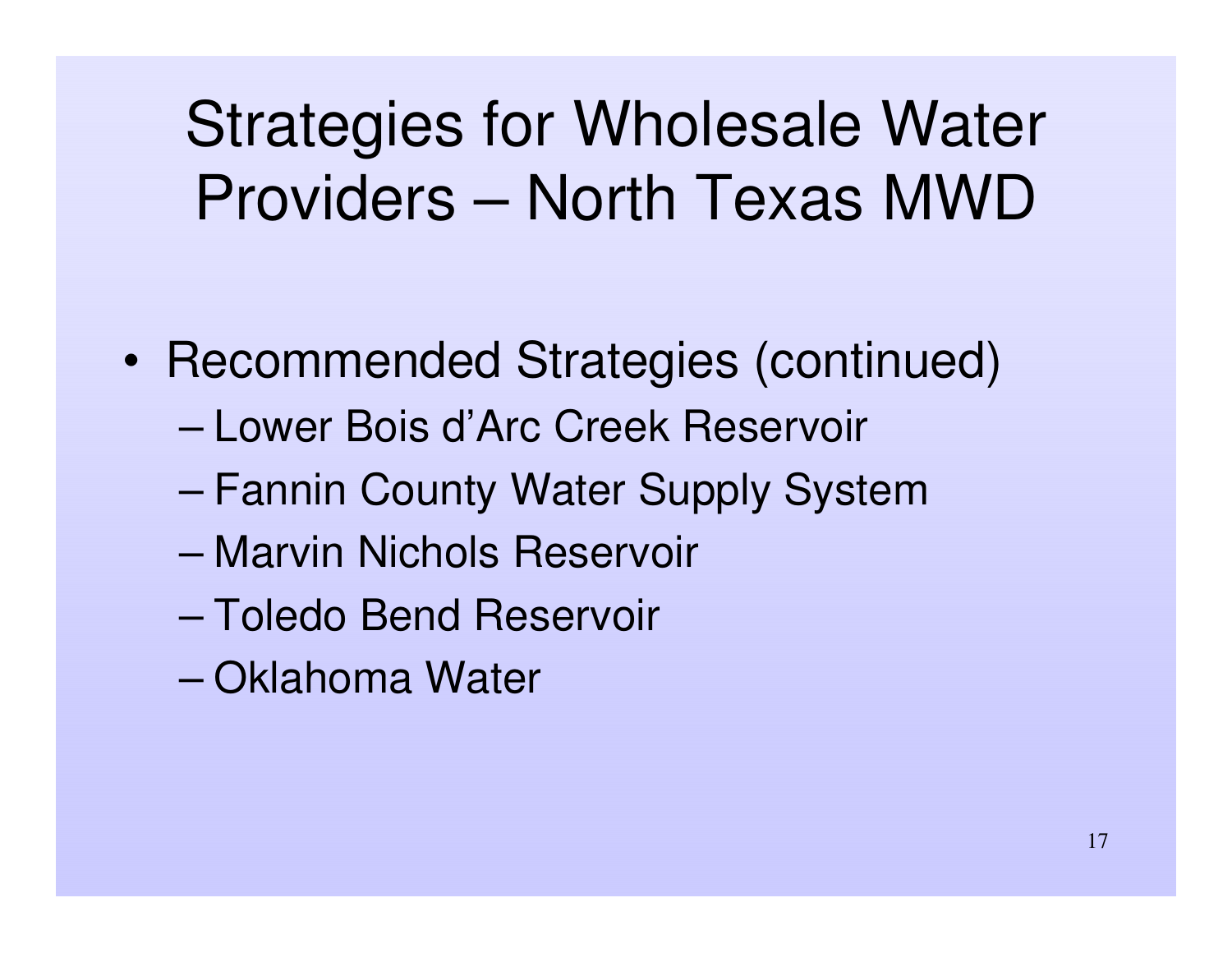- Alternative strategies
	- **Hart Committee Committee**  Toledo Bend Reservoir Phase 2 (accelerated to occur before 2060)
	- Lake O' the Pines
	- **Hart Committee Committee** Wright Patman Lake
	- **However, Marketing Committee** – Lake Texoma with desalination rather than blending
	- –Ogallala groundwater in Roberts County (Region A)
	- – Carrizo-Wilcox groundwater in Brazos County Area (Region G)
	- **However, Marketing Committee** George Parkhouse North Reservoir
	- **Harry Committee** – Lake Livingston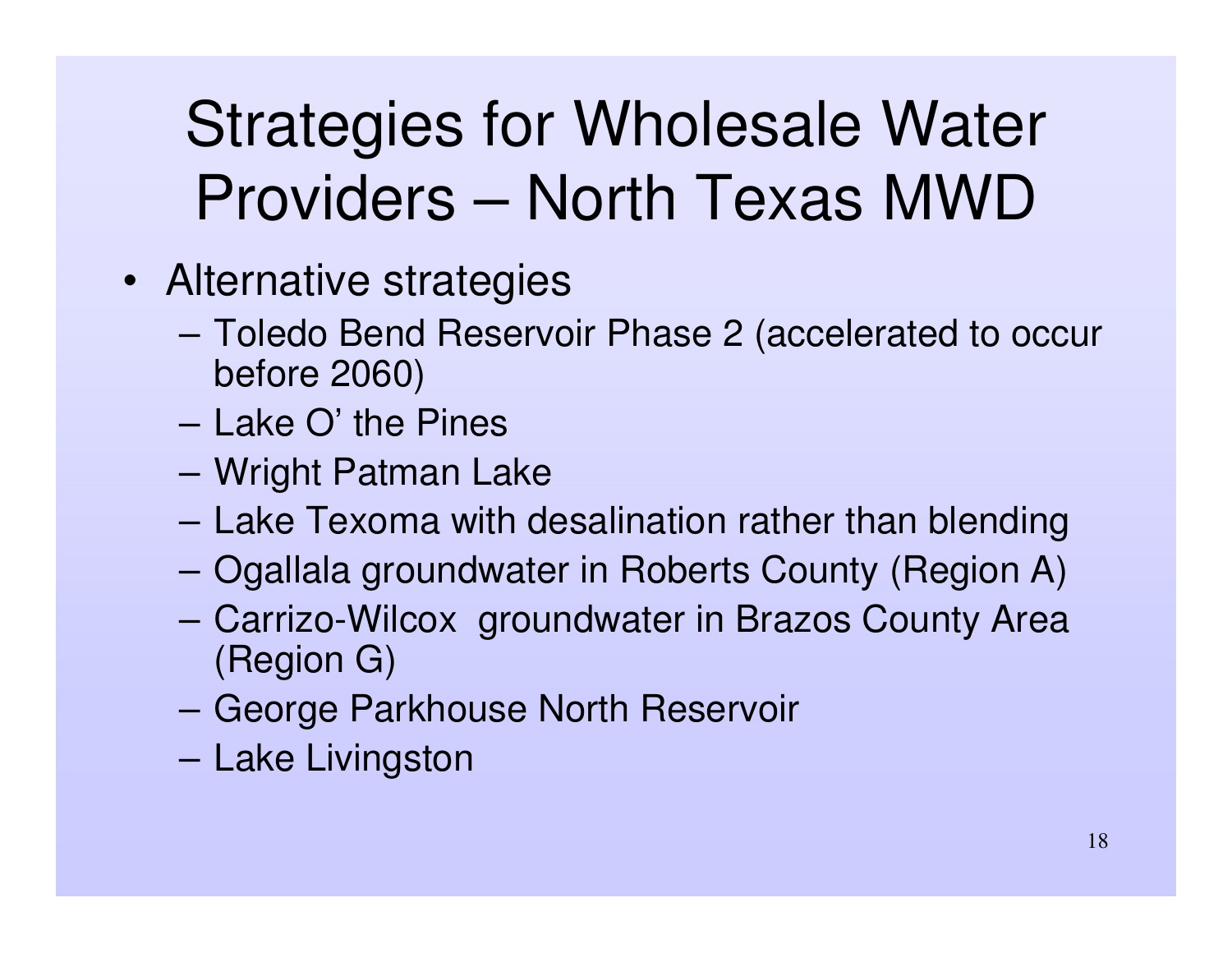**N orth T e x a s M u nicip al W ater District**

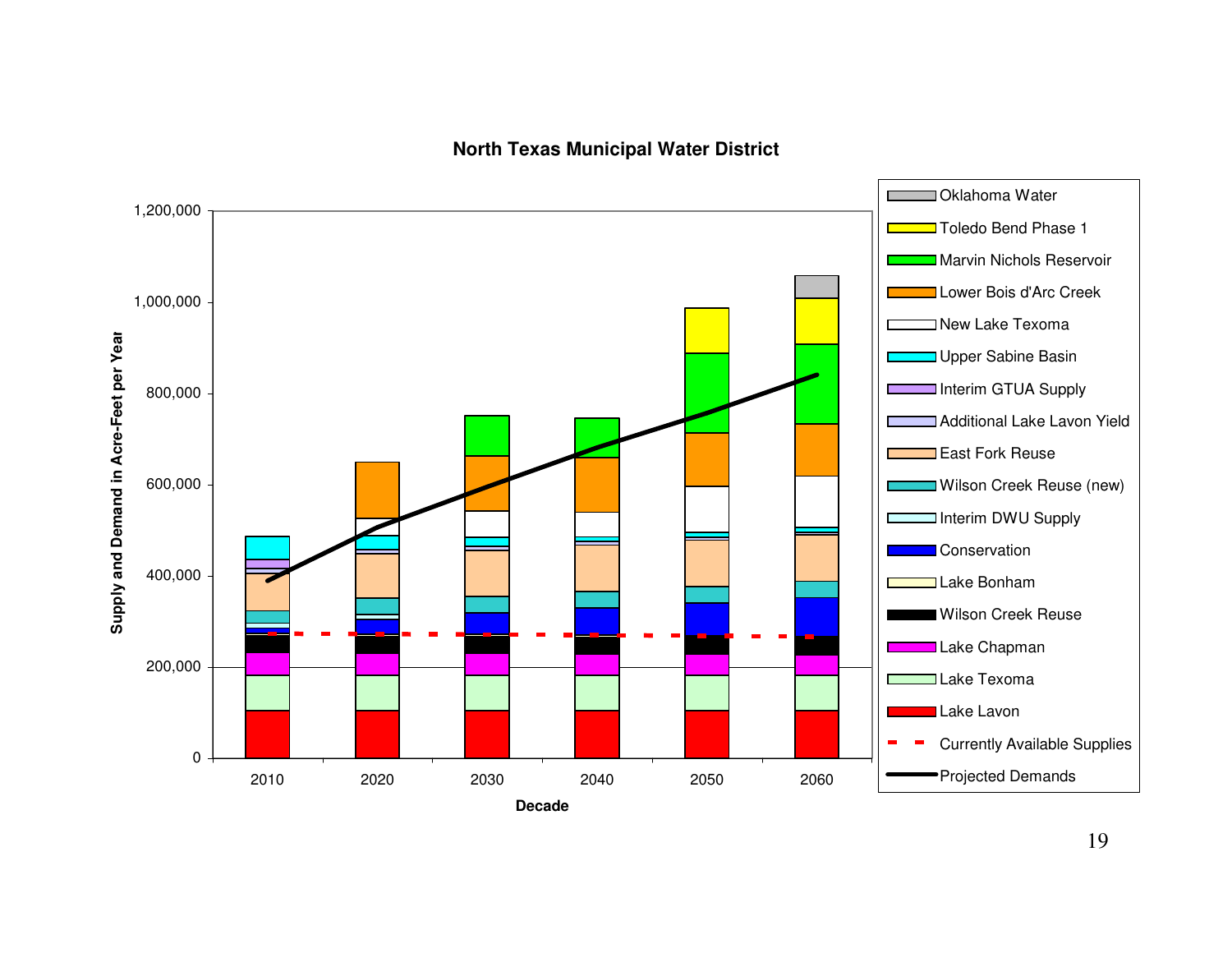- Total supplies in 2060 <sup>=</sup> 1,053,000 acre-feet per year
- New supplies by 2060 <sup>=</sup> 840,000 acre-feet per year
- $\bullet$ • In 2060, 254,000 acre-feet per year (24%) from conservation and reuse
- NTMWD share of capital cost = \$3.9 billion
- Unit costs for new supplies:
	- $-$  With debt service = \$0.06 to \$1.96 per 1,000 gallons
	- After debt service <sup>=</sup> \$0.00 to \$0.72 per 1,000 gallons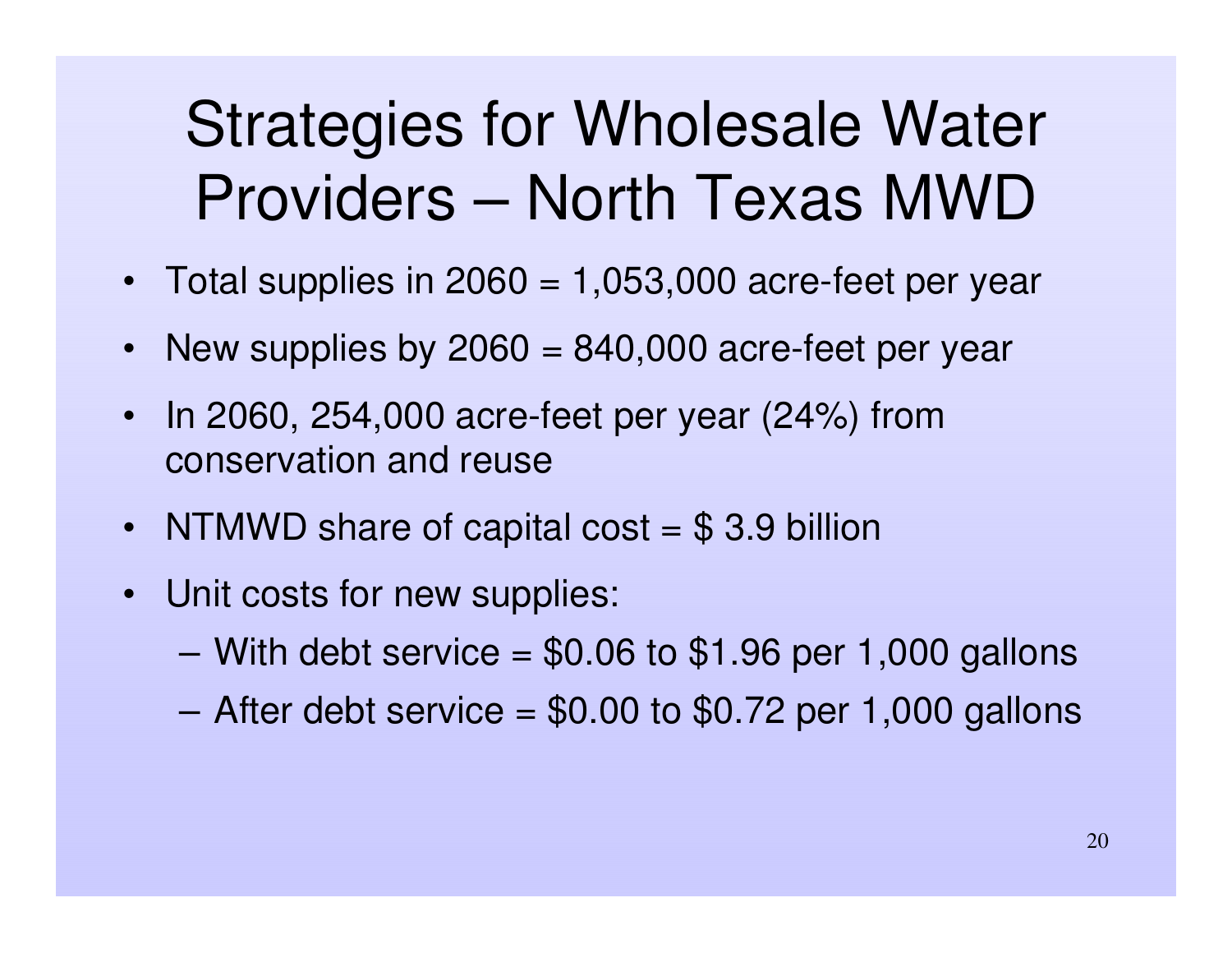- Current supplies are Lake Lewisville/Lake Ray Roberts System, Lake Ray Hubbard, Lake Tawakoni, Lake Grapevine, direct reuse
- Recommended Strategies
	- Water conservation
	- Contract for return flows
	- Additional direct reuse
	- Connect Lake Fork
	- –Lake Ray Hubbard indirect reuse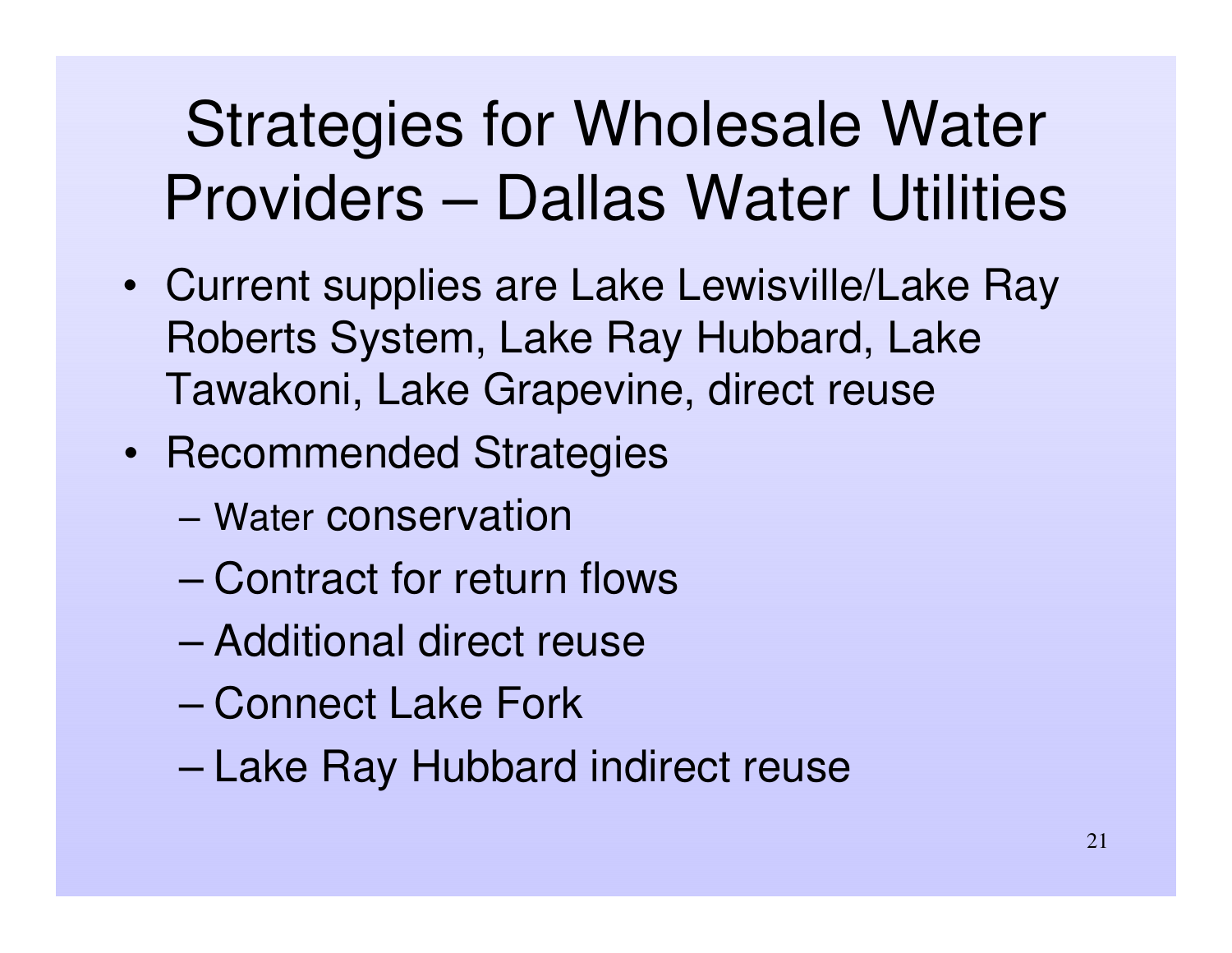- Recommended Strategies (continued)
	- Connect Lake Palestine
	- Lake Lewisville indirect reuse
	- **Harry Committee** – Lake Wright Patman
	- Lake Fastrill
- • Alternative Strategies
	- Additional water conservation
	- Lake Texoma
	- Toledo Bend Reservoir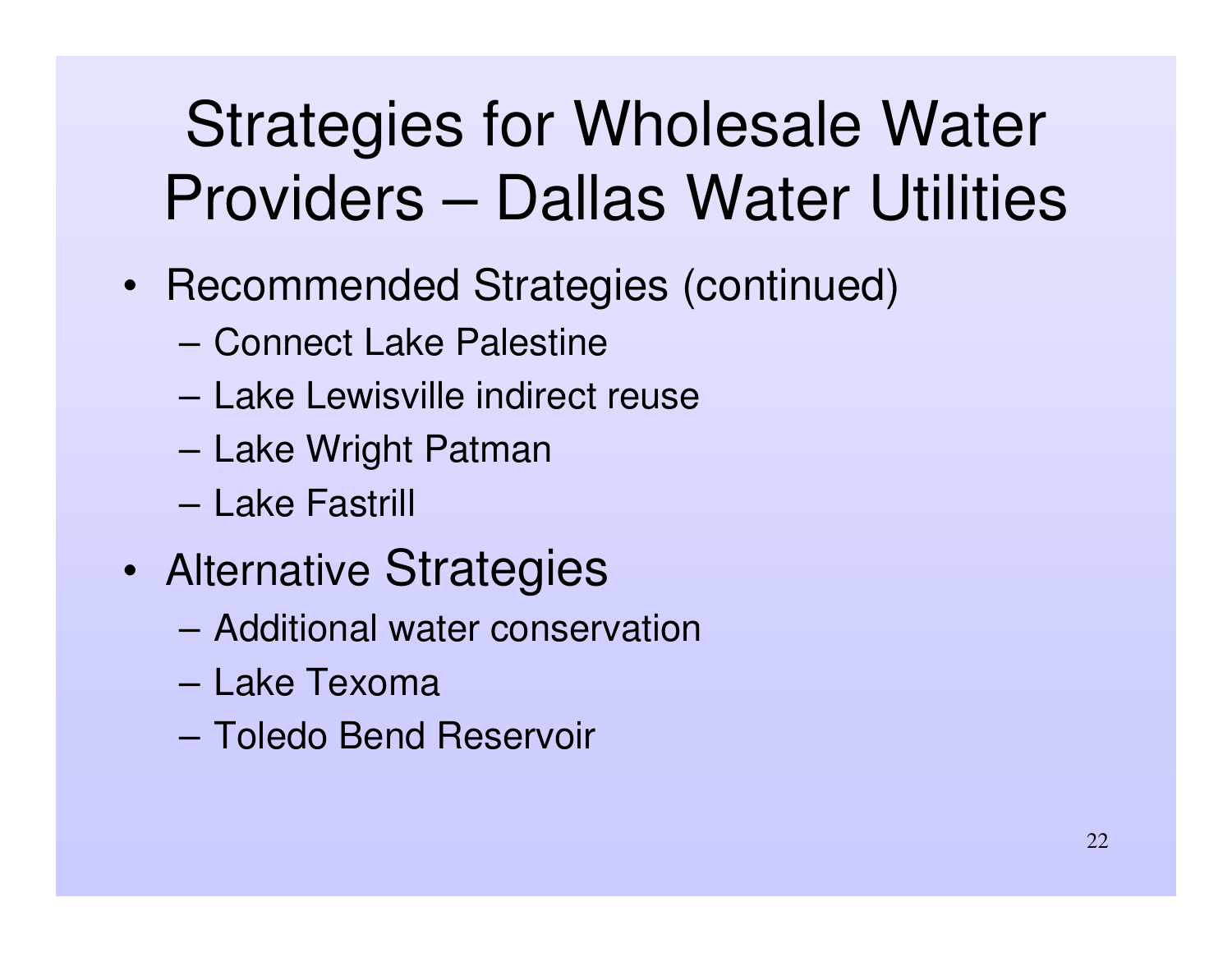- Alternative Strategies (Continued)
	- Lake O' the Pines
	- **Harry Committee** – Lake Livingston
	- Lake Sam Rayburn/Lake B.A. Steinhagen
	- **Hart Committee** Ogallala groundwater in Roberts County (Region A)
	- Marvin Nichols Reservoir
	- Lake Columbia
	- **Harry Committee** George Parkhouse North Reservoir
	- Oklahoma Water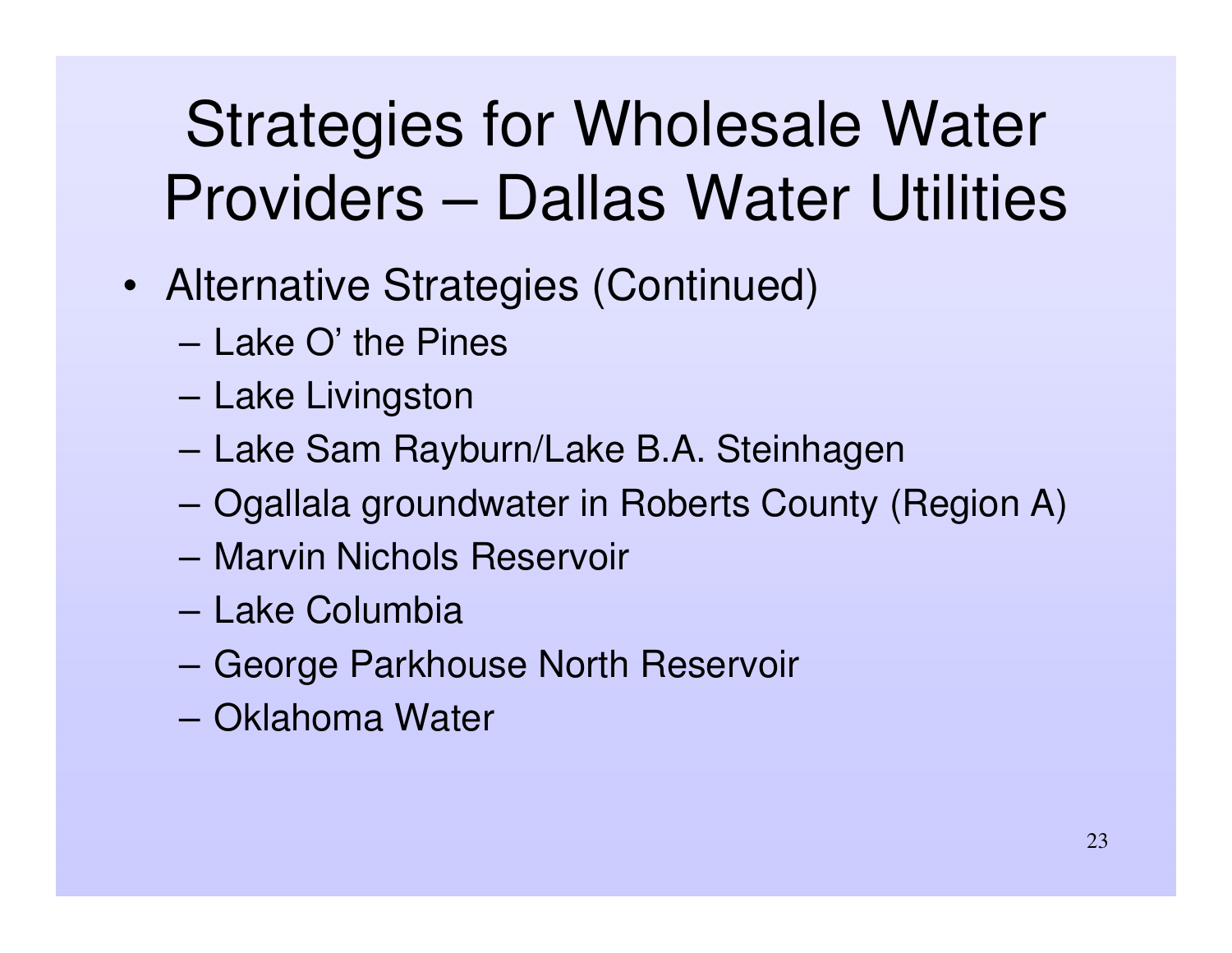- Total supplies in 2060 <sup>=</sup> 1,203,000 acre-feet per year
- New supplies by 2060 <sup>=</sup> 765,000 acre-feet per year
- $\bullet$ • In 2060, 311,000 acre-feet per year (26%) from conservation and reuse
- DWU share of capital cost = \$ 2.8 billion
- Unit costs for new supplies:
	- $-$  With debt service = \$0.10 to \$1.50 per 1,000 gallons
	- After debt service <sup>=</sup> \$0.10 to \$0.36 per 1,000 gallons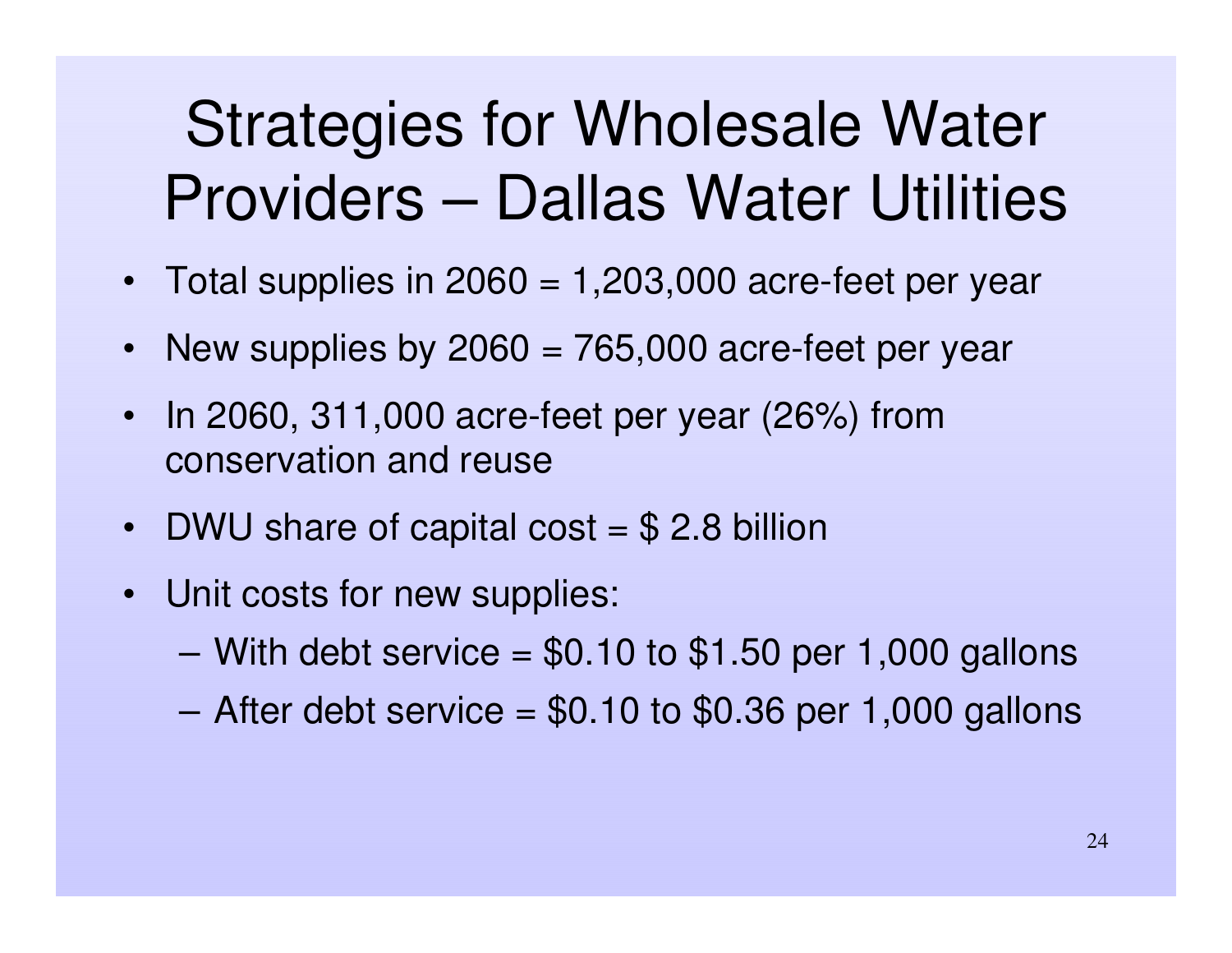## Strategies for Wholesale Water Providers – Trinity River Authority

- Current supplies are TRWD, Joe Pool Lake, Lake Navarro Mills, Lake Livingston (upstream diversion), reuse
- Recommended Strategies
	- Water conservation
	- Additional water from TRWD and expanding the Tarrant County Water Project
	- **However, Marketing Committee** Ellis County project
	- Additional water from TRWD for Freestone County Steam Electric Power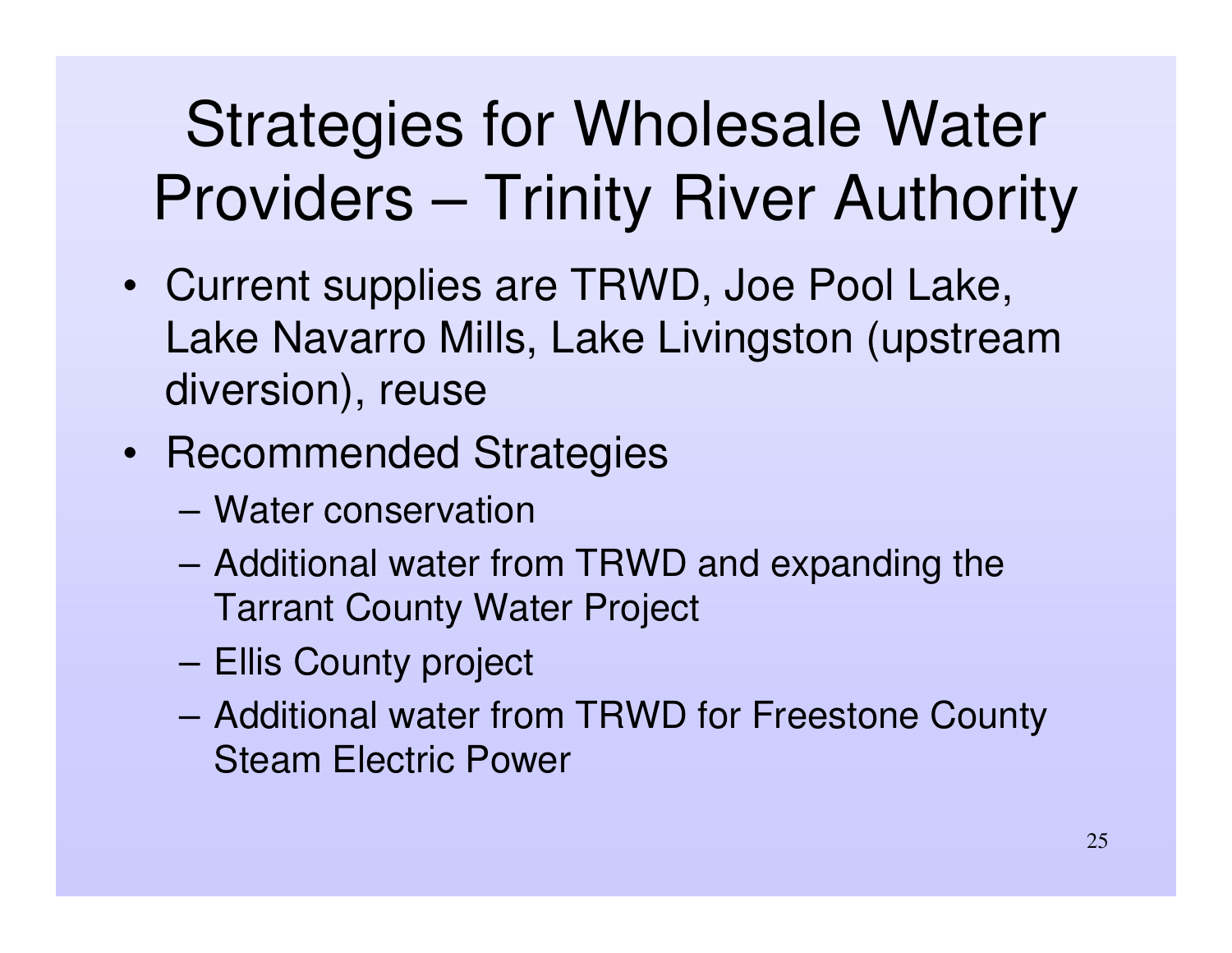### Strategies for Wholesale Water Providers – Trinity River Authority

- Recommended Strategies (continued)
	- **Hart Committee Committee** Expansion of Dallas County direct reuse
	- Reuse for Steam Electric Power Generation in Dallas, Ellis, Freestone, and Kaufman Counties
	- Reuse from the Denton Creek WWTP for irrigation and municipal use in Denton and Tarrant Counties
	- **However, Marketing Committee** – Reuse though Joe Pool Lake
	- **Harry Committee**  Additional Reuse through Joe Pool Lake for Johnson County SUD (Region G)
	- –– Reuse for irrigation in Ellis and Dallas Counties
	- **However, Marketing Committee** - Contract for reuse by Irving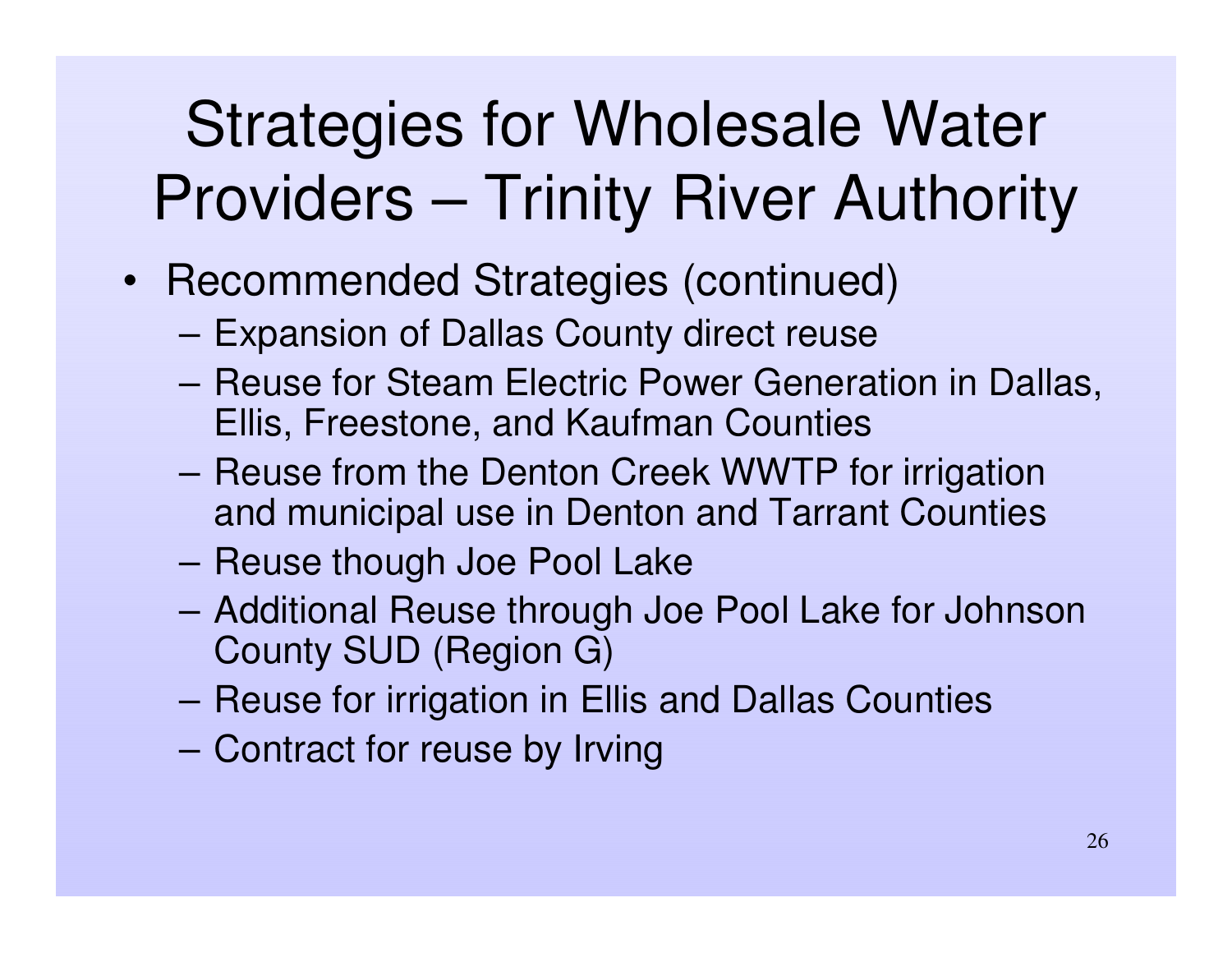Strategies for Wholesale Water Providers – Trinity River Authority

- New supplies by 2060 = 166,000 acre-feet per year
- 75% of new supplies from reuse
- TRA share of capital cost = \$ 393 million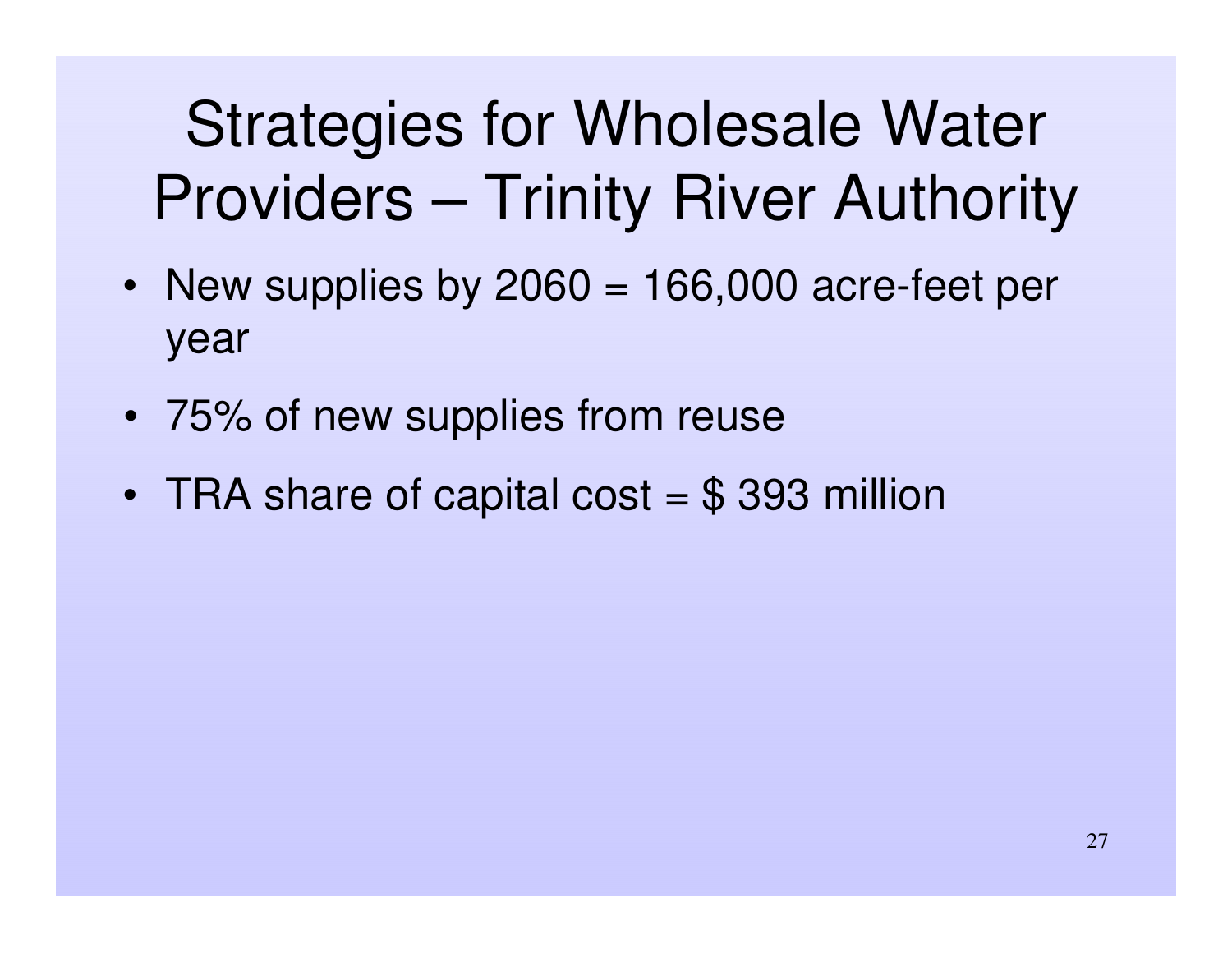- • Current supplies are Lake Chapman, Dallas Water Utilities, and reuse
- $\bullet$ • Recommended Strategies
	- Water conservation
	- Additional DWU supply (current contract)
	- –– Reuse of Lake Chapman supplies
	- Additional DWU supply associated with Chapman return flows
	- –Lake Ralph Hall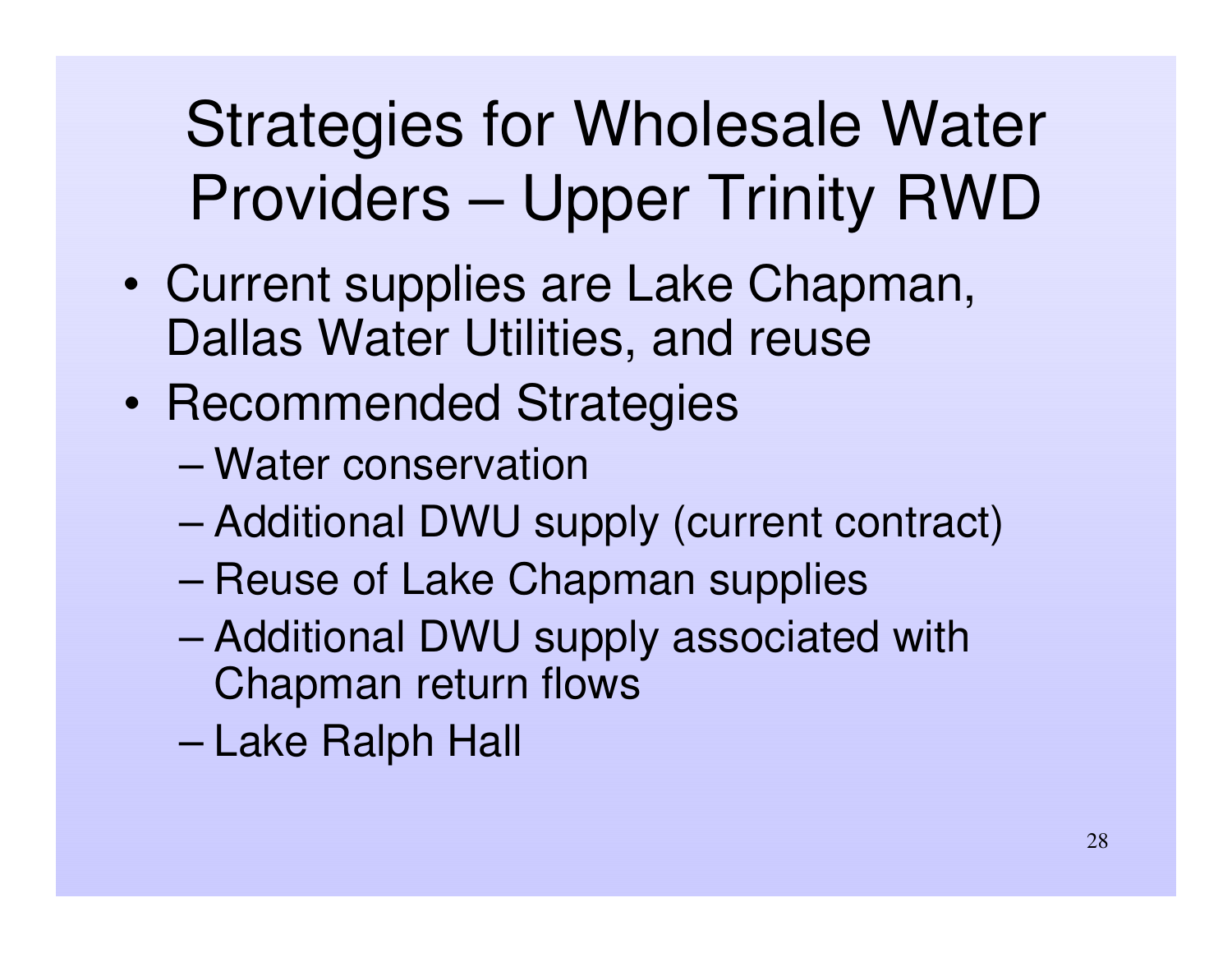- •• Recommended Strategies (continued)
	- –– Indirect reuse associated with Ralph Hall
	- Marvin Nichols Reservoir
	- Additional DWU supplies
	- Oklahoma water
	- –– Treatment plant and distribution improvements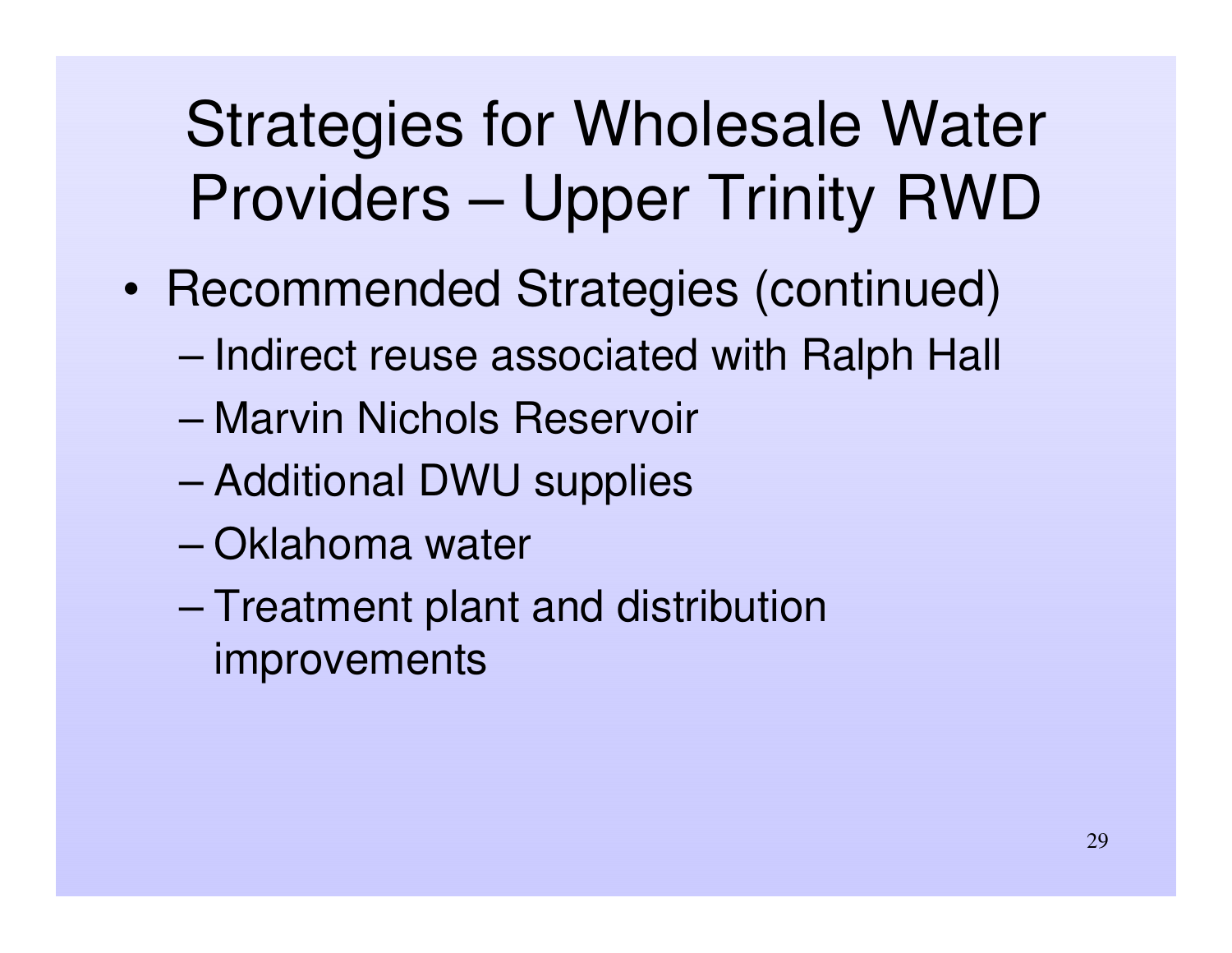- • Alternative strategies
	- Toledo Bend Reservoir
	- –– Lake Wright Patman
	- Lake Texoma
	- Additional reuse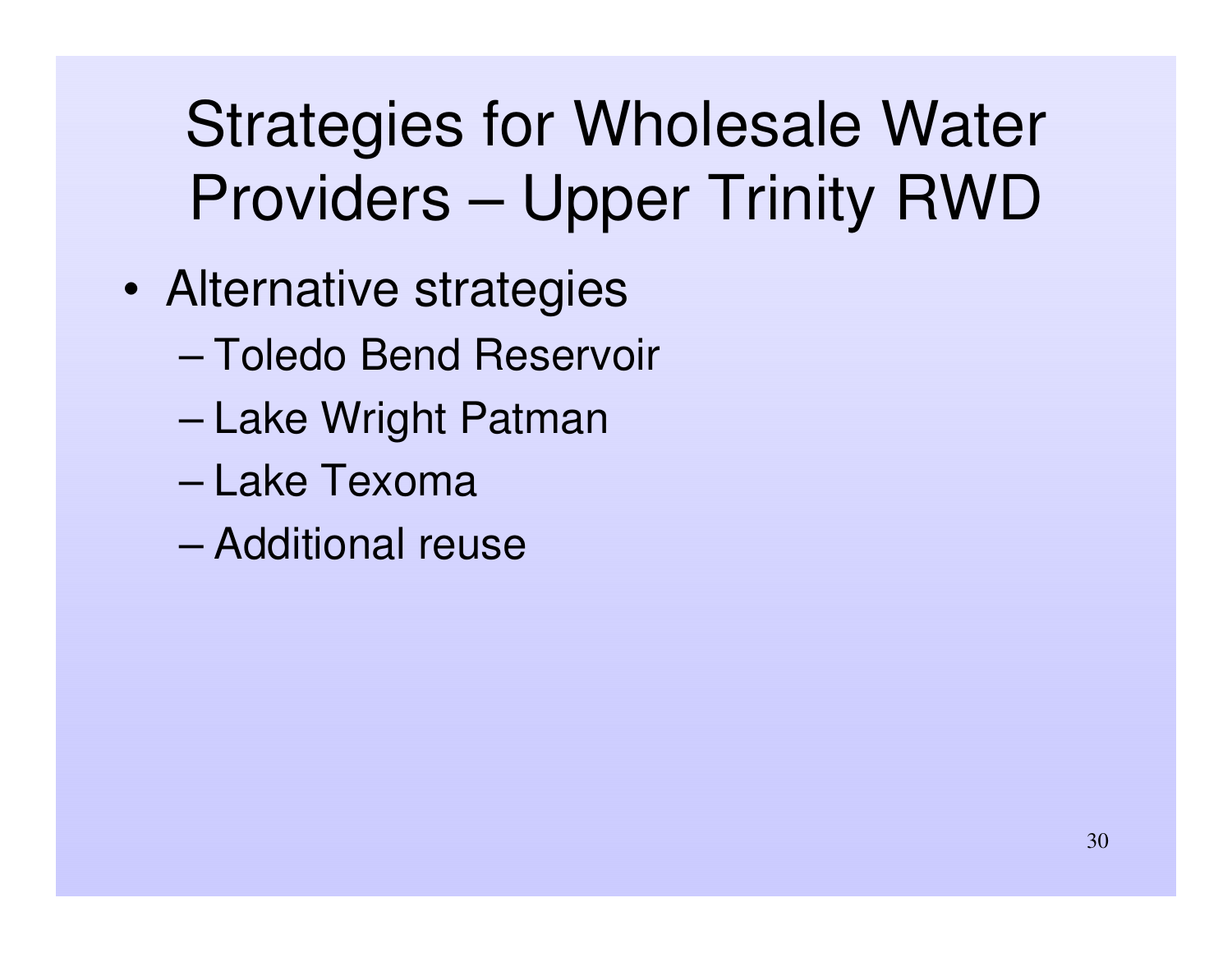- Total supplies in 2060 <sup>=</sup> 196,000 acre-feet per year
- New supplies by 2060 = 155,000 acre-feet per year
- In 2060, 53,000 acre-feet per year (27%) from conservation and reuse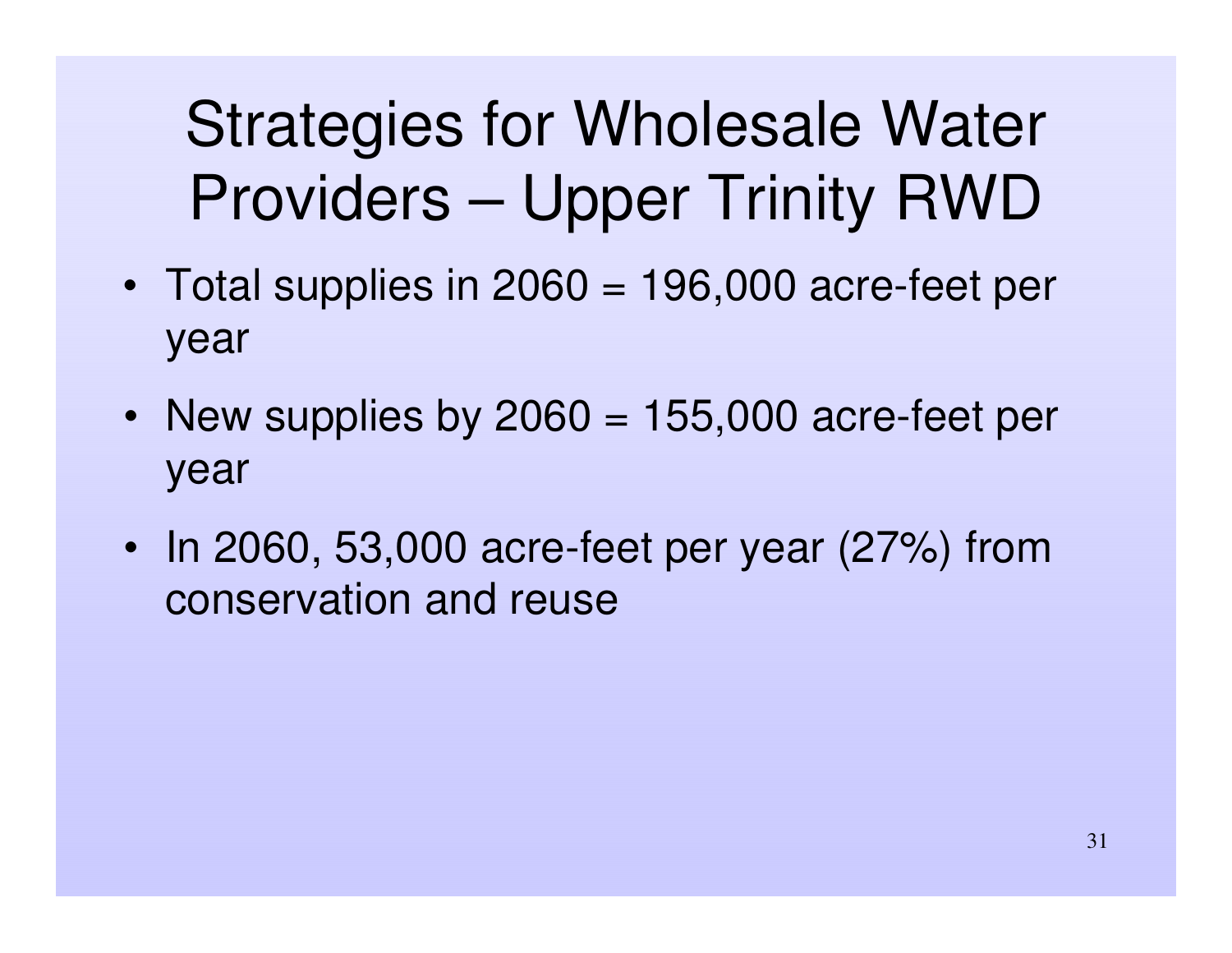## Strategies for Wholesale Water Providers – Fort Worth

- •Current supplies are TRWD
- •• Recommended Strategies
	- Water conservation
	- Additional water from TRWD
	- – Water treatment plant and raw water transmission expansions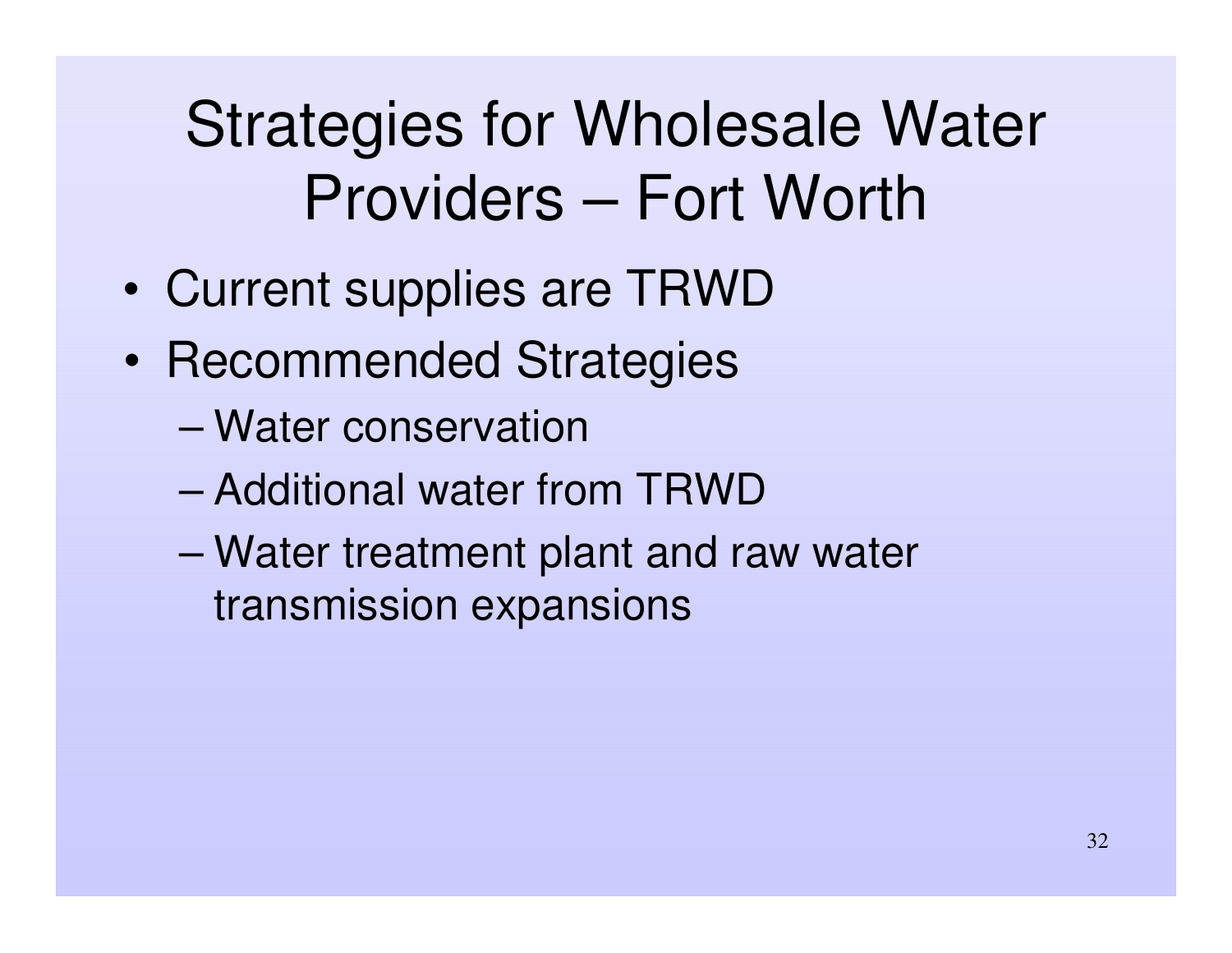#### Strategies for Wholesale Water Providers – Fort Worth

- Total supplies in 2060 <sup>=</sup> 682,000 acre-feet per year
- New supplies by 2060 <sup>=</sup> 433,000 acre-feet per year
- In 2060, 176,000 acre-feet per year (26%) from conservation and reuse
- •• Fort Worth capital cost = \$ 657 million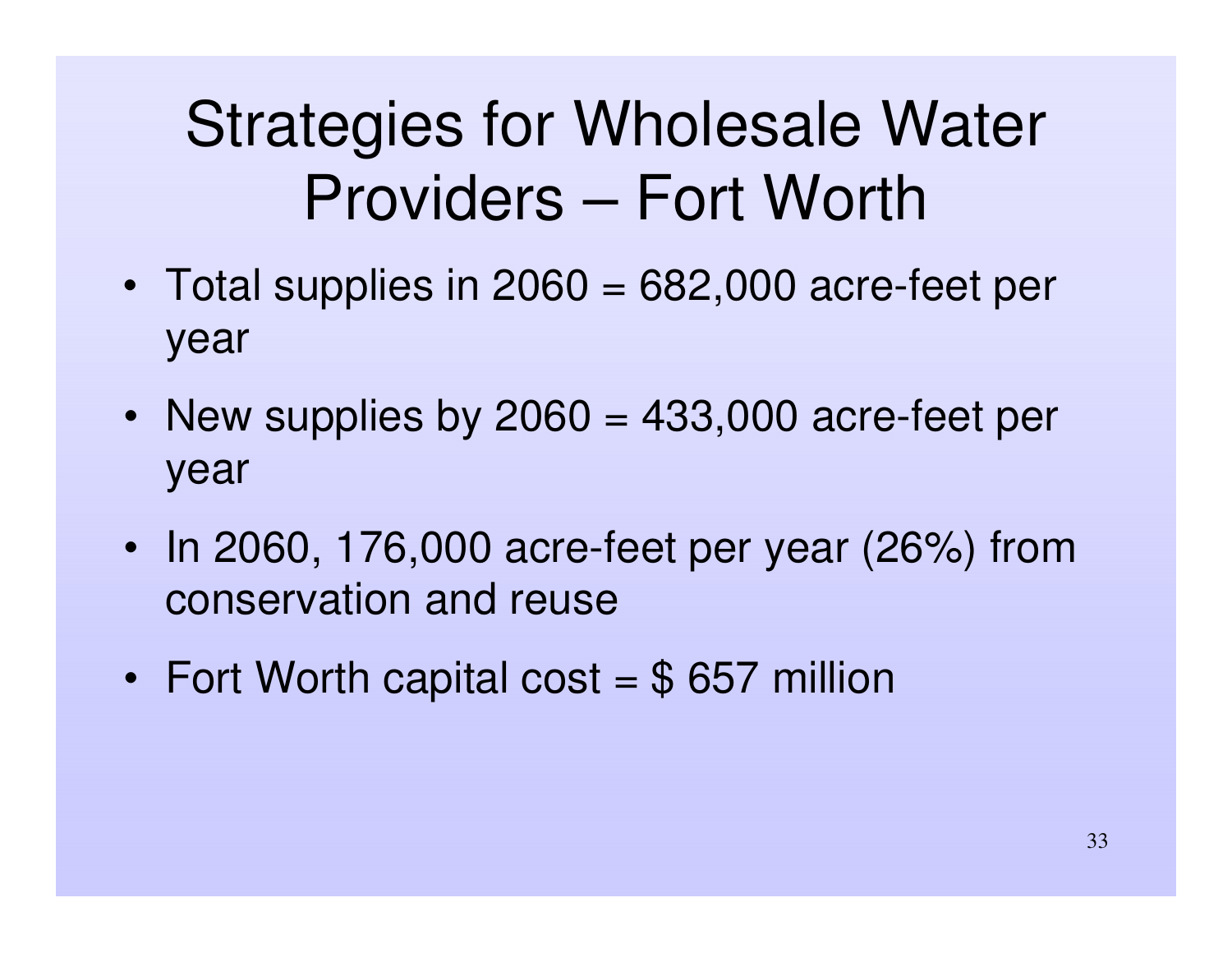#### Strategies for Wholesale Water Providers – Denton

- • Current supplies are Lake Lewisville, Lake Ray Roberts, and reuse
- $\bullet$ • Recommended Strategies
	- Water conservation
	- Additional DWU supplies
	- –Water treatment plant expansions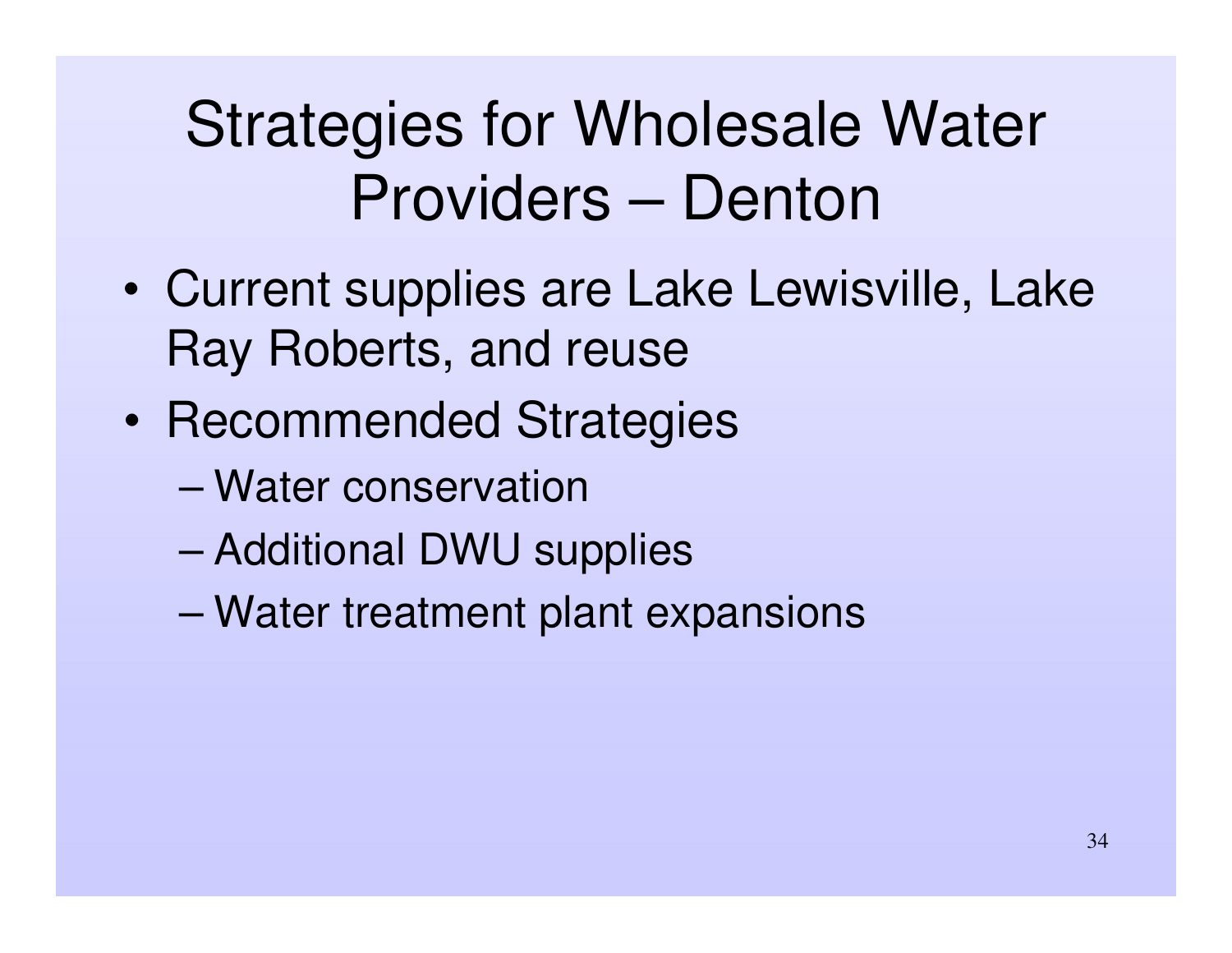#### Strategies for Wholesale Water Providers – Denton

- Total supplies in 2060 <sup>=</sup> 111,000 acre-feet per year
- New supplies by 2060 <sup>=</sup> 48,000 acre-feet per year
- In 2060, 32,000 acre-feet per year (29%) from conservation and reuse
- •• Denton capital cost = \$ 175 million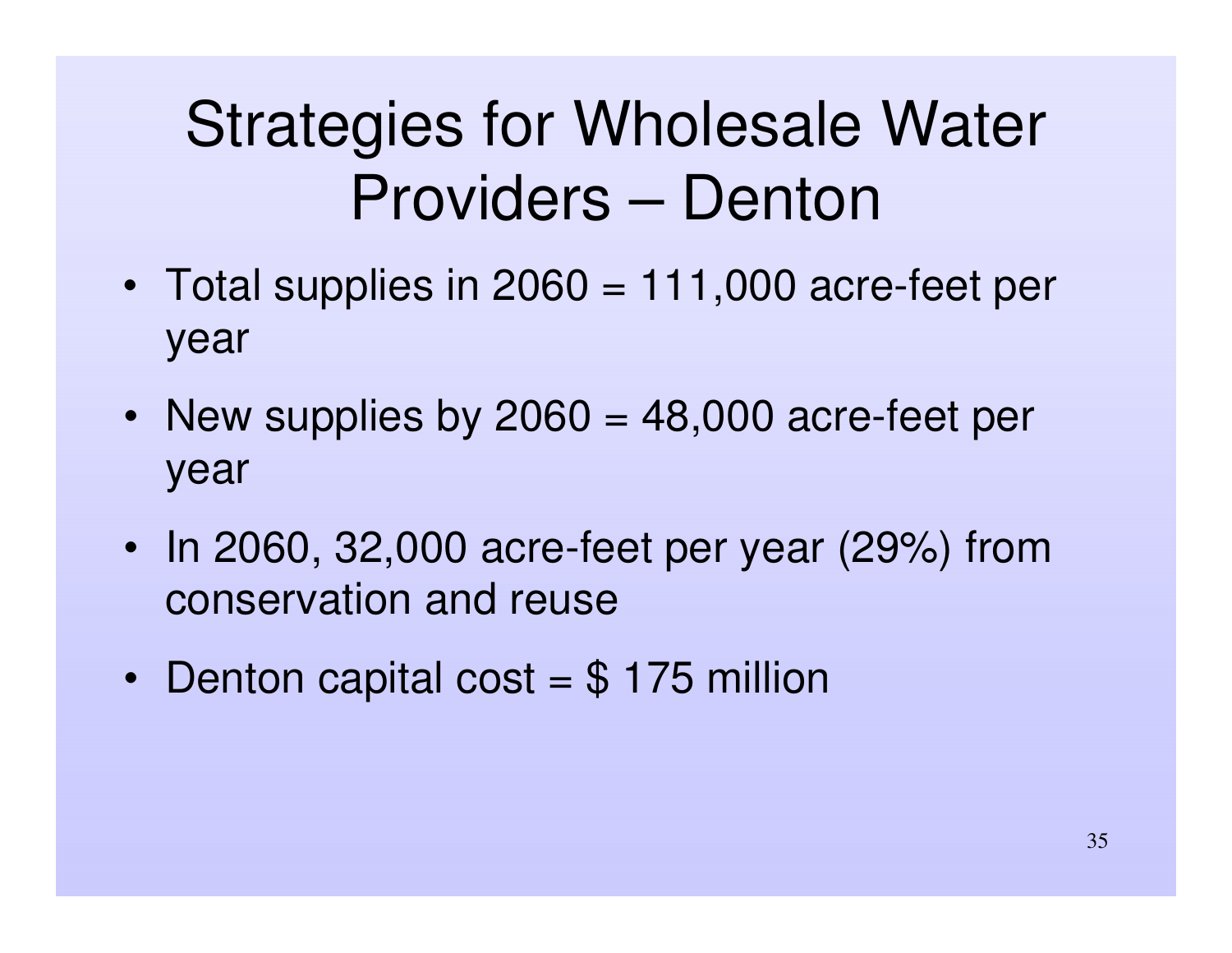#### Strategies for Wholesale Water Providers – GTUA

- $\bullet$ Current supplies are Lake Texoma
- Recommended Strategies
	- Customer water conservation
	- **Hart Committee Committee** – Make Lake Texoma permitted use Municipal <u>or</u> **Industrial**
	- Additional Lake Texoma
	- –Collin-Grayson Municipal Alliance Pipeline Project
	- – Additional Lake Texoma-Grayson County Water Supply Project (Phase 1 and Phase 2)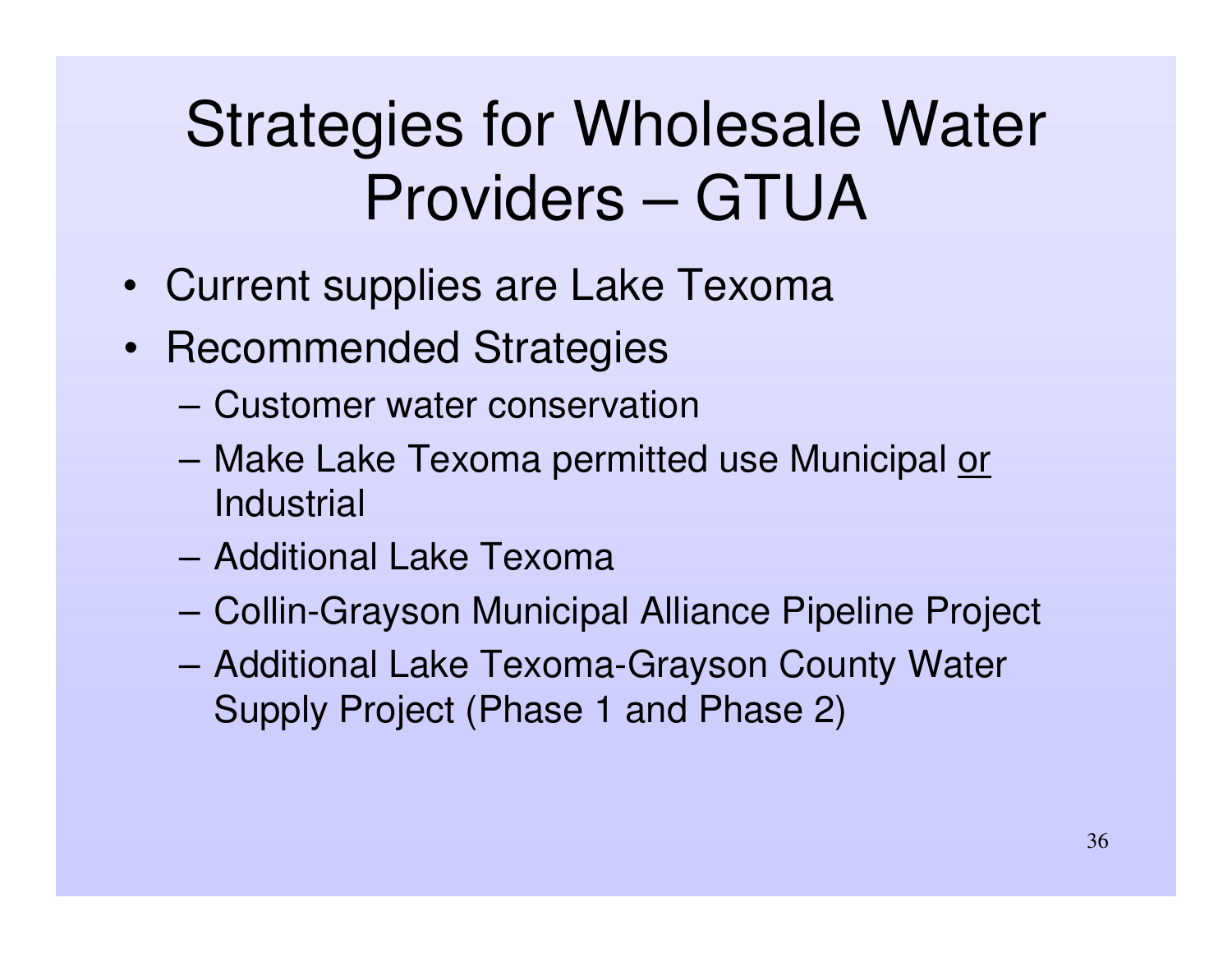

#### **Recommended Water Management Strategies for the Greater Texoma Utility Authority**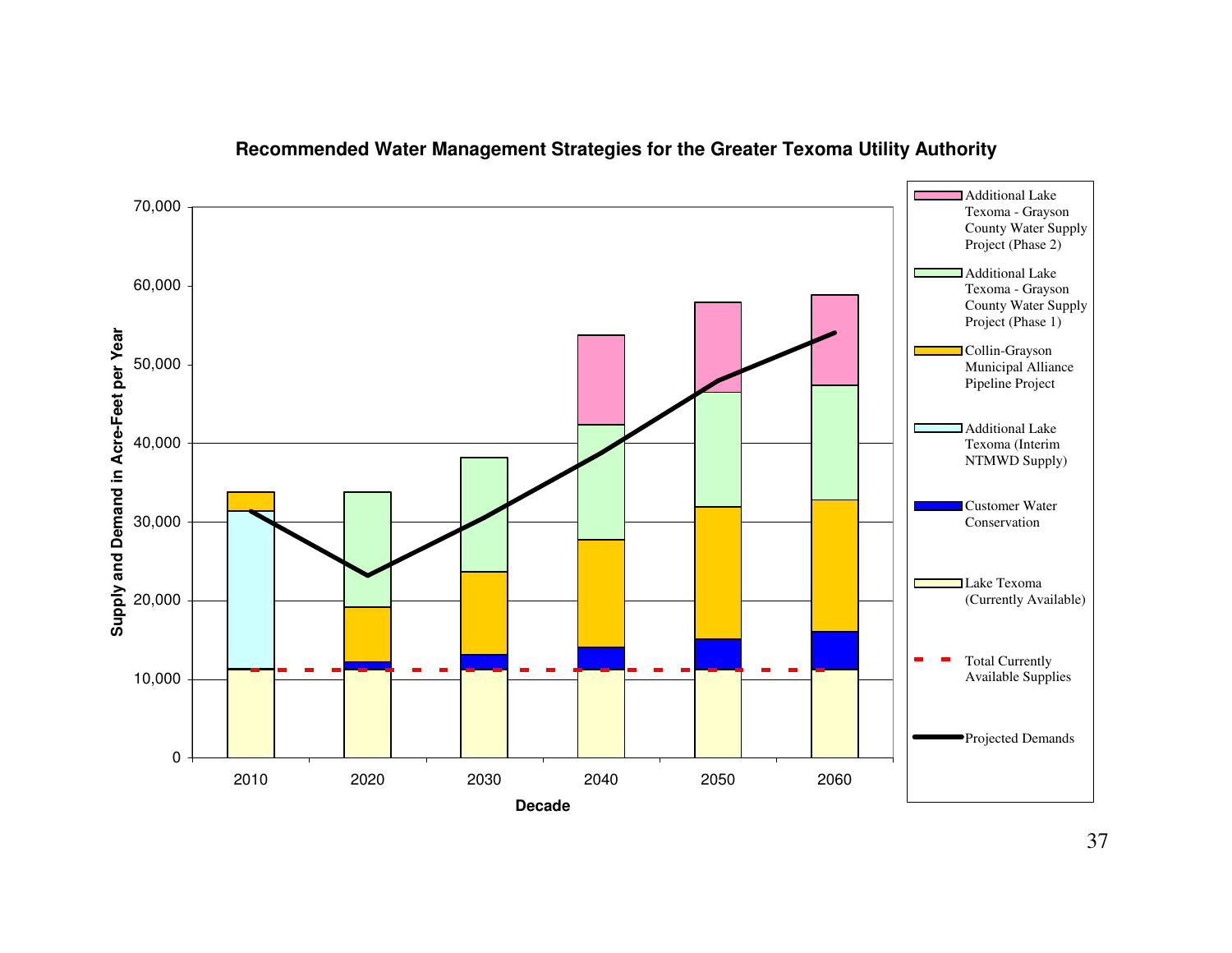#### Strategies for Wholesale Water Providers – Greater Texoma UA

- Total supplies in 2060 <sup>=</sup> 59,000 acre-feet per year
- New supplies by 2060 = 48,000 acre-feet per year
- $\bullet$ • In 2060, 5,000 acre-feet per year (8%) from conservation and reuse
- GTUA share of capital cost = \$ 256 million
- Unit costs for new supplies:
	- $-$  With debt service =  $$0.18$  to  $$4.55$  per 1,000 gallons
	- After debt service <sup>=</sup> \$0.00 to \$1.96 per 1,000 gallons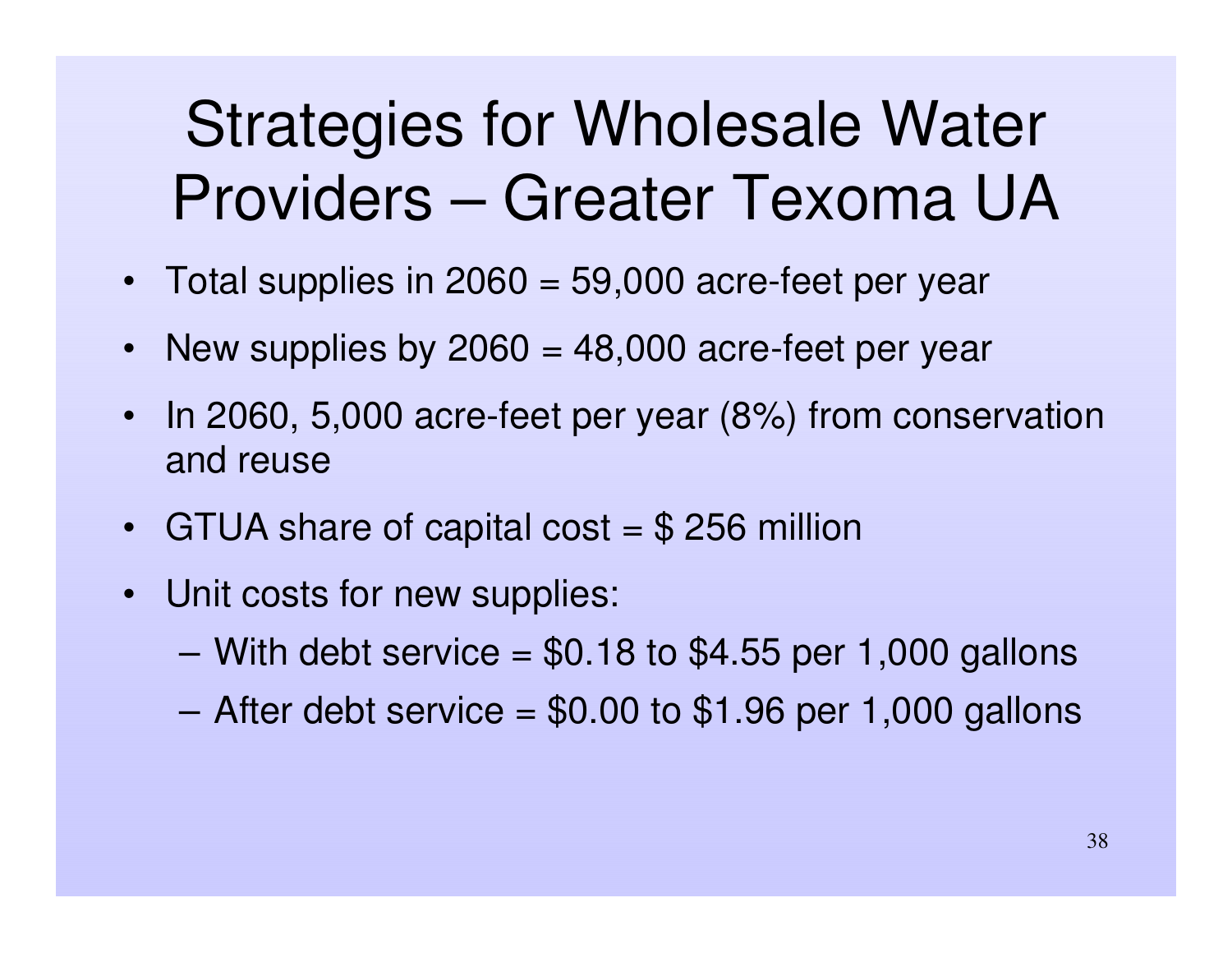#### Strategies for Wholesale Water Providers – Waxahachie

- • Current supplies are Lake Waxahachie, Lake Bardwell, and reuse
- $\bullet$ • Recommended Strategies
	- Water conservation
	- Purchase from Dallas Water Utilities
	- Purchase from TRA (TRWD)
	- Additional reuse
	- –Water treatment plant expansions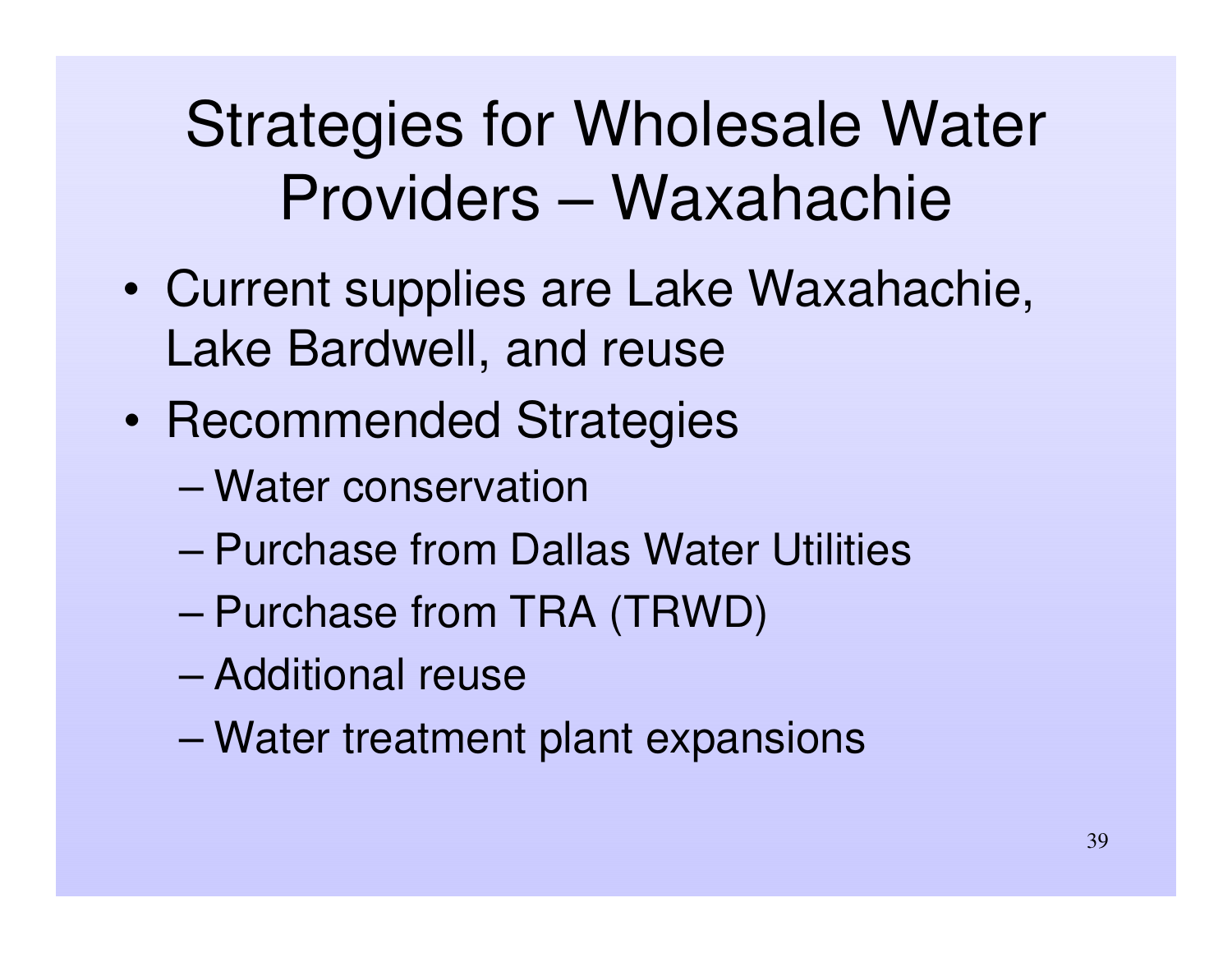### Strategies for Wholesale Water Providers – Waxahachie

- Total supplies in 2060 <sup>=</sup> 25,000 acre-feet per year
- New supplies by 2060 <sup>=</sup> 16,000 acre-feet per year
- In 2060, 9,300 acre-feet per year (38%) from conservation and reuse
- •Waxahachie share of capital cost <sup>=</sup> \$ 51 million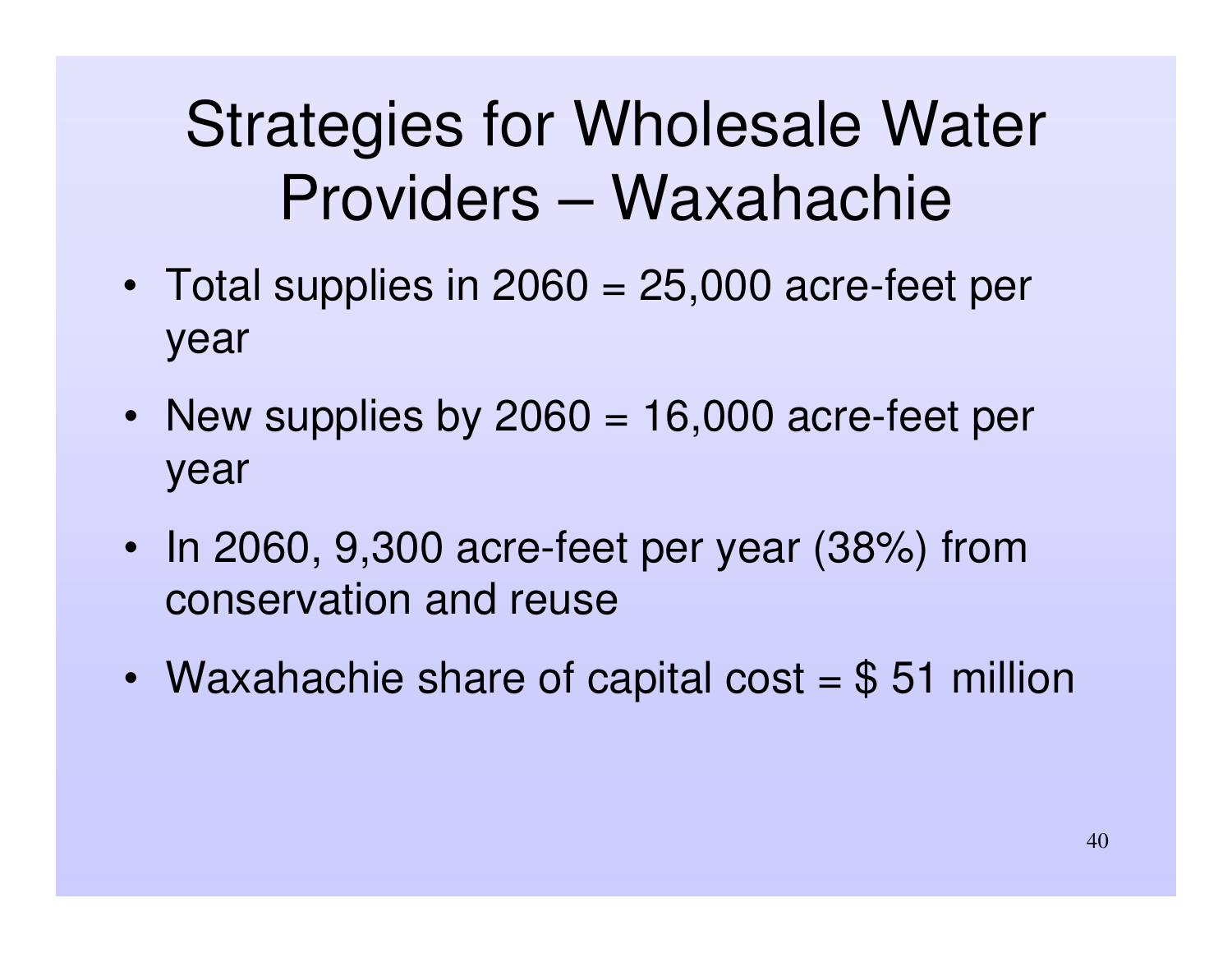### Strategies for Wholesale Water Providers - Corsicana

- Current supply is Navarro Mills Lake and Lake Halbert (no yield)
- Recommended Strategies
	- Water conservation
	- – Expand Navarro Mills Water Treatment Plant by 5 MGD
	- **Hart Committee**  Expand Lake Halbert Water Treatment Plant by 10 MGD
	- Connect to Richland-Chambers Reservoir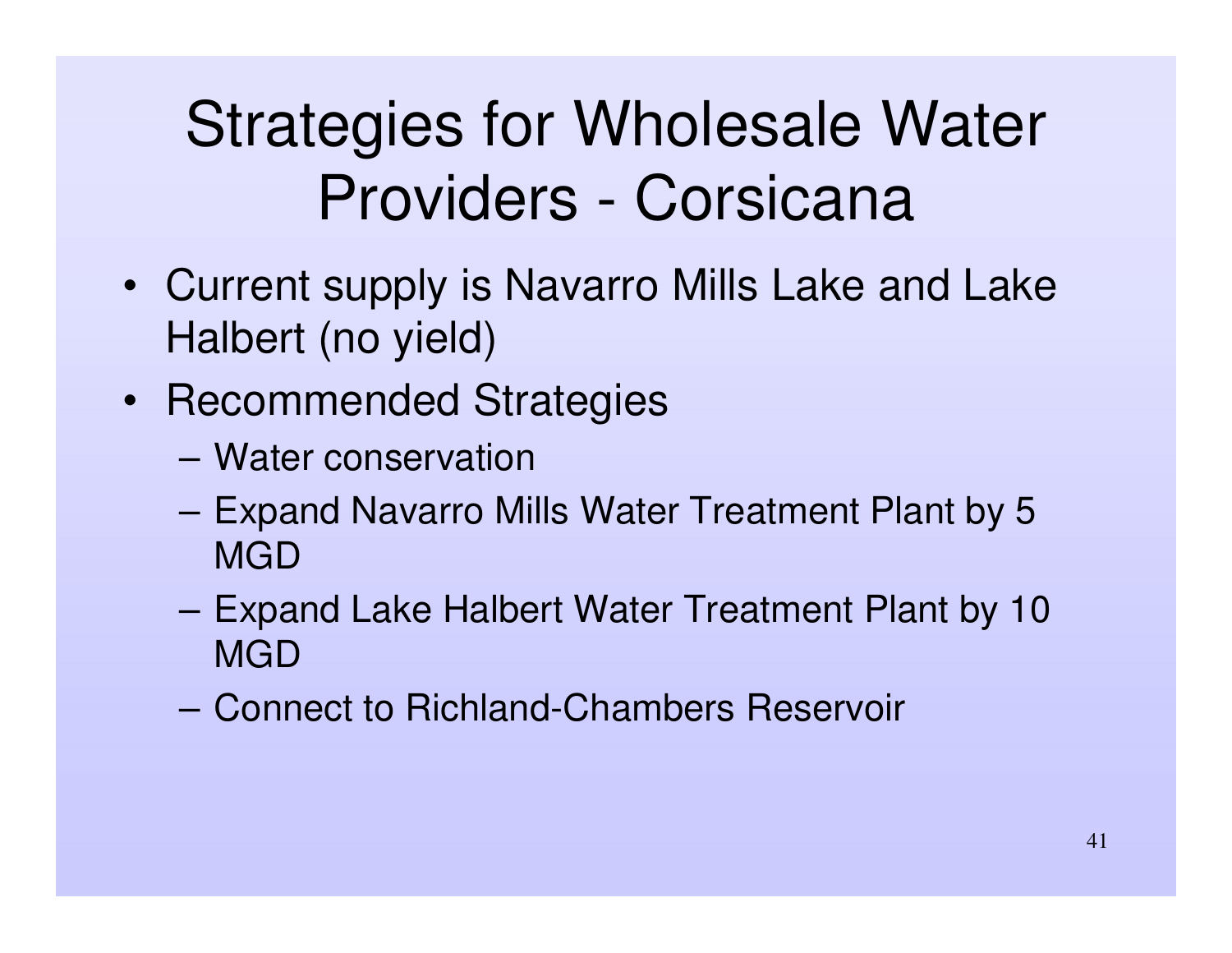#### **Recommended Water Management Strategies for Corsicana**

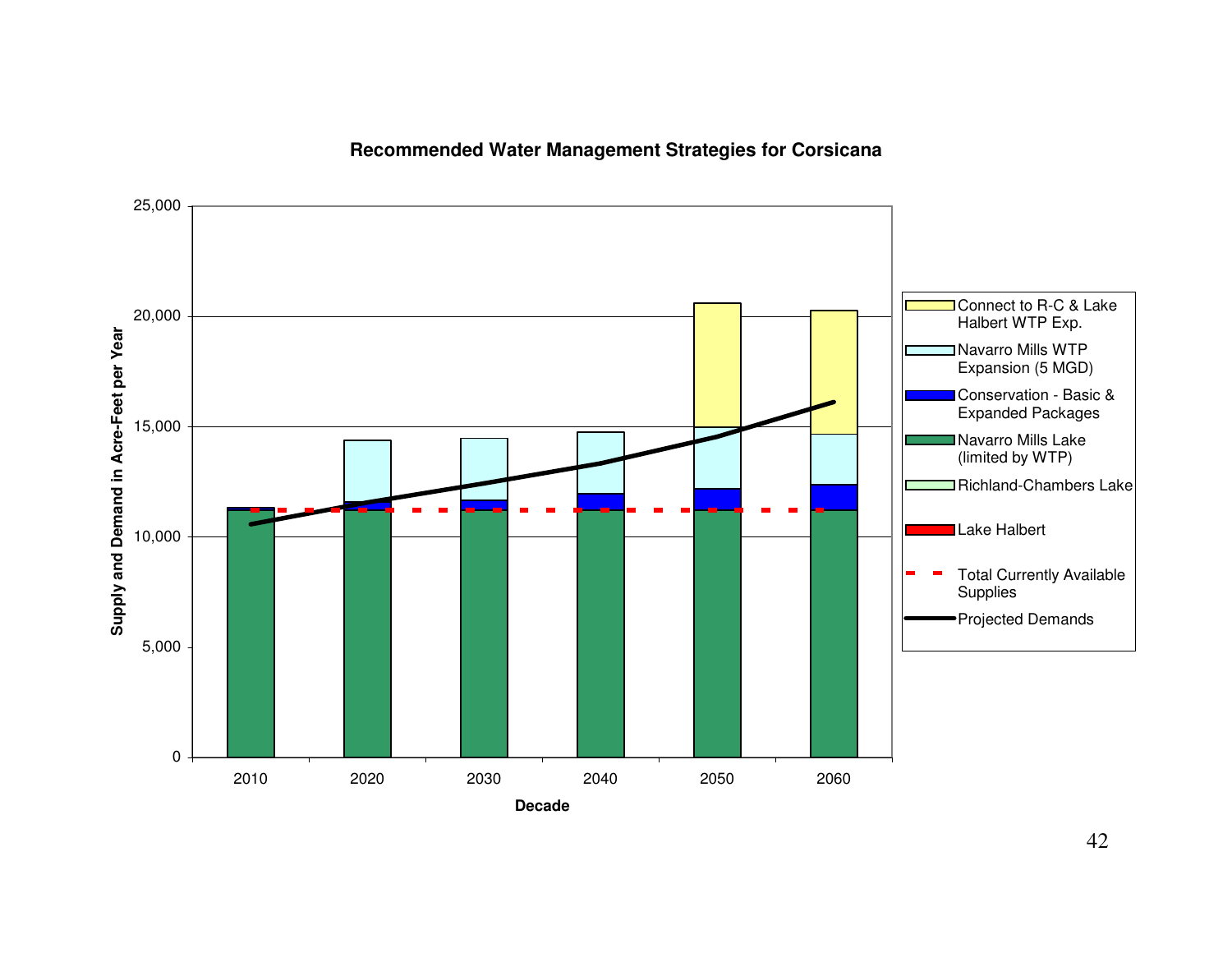#### Strategies for Wholesale Water Providers – Corsicana

- Total supplies in 2060 <sup>=</sup> 20,000 acre-feet per year
- New supplies by 2060 = 9,000 acre-feet per year
- $\bullet$ • In 2060, 1,100 acre-feet per year (6%) from conservation and reuse
- Corsicana share of capital cost = \$38 million
- Unit costs for new supplies:
	- $-$  With debt service = \$0.27 to \$1.14 per 1,000 gallons
	- After debt service <sup>=</sup> \$0.06 to \$0.35 per 1,000 gallons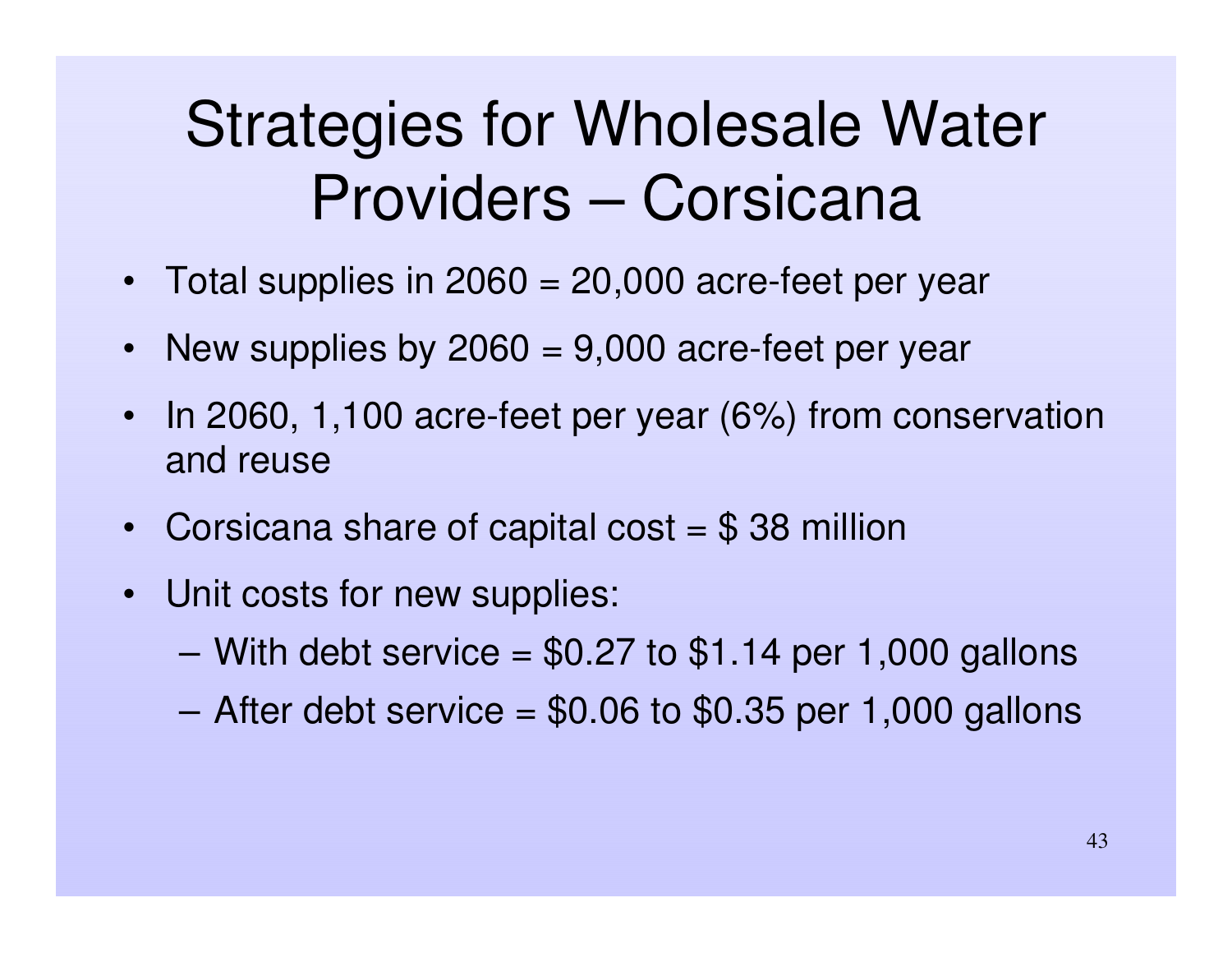- • Current supplies are Lake Weatherford, Lake Benbrook and TRWD, Groundwater
- $\bullet$ • Recommended Strategies
	- Water conservation
	- –– Supplemental Wells
	- –– Expansion of WTP (to 18 MGD)
	- –– Increase pump station capacity
	- Construct new WTP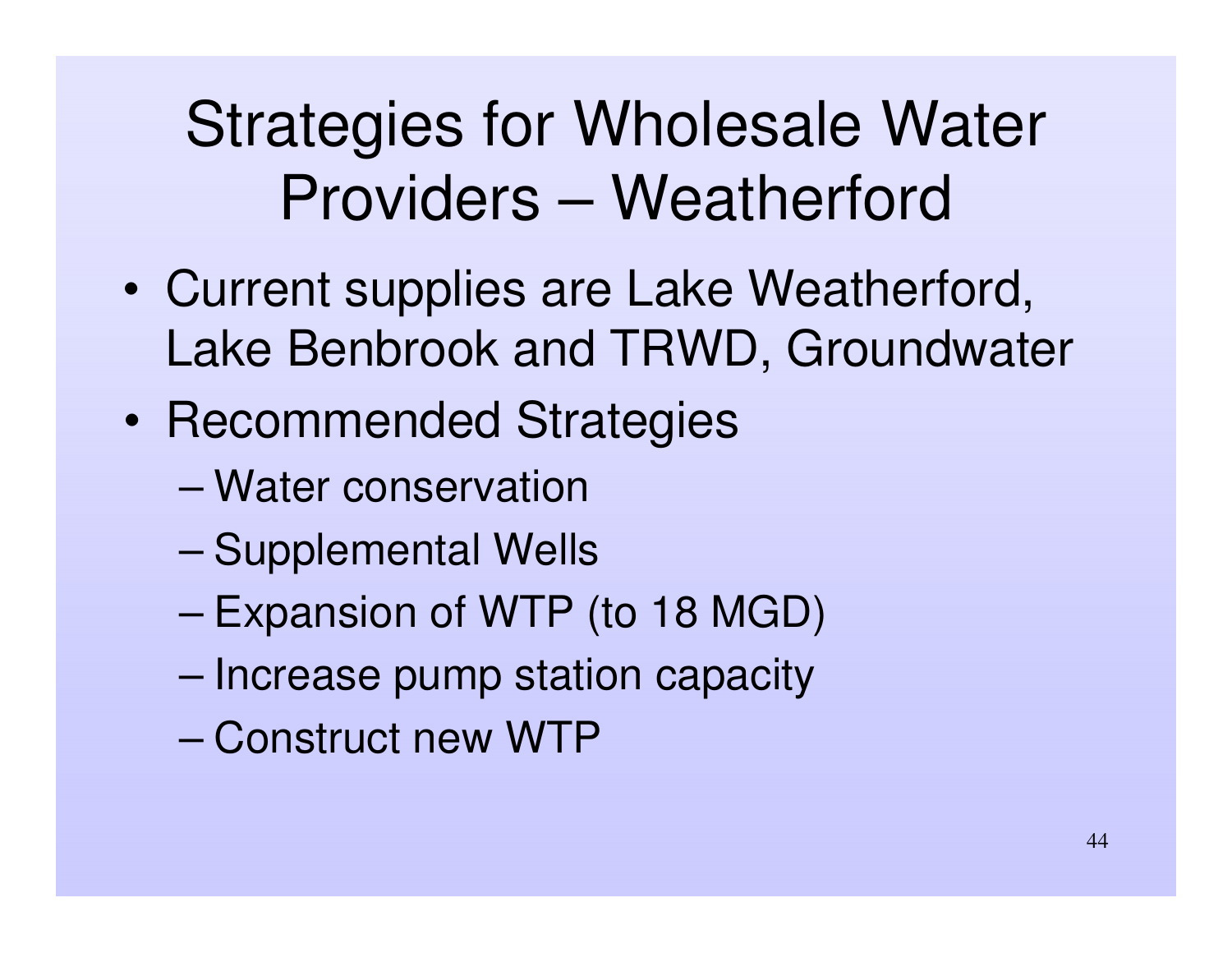#### **Recommended Water Management Strategies for Weatherford**

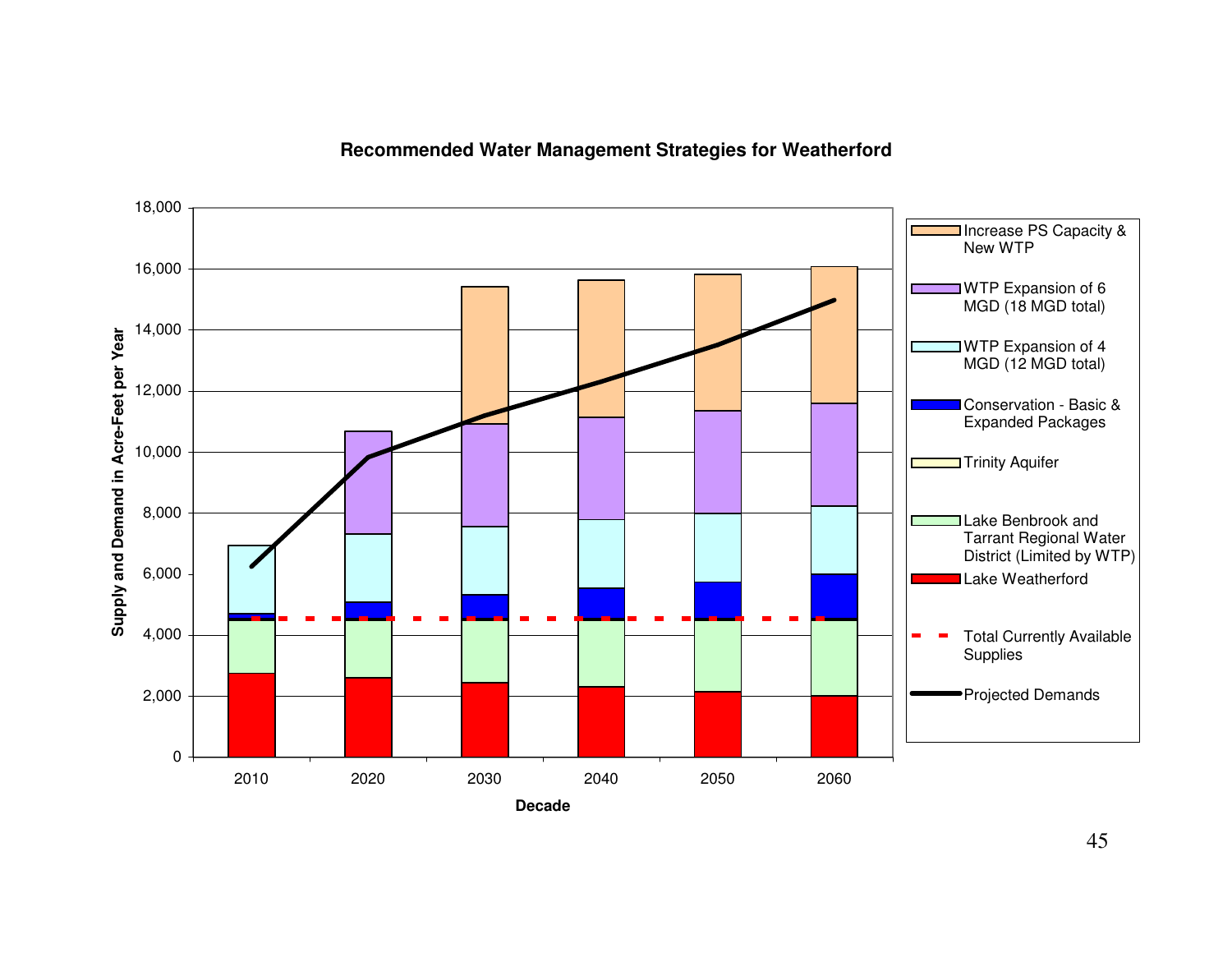- Total supplies in 2060 <sup>=</sup> 16,000 acre-feet per year
- New supplies by 2060 = 11,500 acre-feet per year
- $\bullet$  $\cdot$  In 2060, 4,400 acre-feet per year (27%) from conservation and reuse
- Weatherford share of capital cost = \$39 million
- Unit costs for new supplies:
	- $-$  With debt service = \$0.52 to \$1.28 per 1,000 gallons
	- After debt service <sup>=</sup> \$0.35 per 1,000 gallons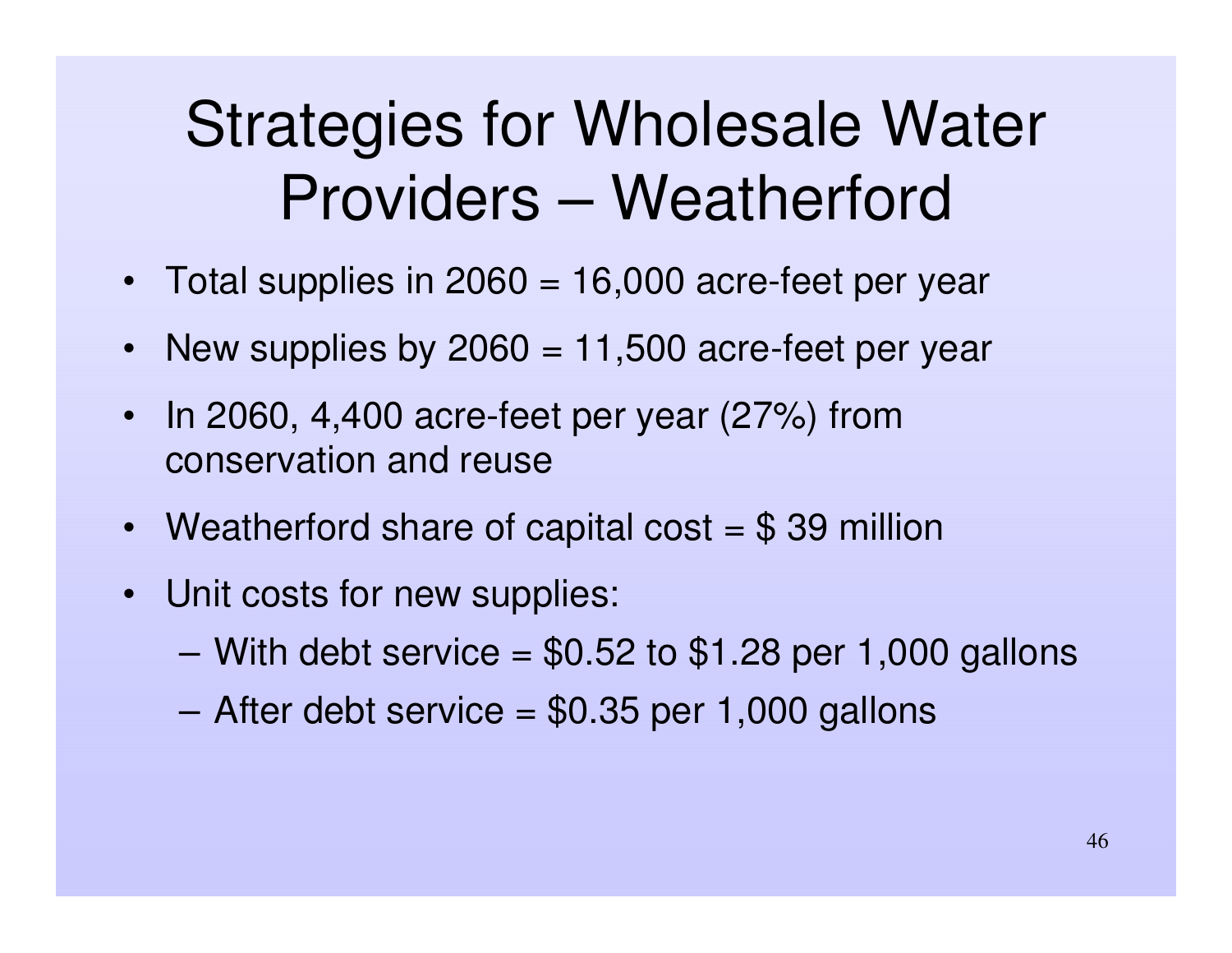### Strategies for Wholesale Water Providers – Walnut Creek SUD

- Current supply is raw water from TRWD
- Recommended Strategies
	- Water conservation
	- WTP Expansion of 2 MGD (2010)
	- WTP Expansion of 2 MGD (2020)
	- –- Second Pipeline to Boyd/Rhome
	- WTP Expansion of 3 MGD (2030)
	- New WTP (2 MGD) & parallel raw water line from **TRWD**
	- –Expansion of new WTP by 2 MGD (2050)
	- **However, Marketing Committee** Expansion of new WTP by 2 MGD (2060)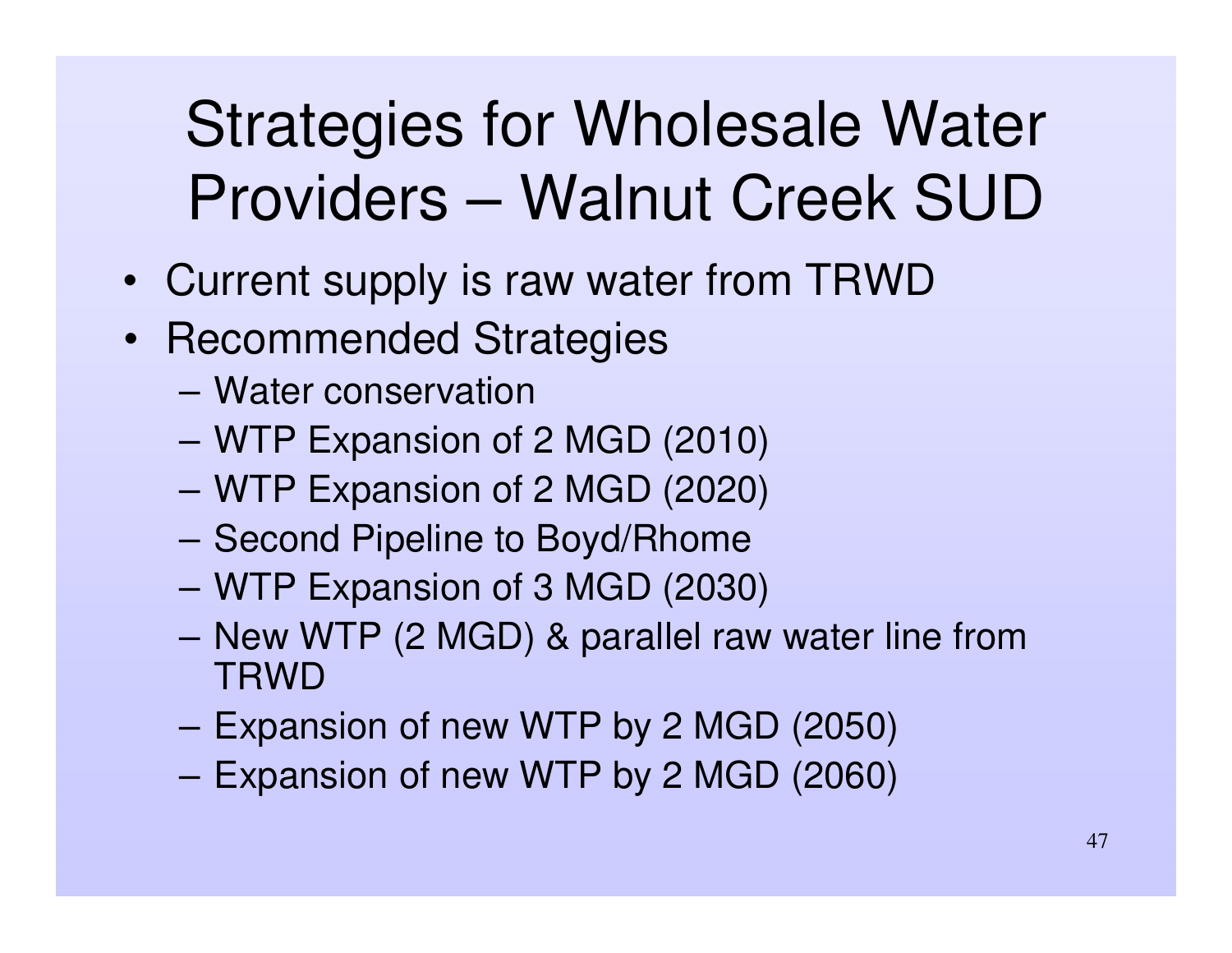

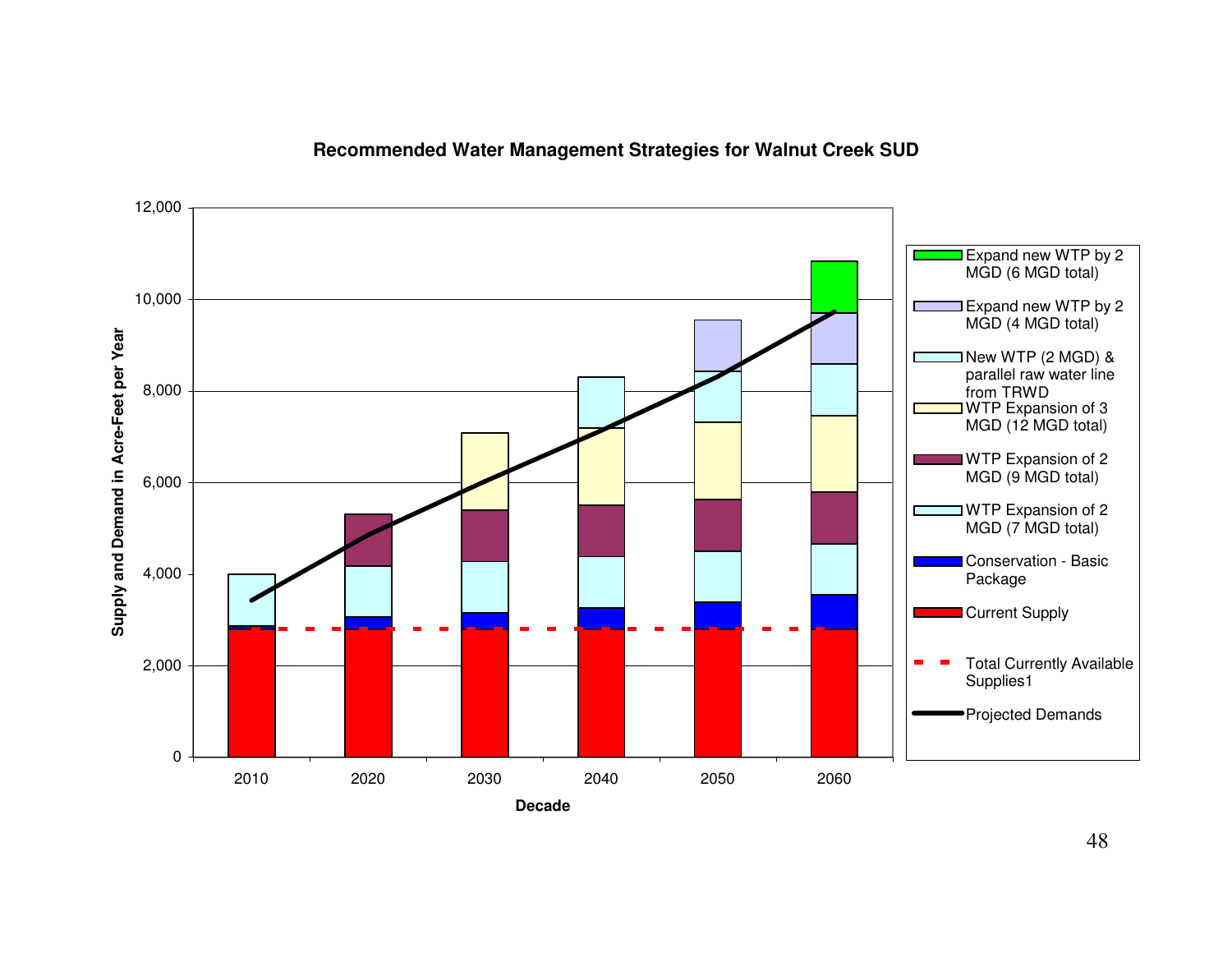#### Strategies for Wholesale Water Providers – Walnut Creek SUD

- Total supplies in 2060 <sup>=</sup> 10,800 acre-feet per year
- New supplies by 2060 <sup>=</sup> 8,000 acre-feet per year
- $\bullet$ • In 2060, 2,800 acre-feet per year (26%) from conservation and reuse
- Walnut Creek SUD share of capital cost = \$53 million
- Unit costs for new supplies:
	- $-$  With debt service = \$1.31 to \$1.94 per 1,000 gallons
	- After debt service <sup>=</sup> \$0.35 per 1,000 gallons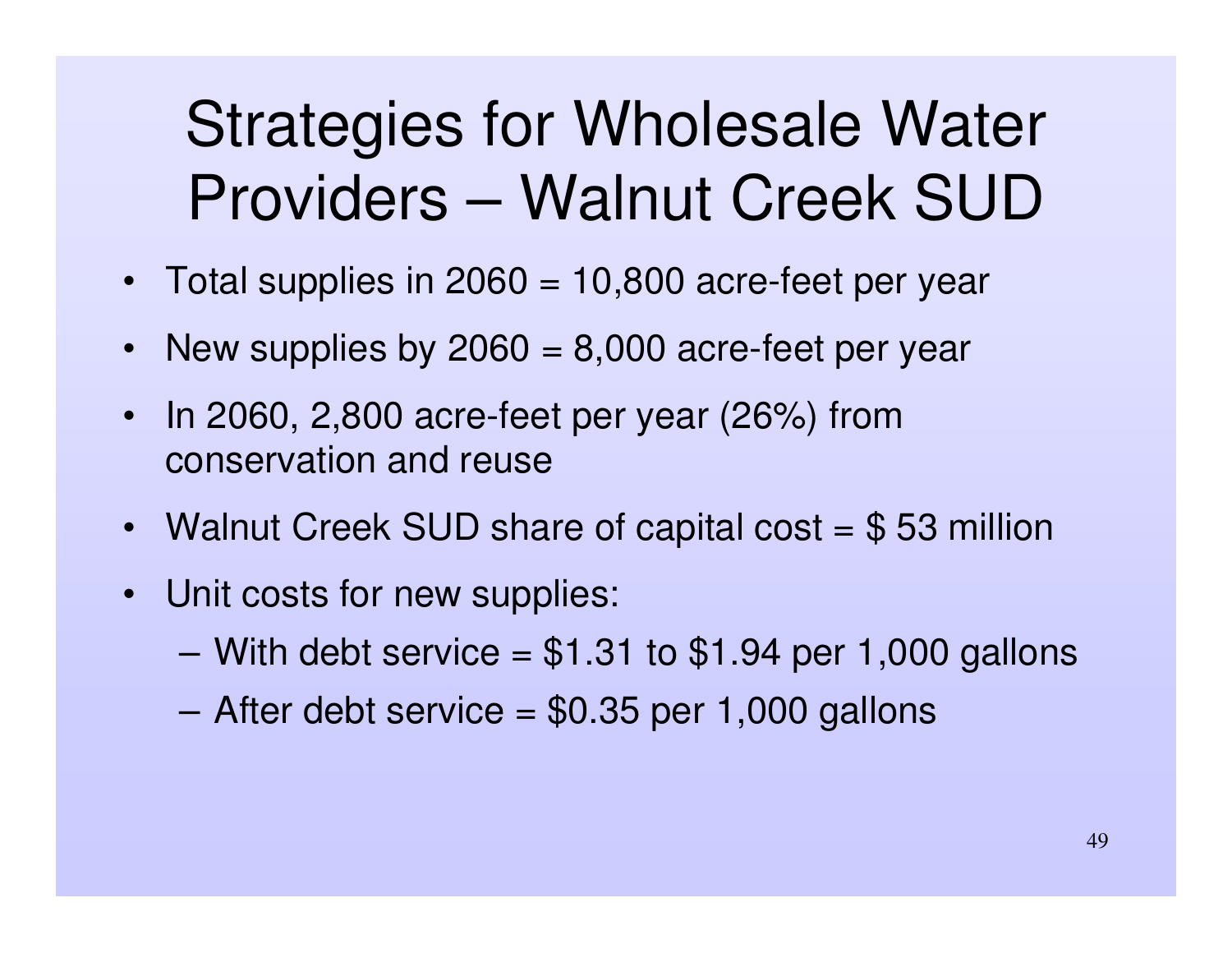- $\bullet$ Current supply is Lake Athens
- $\bullet$ • Recommended Strategies
	- Water conservation
	- – $-$  Reuse through Lake Athens from the City of Athens
	- Raw water from Forest Grove Reservoir
	- **Harry Committee**  Expansion of existing water treatment facilities at Lake Athens by 1.5 MGD
	- Construction of a new 3.5 MGD water treatment facility near the City of Athens
	- **Hart Committee**  Temporary pumping of Lake Athens below 431 msl (in 2010) for Fish Hatchery
- $\bullet$ Costs in 2002 Dollars - \$11,423,800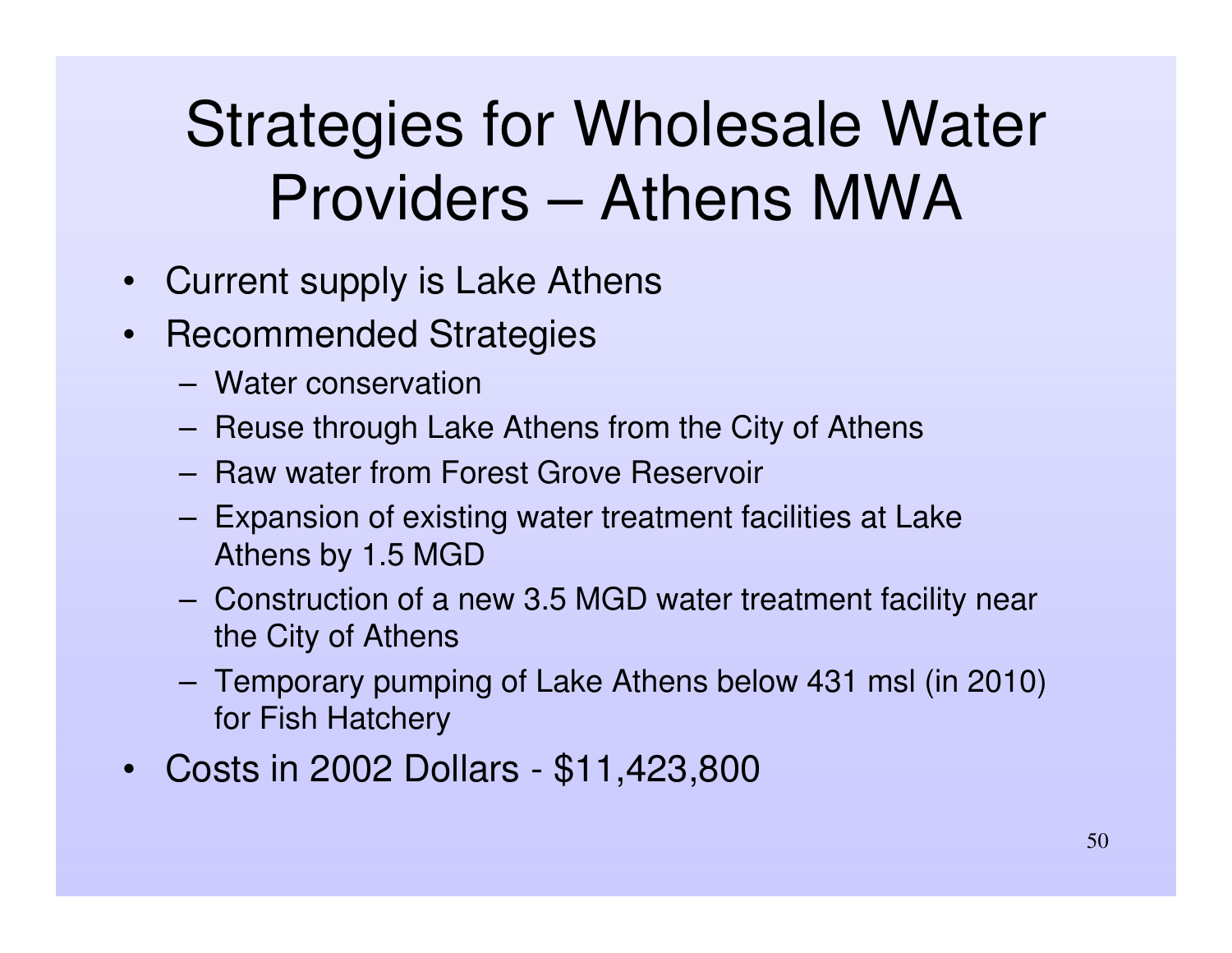

#### **Recommended Water Management Strategies for Athens MWA**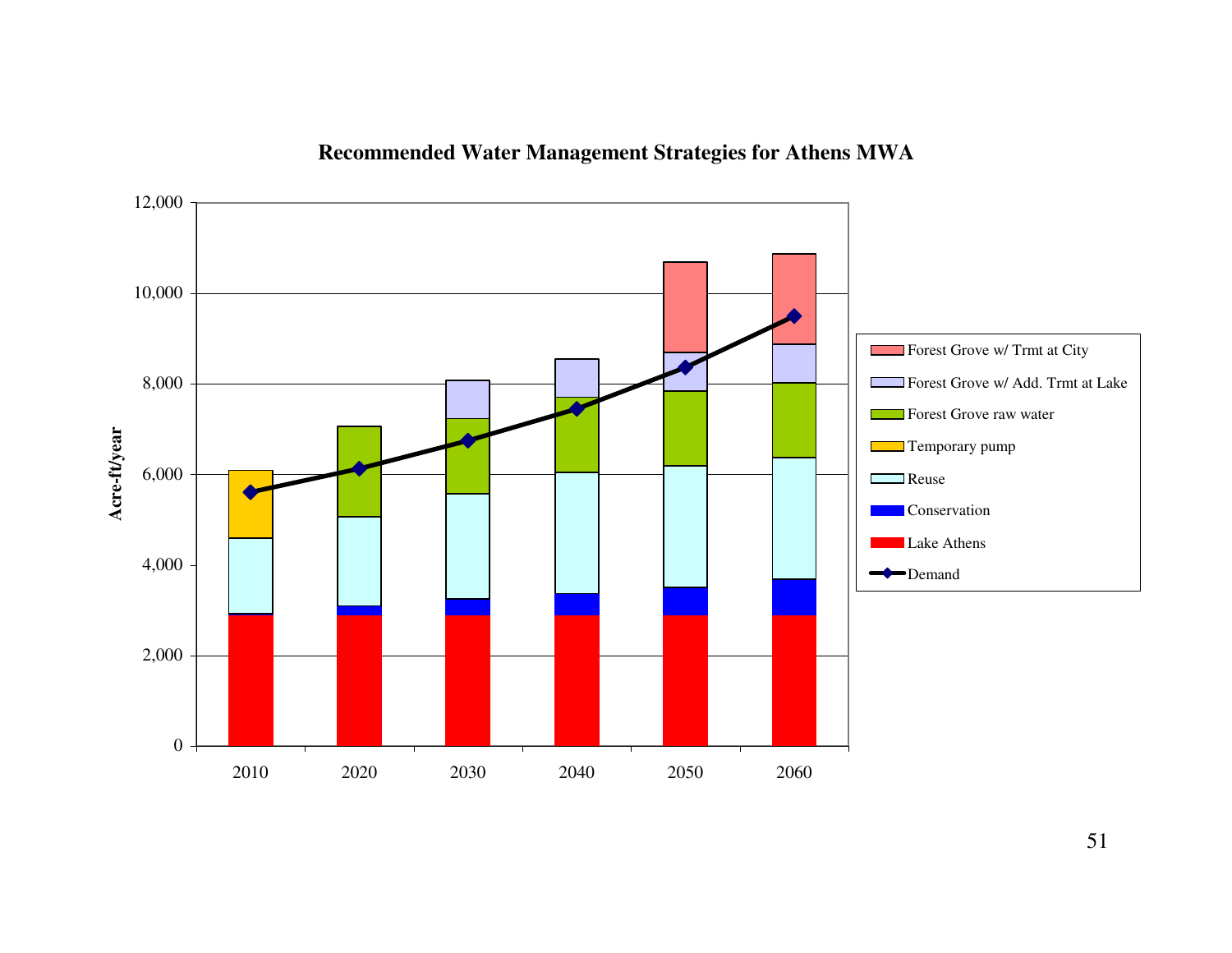- Total supplies in 2060 <sup>=</sup> 10,900 acre-feet per year
- New supplies by 2060 = 8,000 acre-feet per year
- In 2060, 3,500 acre-feet per year (32%) from conservation and reuse
- Athens MWA share of capital cost = \$ 25 million
- Unit costs for new supplies <sup>=</sup> \$1.38 to \$1.65 per 1,000 gallons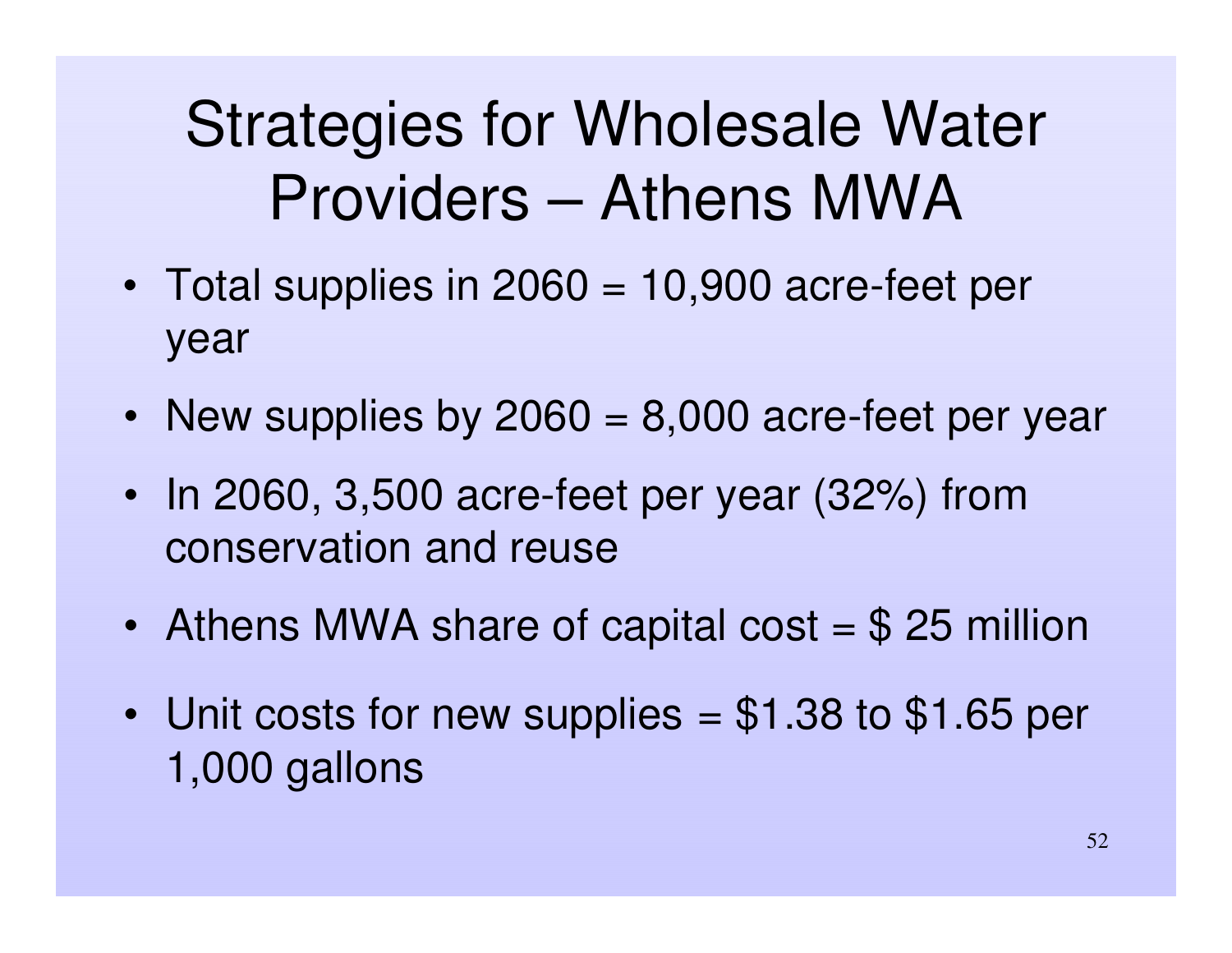### Strategies for Wholesale Water Providers – Gainesville

- • Current supplies are Moss Lake and groundwater
- $\bullet$ • Recommended Strategies
	- Water conservation
	- Additional Moss Lake
	- –– Supplemental wells
	- –Cooke County Water Supply Project
	- Reuse
	- Bed and banks authorization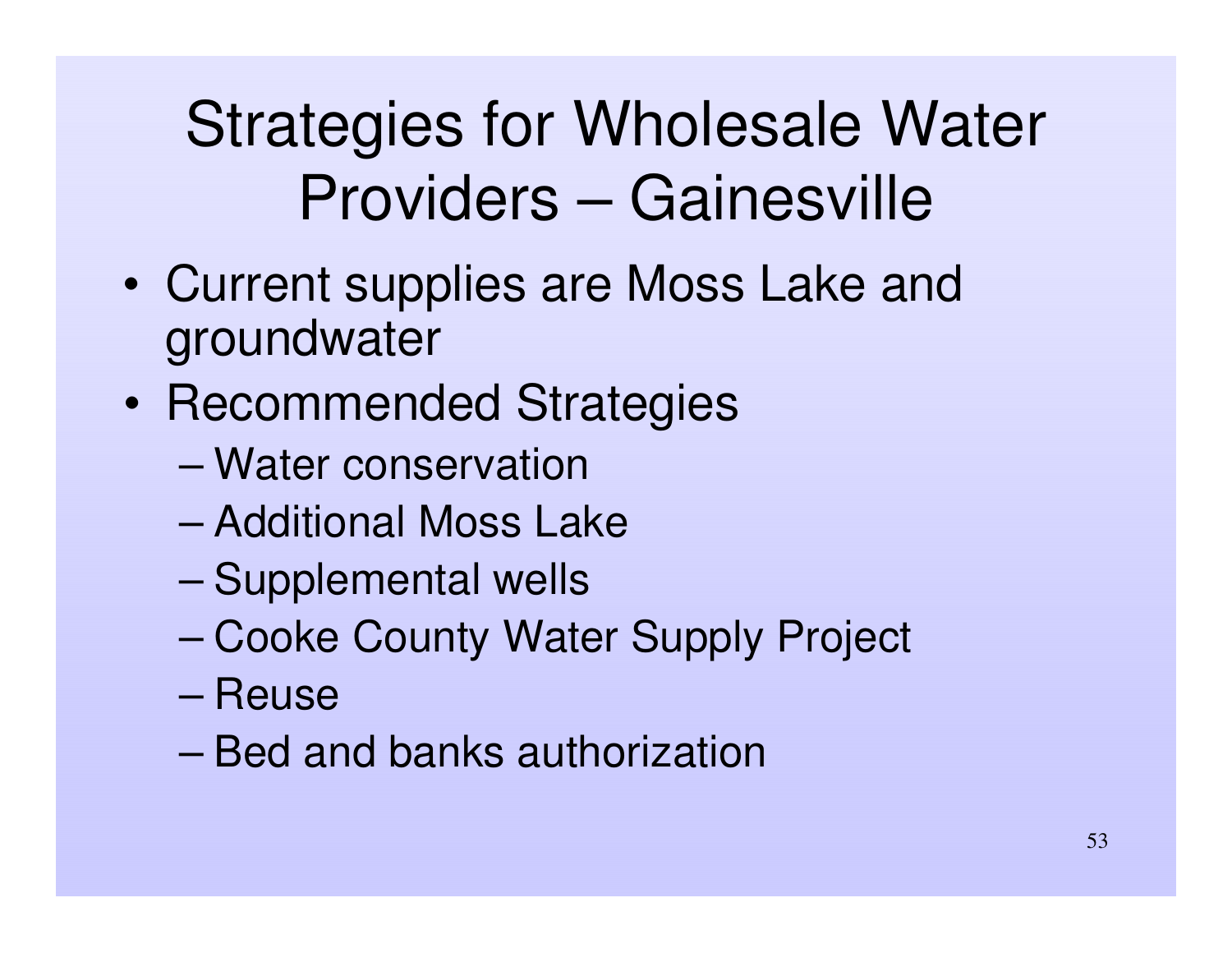#### Strategies for Wholesale Water Providers – Gainesville

- Total supplies in 2060 <sup>=</sup> 7,650 acre-feet per year
- New supplies by 2060 = 5,400 acre-feet per year
- In 2060, 1,150 acre-feet per year (15%) from conservation and reuse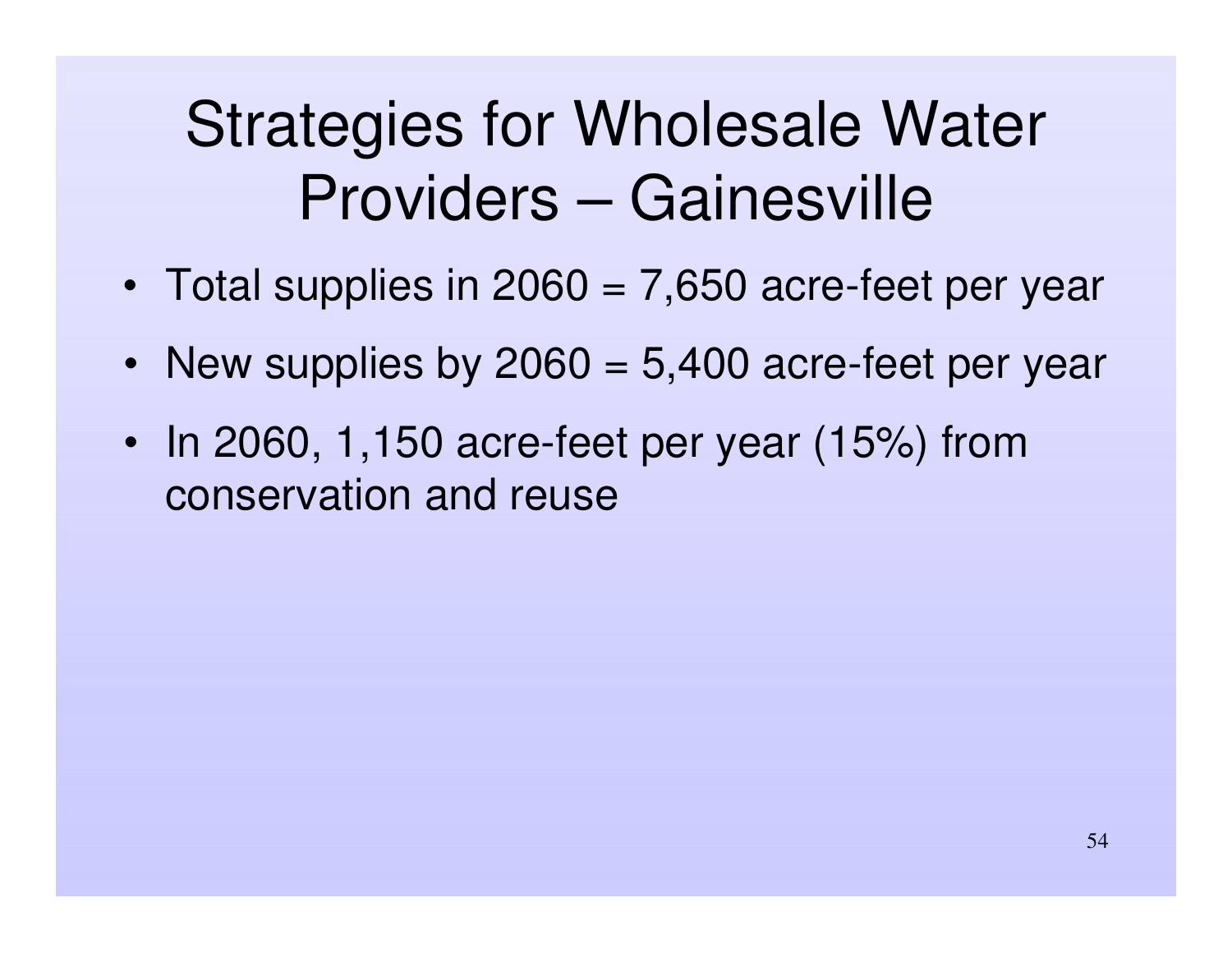- • Arlington
	- –– Current Supply: Lake Arlington, TRWD
	- – Future Strategy: Water Conservation, Increase TRWD; Expand WTP
- Cedar Hill
	- –Current Supply: Groundwater, DWU
	- – Future Strategy: Water Conservation, Supplemental Wells, Increase DWU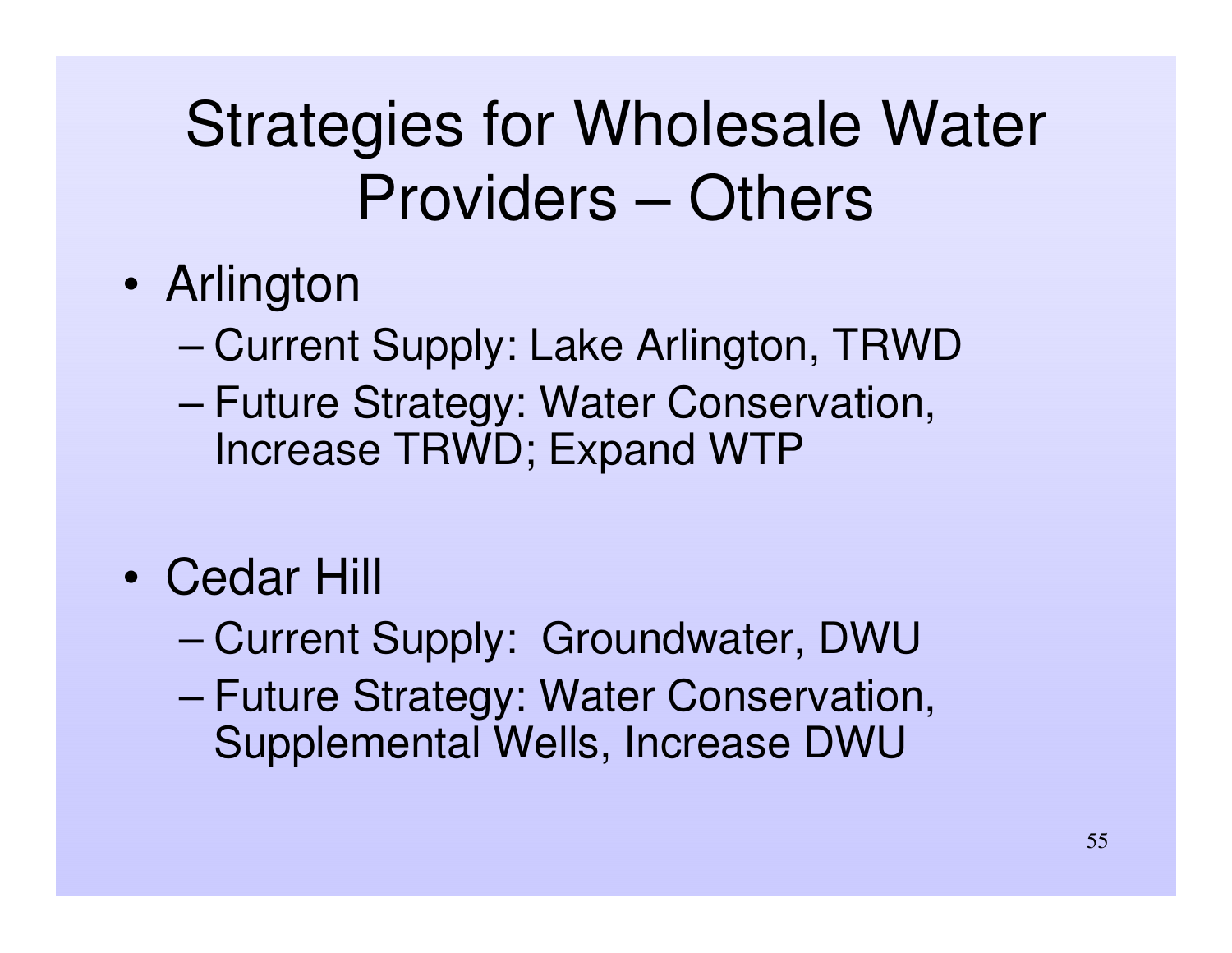#### • Ennis

- **Harry Committee**  Current Supply: TRA (Lake Bardwell), reclaimed water
- **Hart Committee Committee**  Future Strategy: Water Conservation, Indirect Reuse (Lake Bardwell), TRWD (Ellis County Project)

#### • Forney

- **However, Marketing Committee** Current Supply: NTMWD, reuse from Garland
- **Harry Committee**  Future Strategy: Water Conservation, Increase NTMWD, Increase reuse from Garland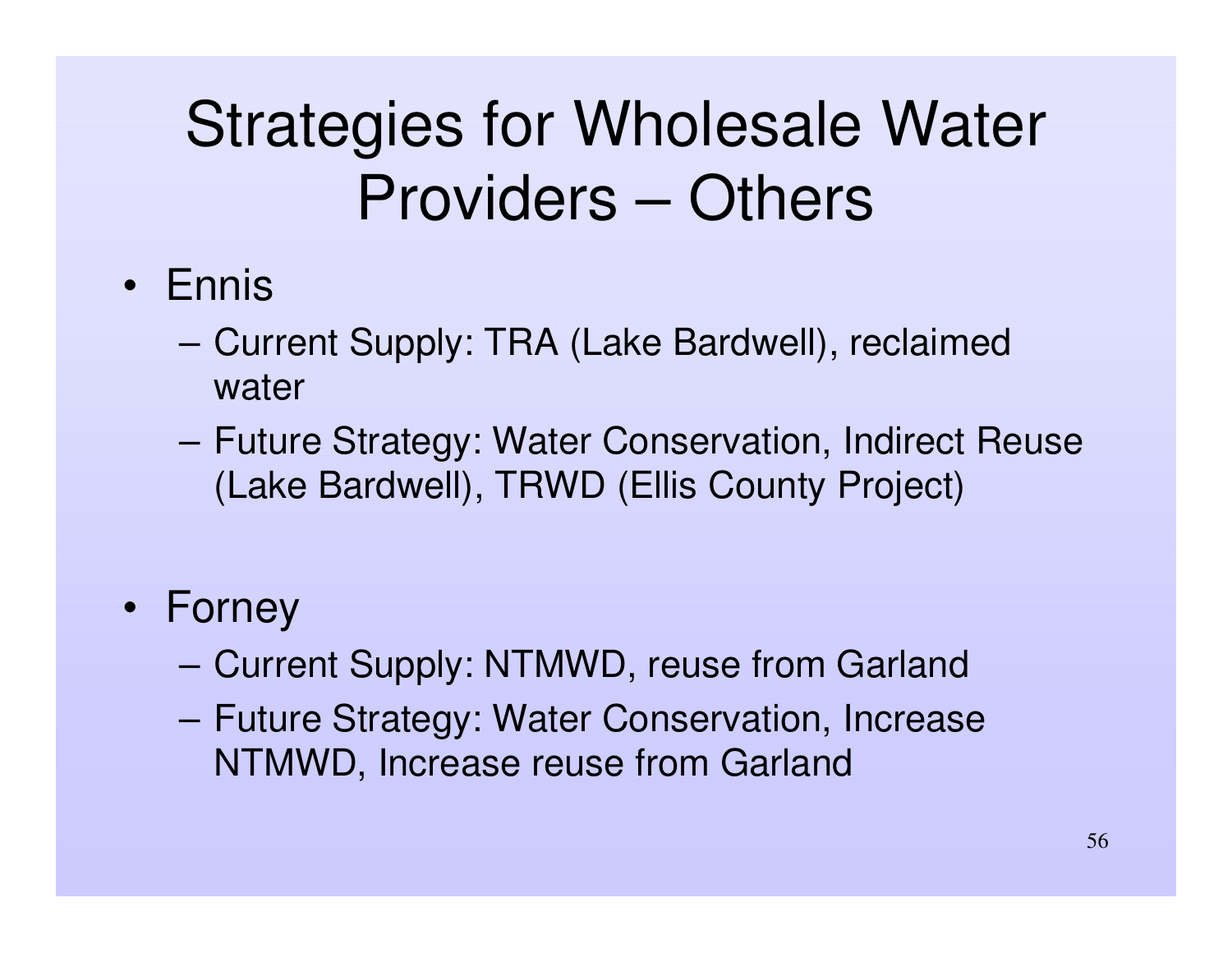- Garland
	- –– Current Supply: NTMWD
	- – Future Strategy: Water Conservation, Increase NTMWD
- Mansfield
	- –– Current Supply: TRWD
	- – Future Strategy: Water Conservation, Increase TRWD, Expand WTP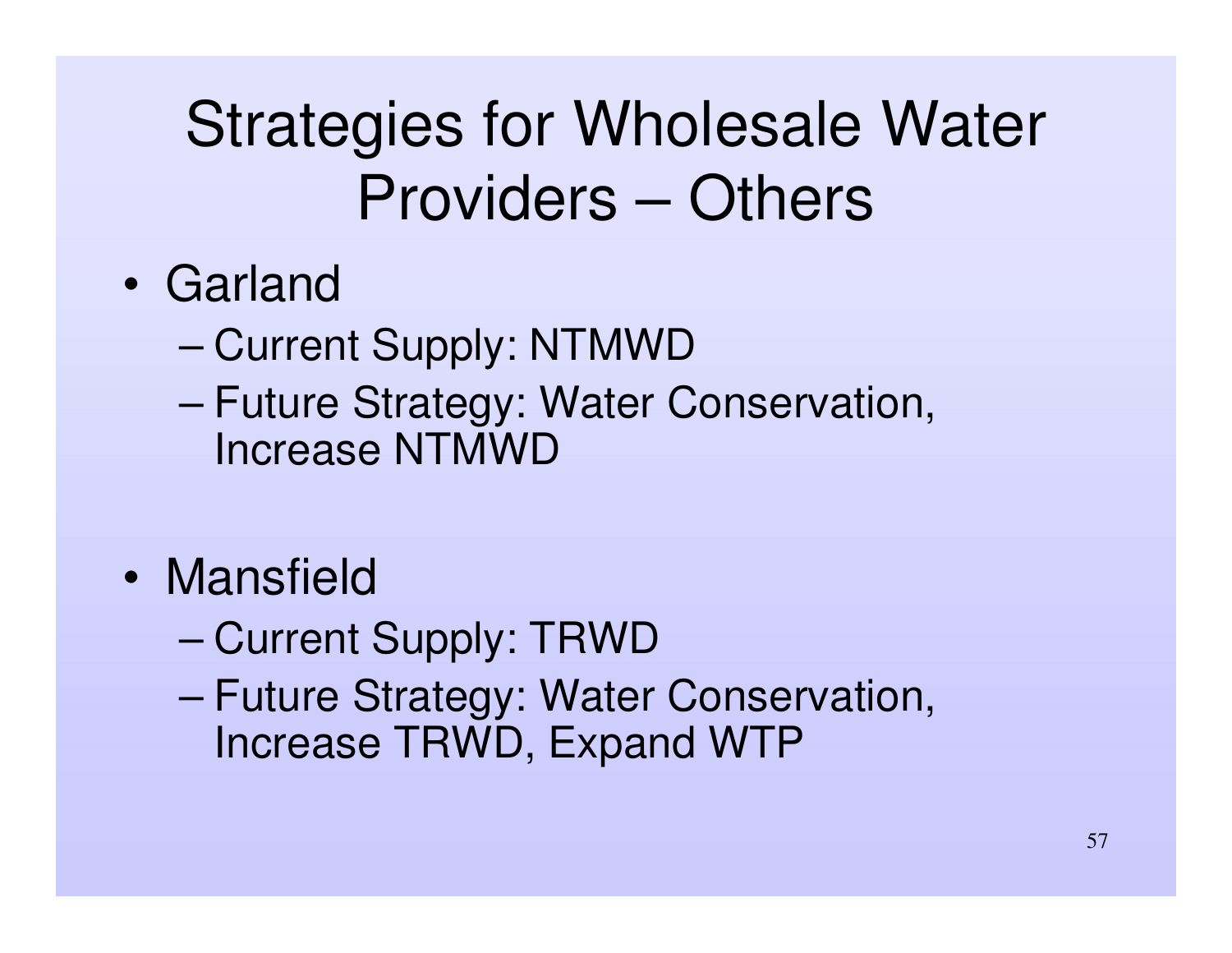- Midlothian
	- **Harry Committee** Current Supply: Groundwater, TRA (Joe Pool)
	- **Hart Committee Committee**  Future Strategy: Water Conservation, Supplemental Wells, Increase TRA (Joe Pool), TRA (from TRWD), Expand WTP
- North Richland Hills
	- – Current Supply: Groundwater, Fort Worth (TRWD), TRA (TRWD)
	- – Future Strategy: Water Conservation, Supplemental Wells, Increase Fort Worth (TRWD) with additional pipeline, Increase TRA (TRWD)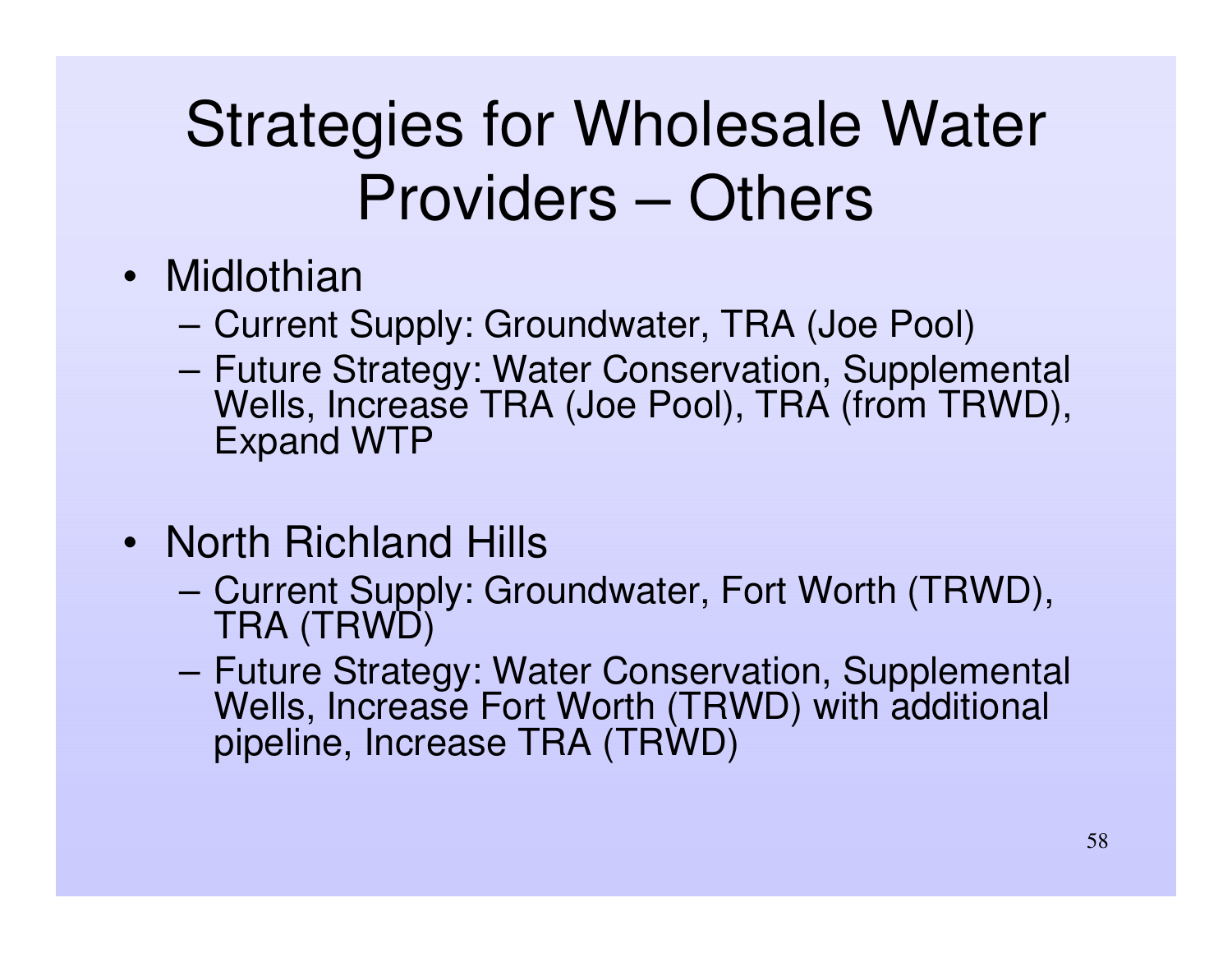- Rockwall
	- –– Current Supply: NTMWD
	- – Future Strategy: Water Conservation, Increase NTMWD
- Terrell
	- –Current Supply: Lake Terrell, SRA, NTMWD
	- – Future Strategy: Water Conservation, Increase NTMWD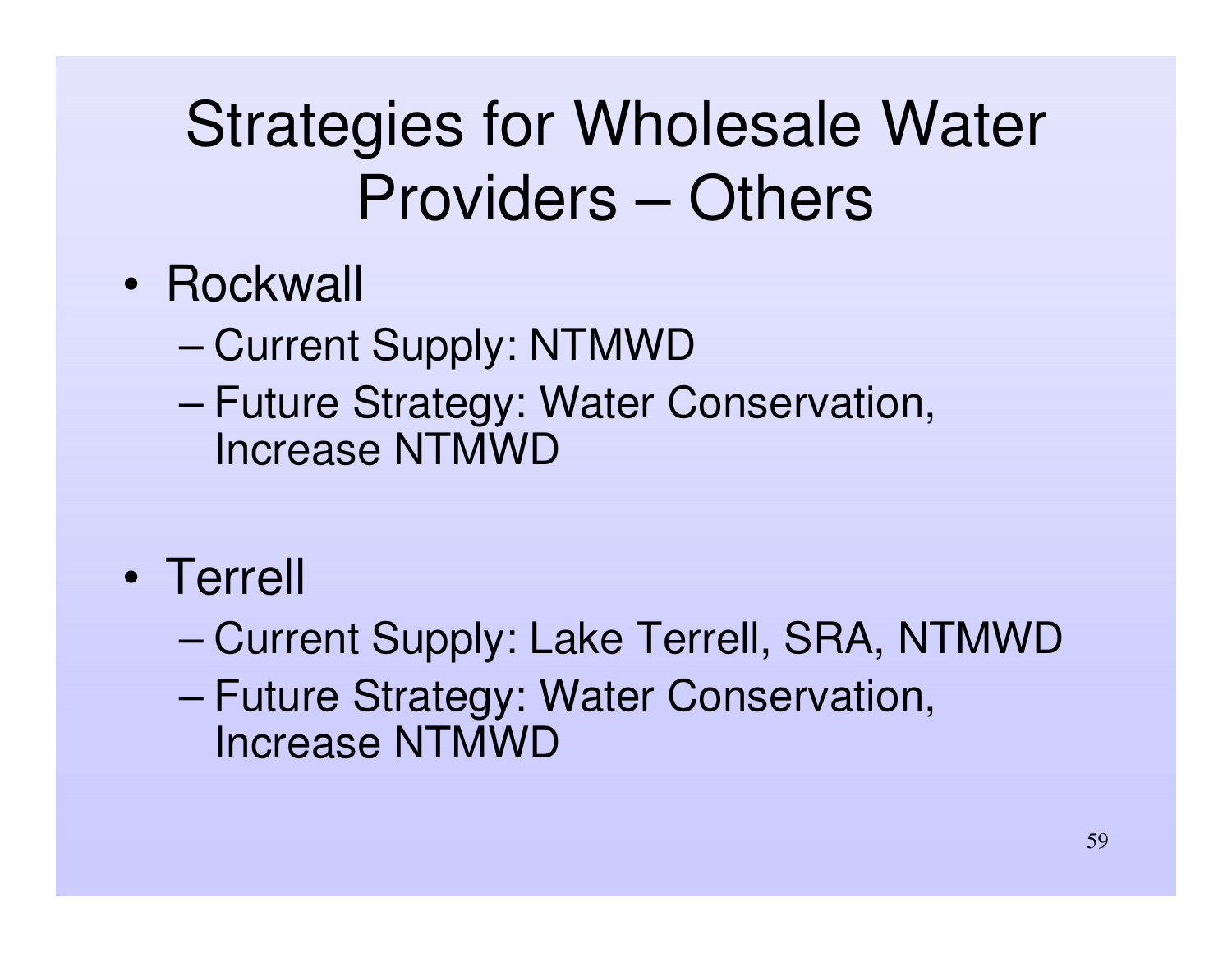- • Dallas County Park Cities MUD
	- –Current Supply: Lake Grapevine
	- –Future Strategy: Water Conservation
- East Cedar Creek FWSD
	- –– Current Supply: TRWD
	- – Future Strategy: Water Conservation, Increase TRWD, Expand WTP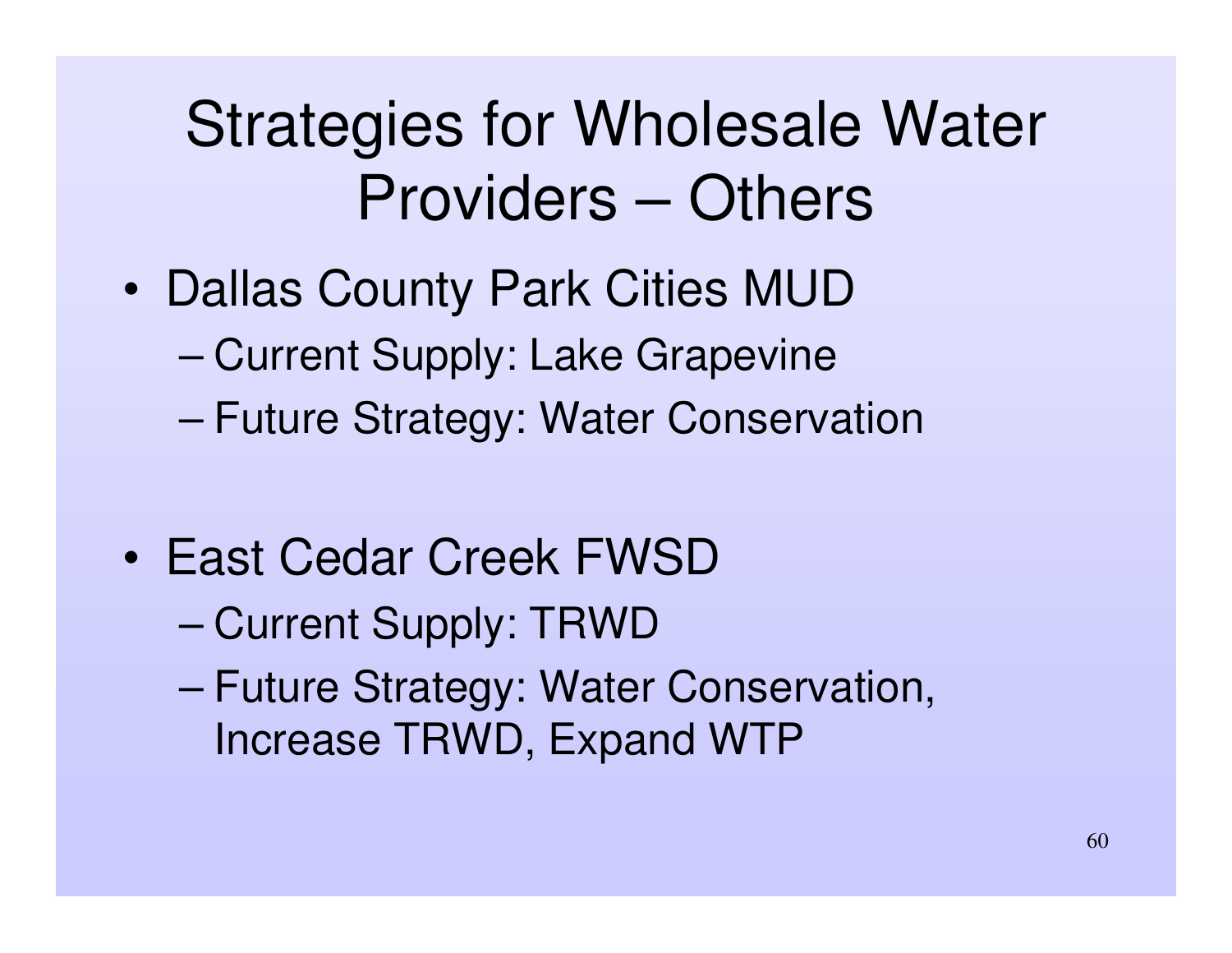- Lake Cities MUA
	- –Current Supply: Groundwater, UTRWD
	- – Future Strategy: Water Conservation, Supplemental wells, Increase UTRWD
- • Mustang SUD
	- –Current Supply: Groundwater, UTRWD
	- – Future Strategy: Water Conservation, Supplemental wells, Increase UTRWD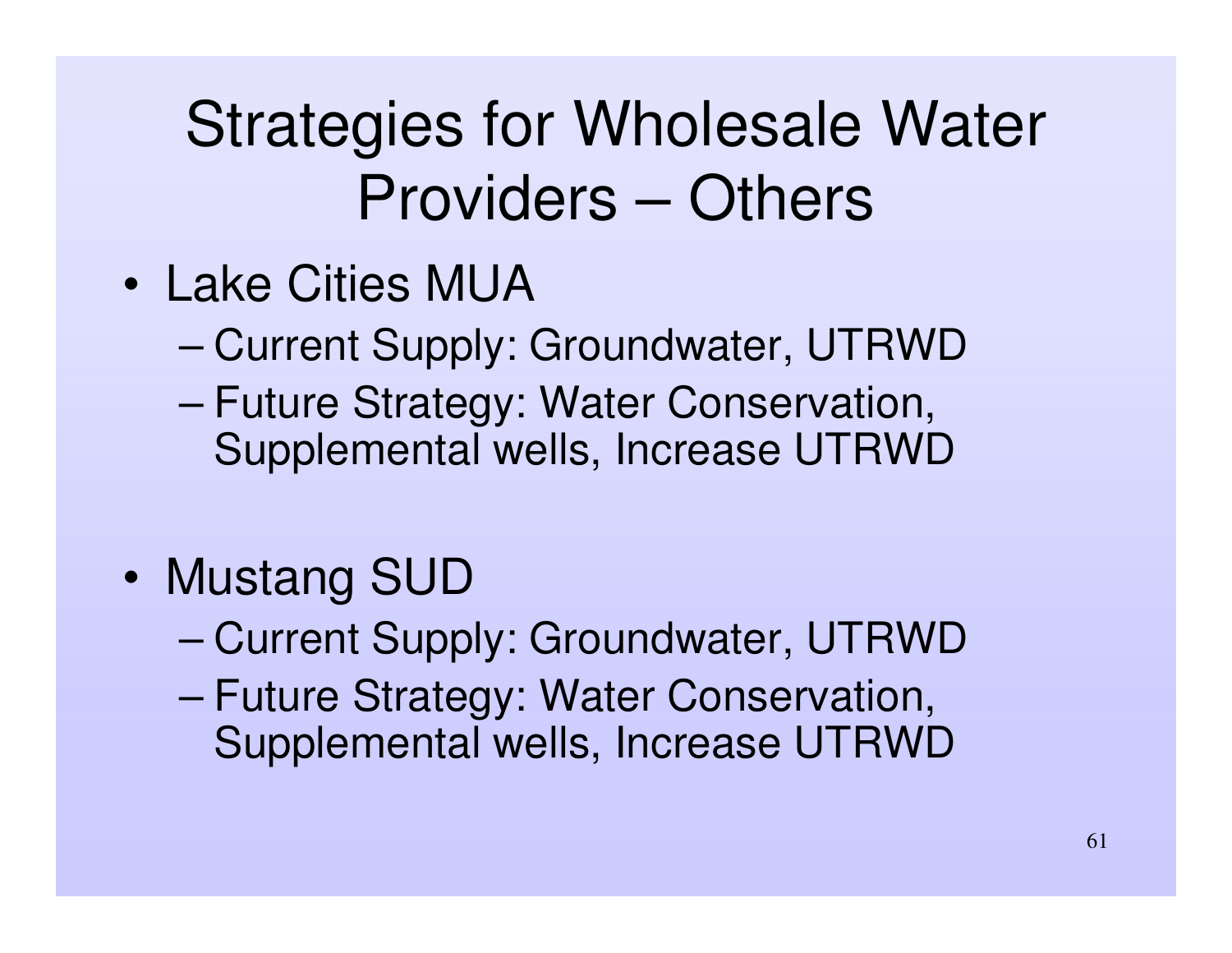- Parker County Utility District #1
	- **Harry Committee** Current Supply: Weatherford
	- **Harry Committee**  Future Strategy: Water Conservation, Increase supplies from Weatherford (TRWD sources)
- Rockett SUD
	- **Harry Committee**  Current Supply: Groundwater, Midlothian, Waxahachie
	- **Harry Committee**  Future Strategy: Water Conservation, Supplemental wells, DWU, TRA (Ellis County Water Supply Project)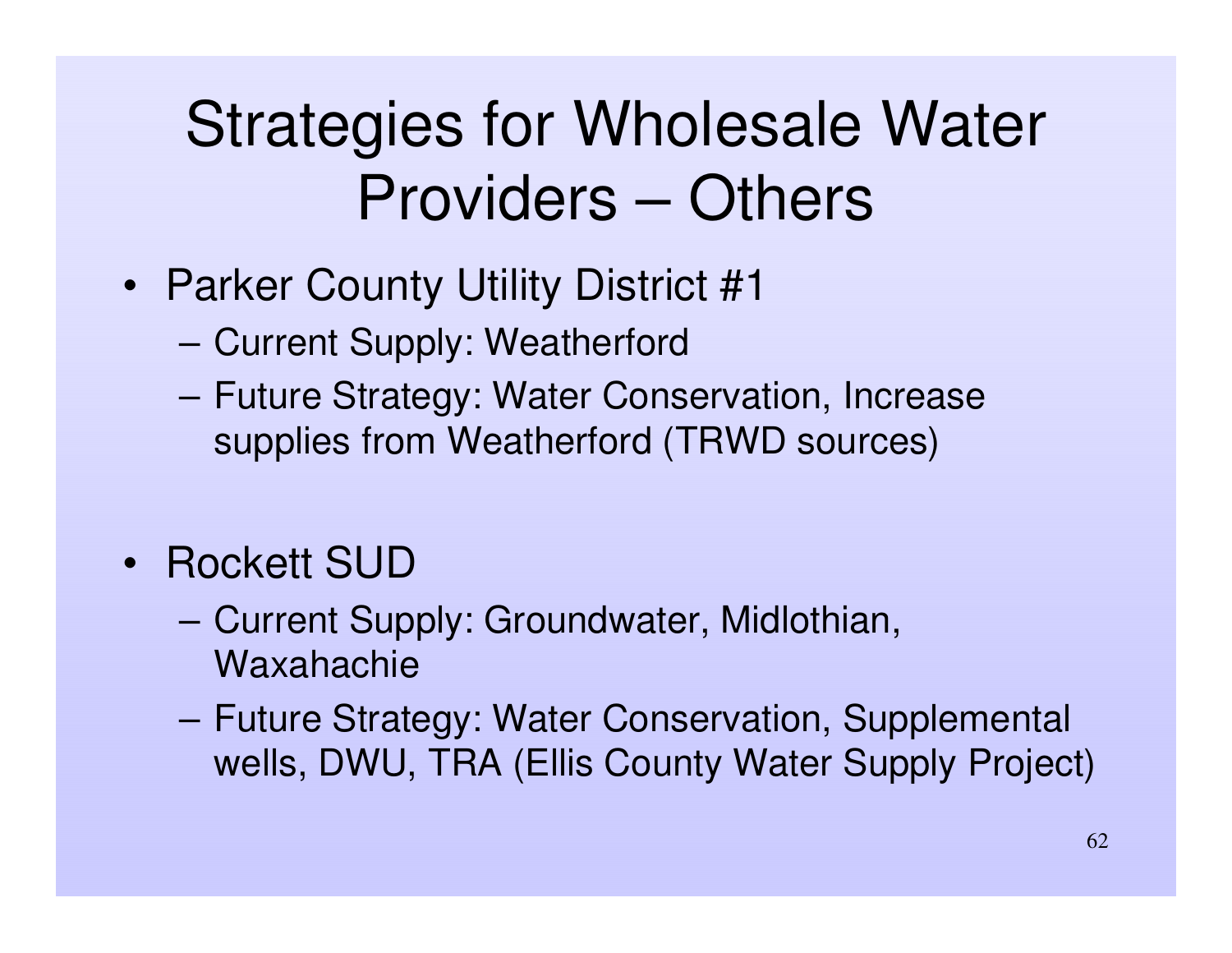- •• Sabine River Authority –– Regions D & I are developing strategies
- $\bullet$ • Sulphur River Water District –– Region D is developing strategies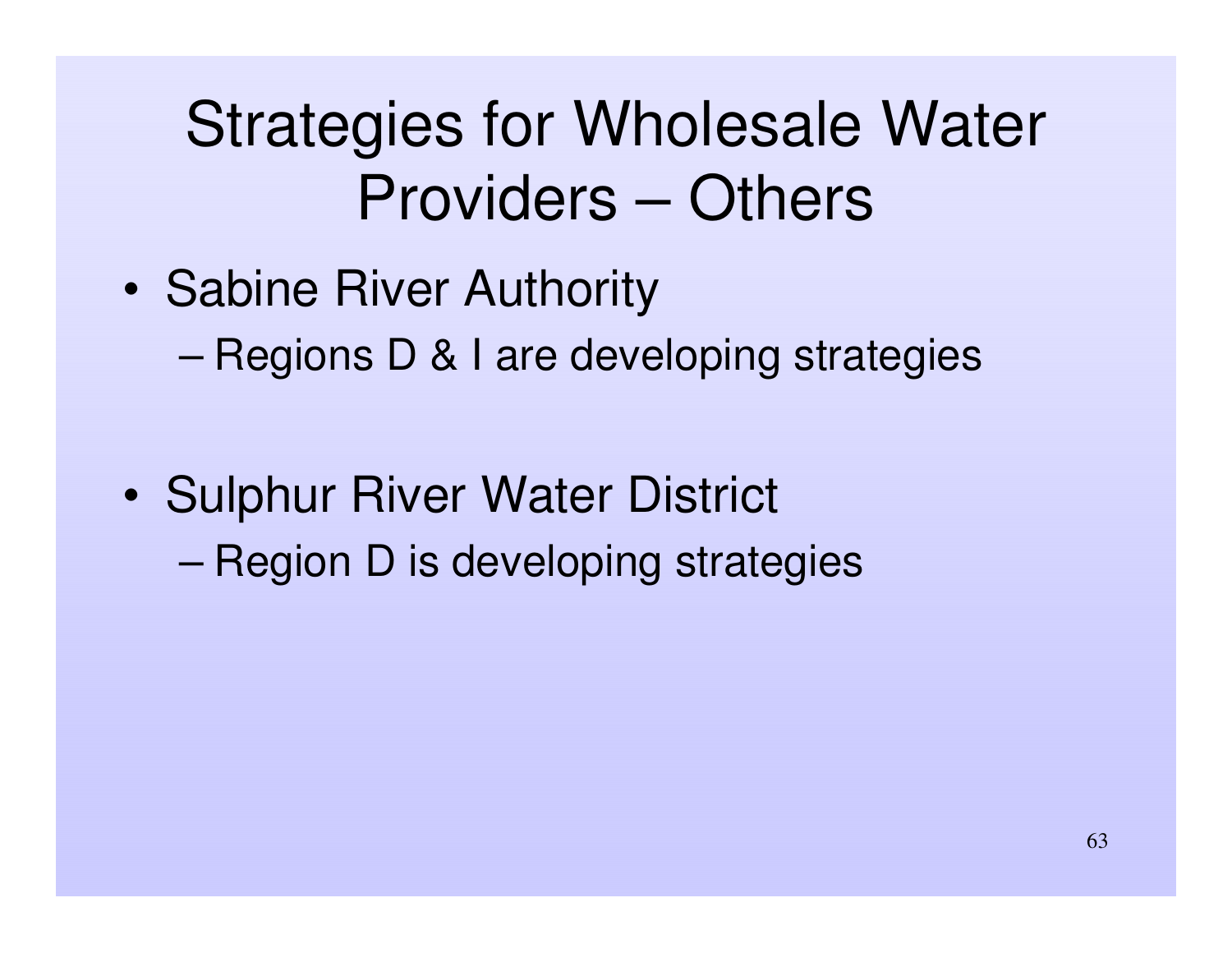- • Upper Neches Municipal Water Authority –– Region I is developing strategies
- West Cedar Creek MUD
	- –– Current Supply: TRWD
	- – Future Strategy: Water Conservation, Increase TRWD, Expand WTP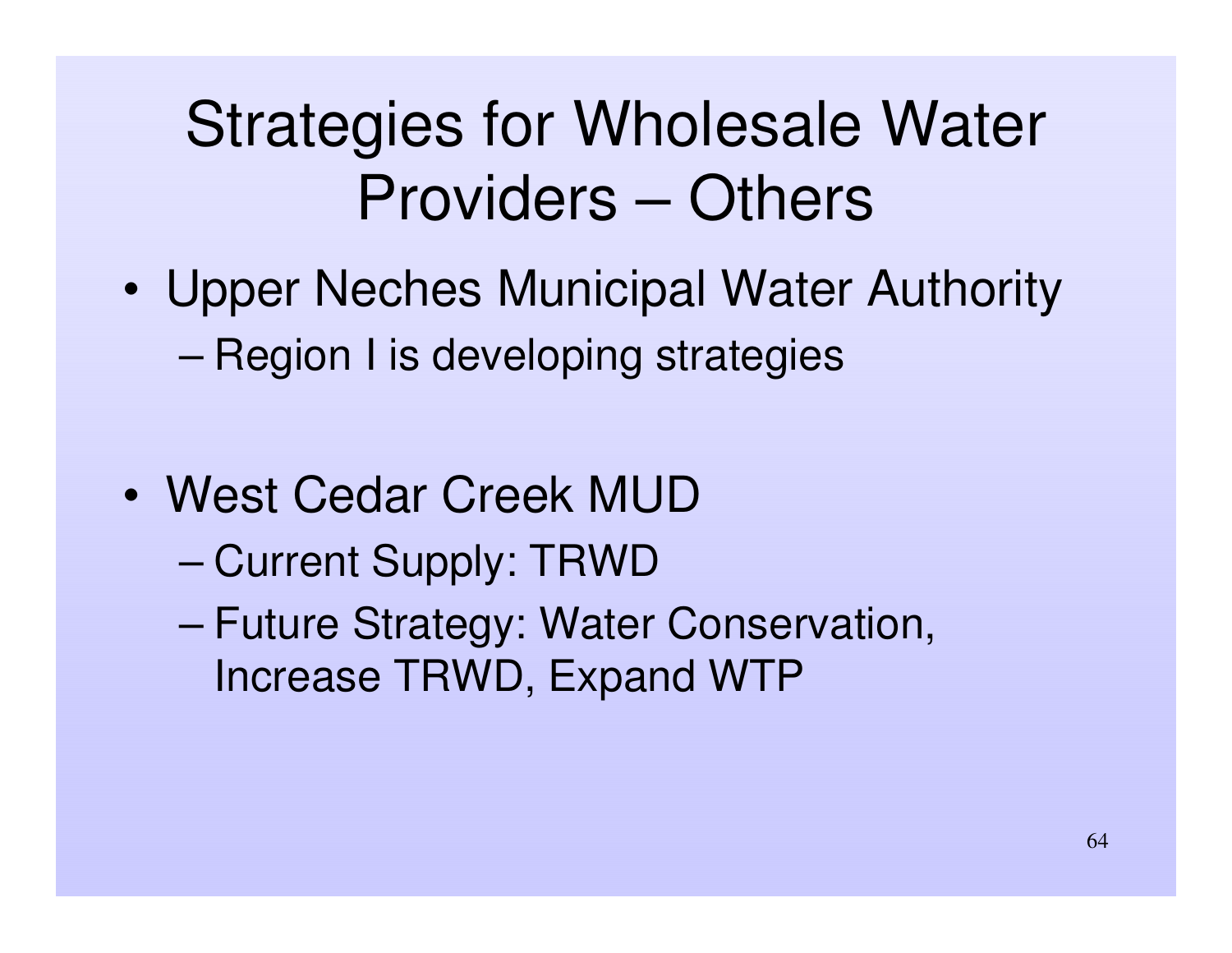- • Wise County WSD
	- –– Current Supply: TRWD
	- – Future Strategy: Water Conservation, Increase TRWD; Expand WTP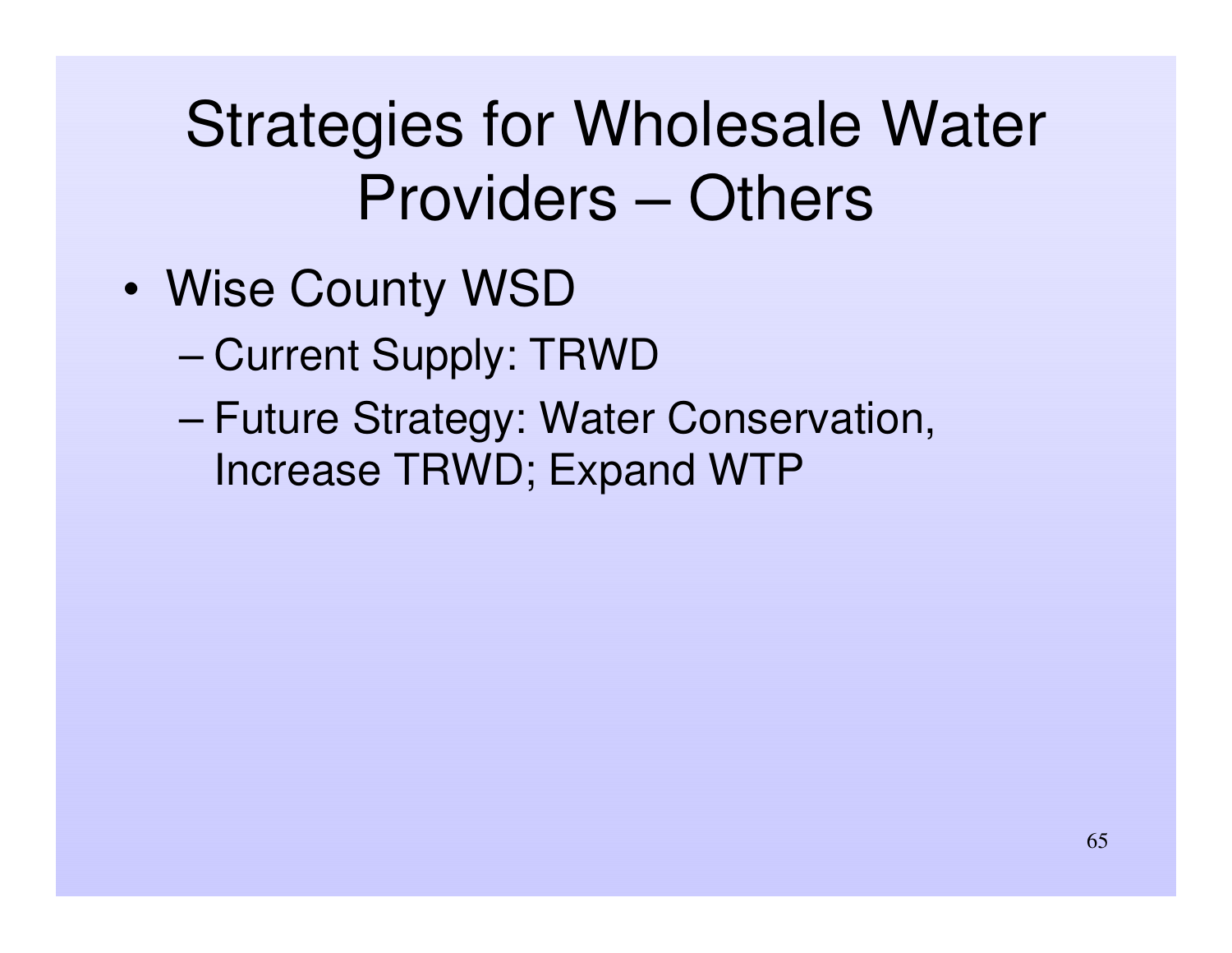#### Strategies for Water User Groups

- •• Identified in the county memos
- • Strategies include:
	- –Supplemental wells (133 user groups)
	- – Overdrafting Trinity or Woodbine (20 user groups)
	- – Expanded groundwater use and/or redistribution of groundwater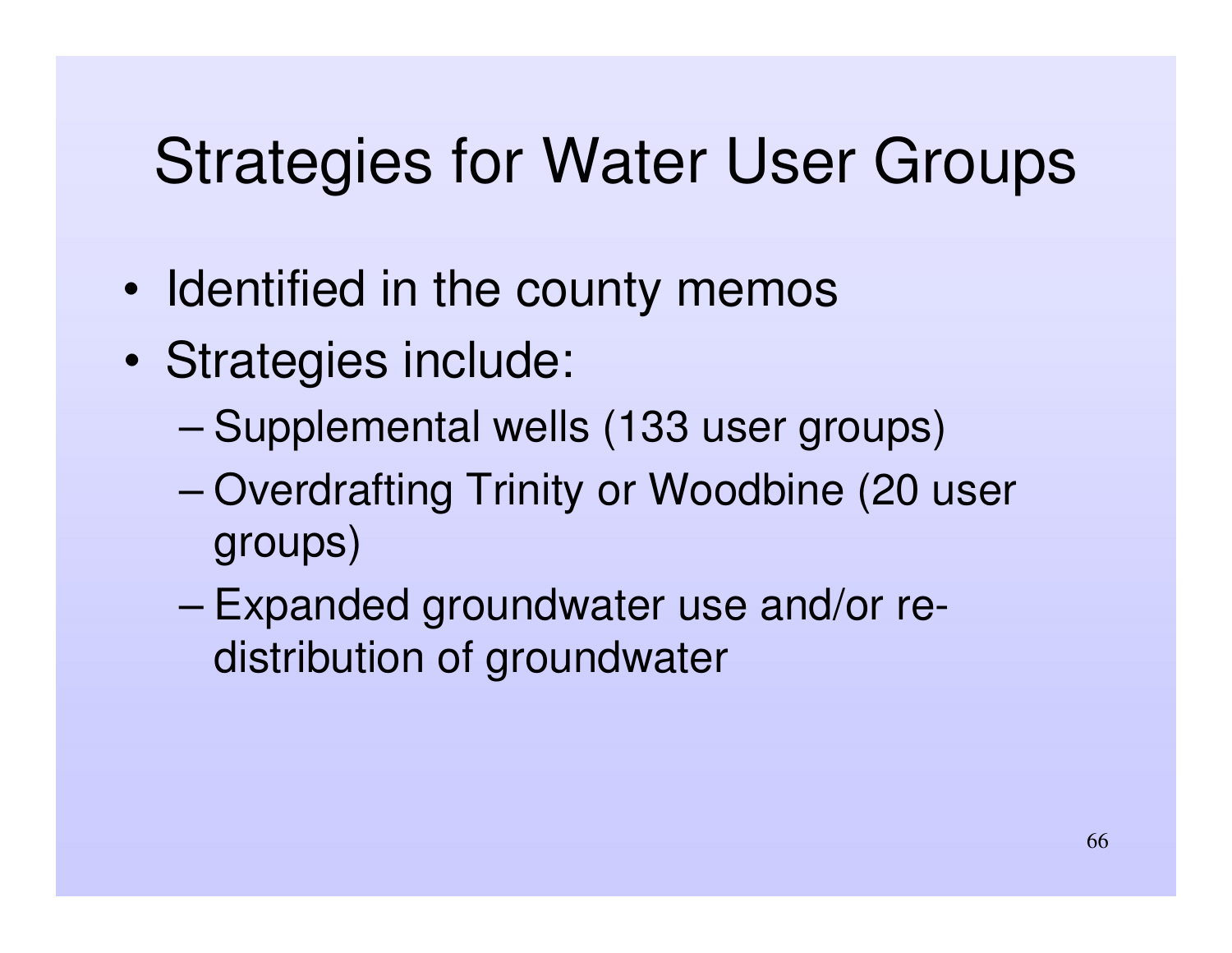#### Strategies for Water User Groups

- • Strategies (continued)
	- – Connection and/or additional purchase from wholesale water provider
		- TRWD 123 water user groups
		- DWU 47 water user groups
		- NTMWD 83 water user groups
		- UTRWD 35 water user groups
		- Other Wholesale Water Providers
	- –– Increased water treatment plant capacities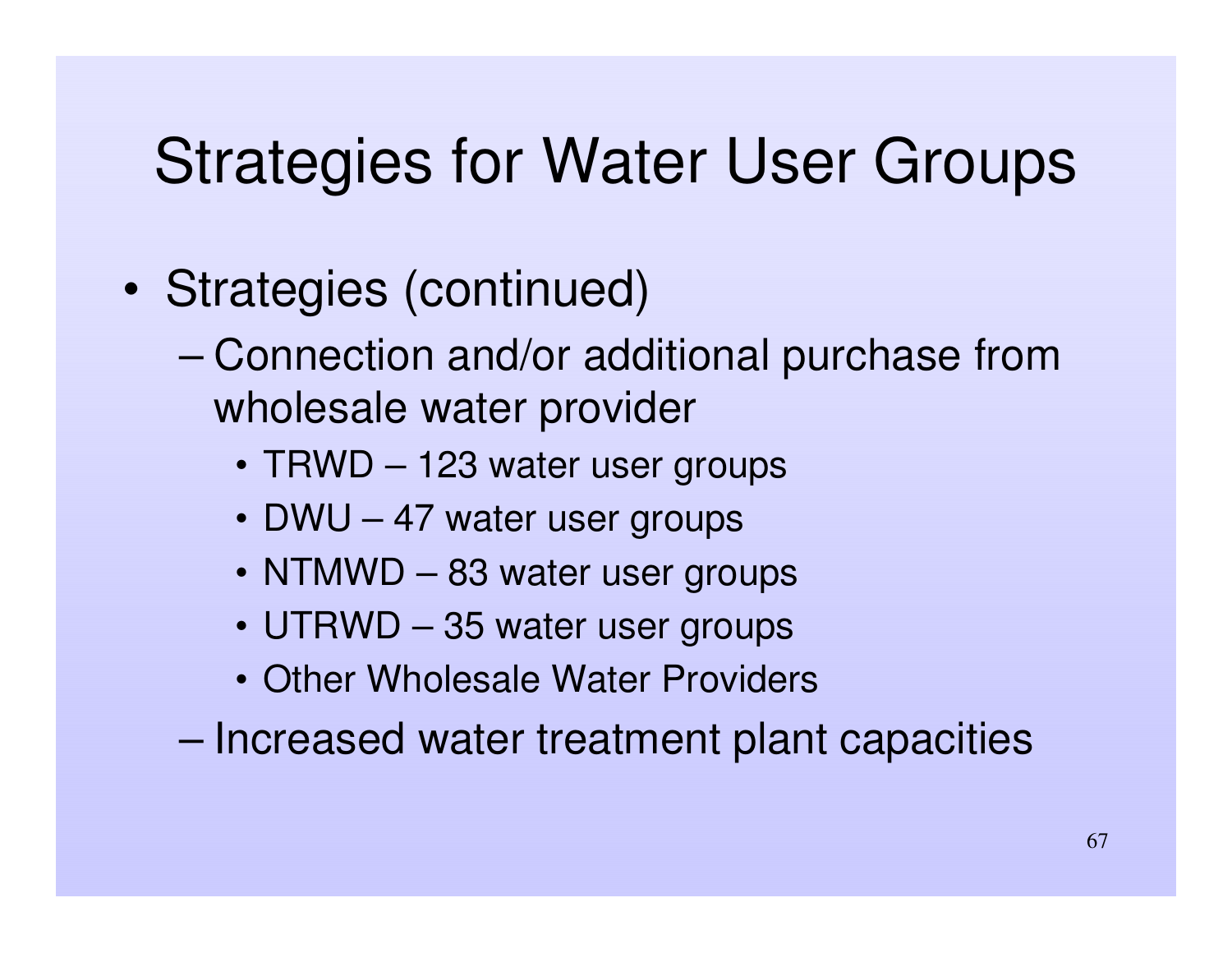# Agenda

- • Discussion Items
	- –Presentation by Environmental Group
	- –Infrastructure Financing Survey
	- –**Communications**
	- –Overall Status and Next Steps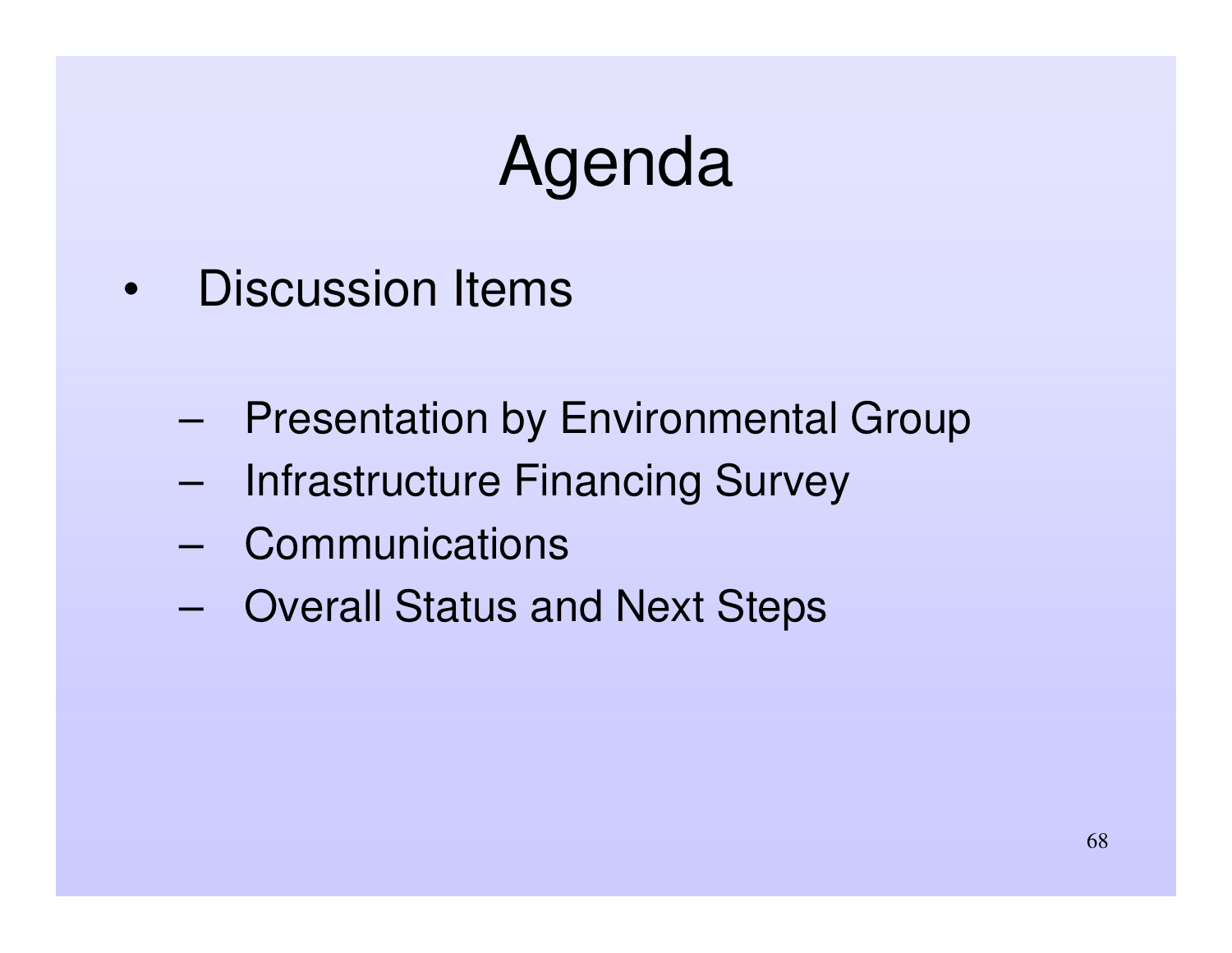## Discussion Item

Presentation by Environmental Group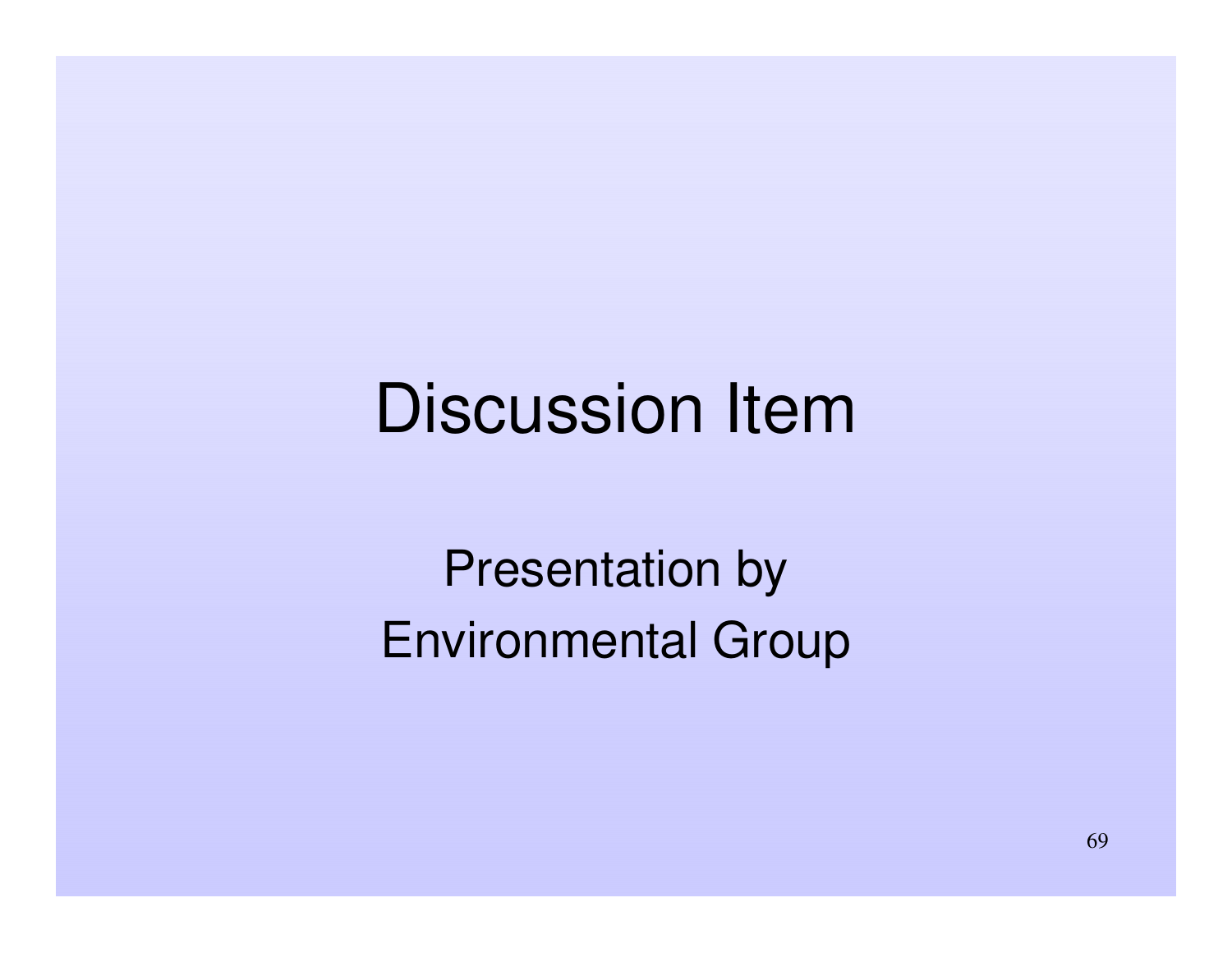## Discussion Item

#### Infrastructure Financing Survey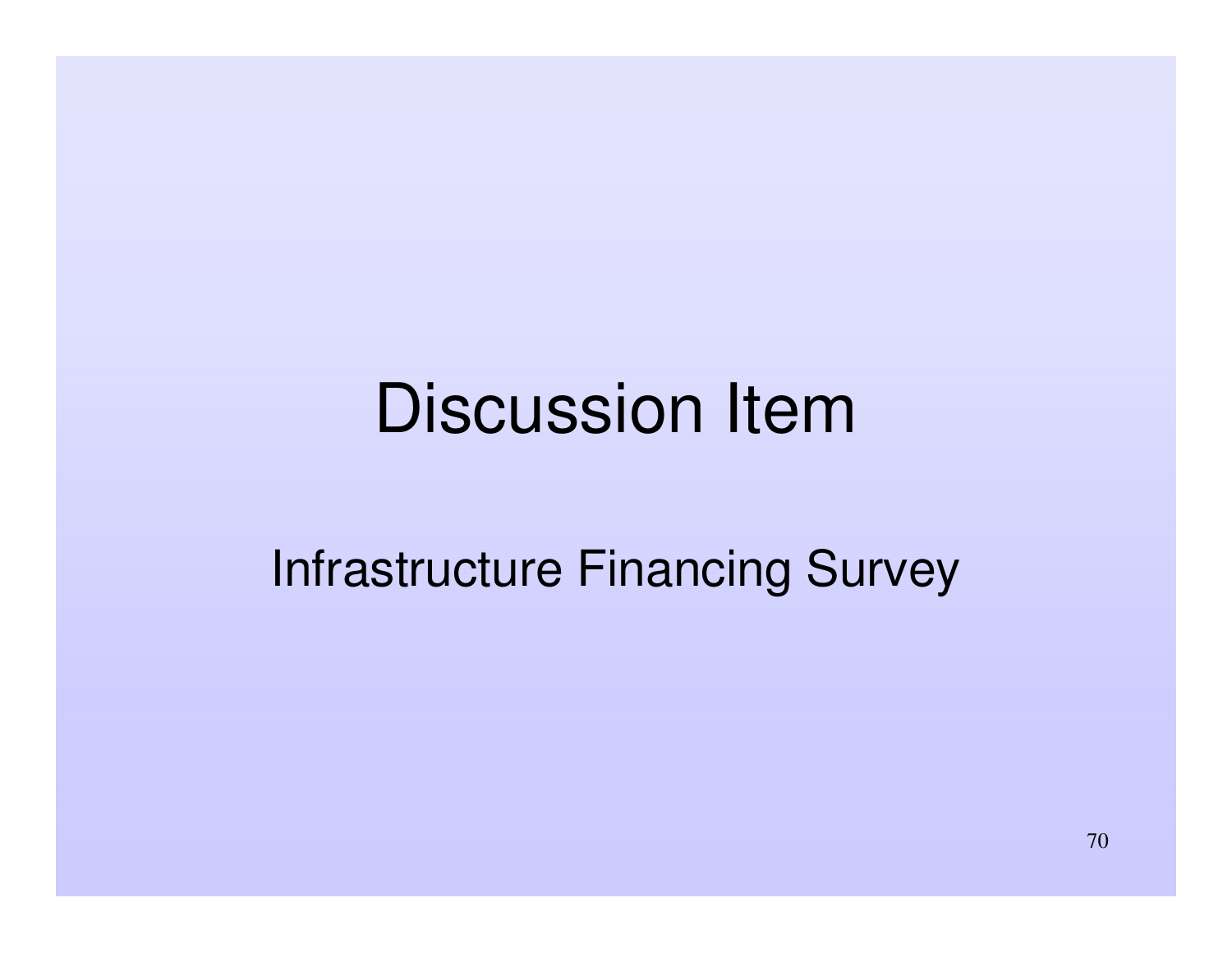# Infrastructure Financing Survey

- On April 12th, TWDB provided guidance on survey questions
- TWDB determined that Infrastructure Financing Report does not need to be included in the *Initially Prepared Plan* (June 1)
- Schedule
	- – Send surveys in June. Allow entities 4 weeks to respond.
	- –Follow-up phone calls in July-Aug.
	- **Harry Committee** Incorporate results into *Region C Water Plan*.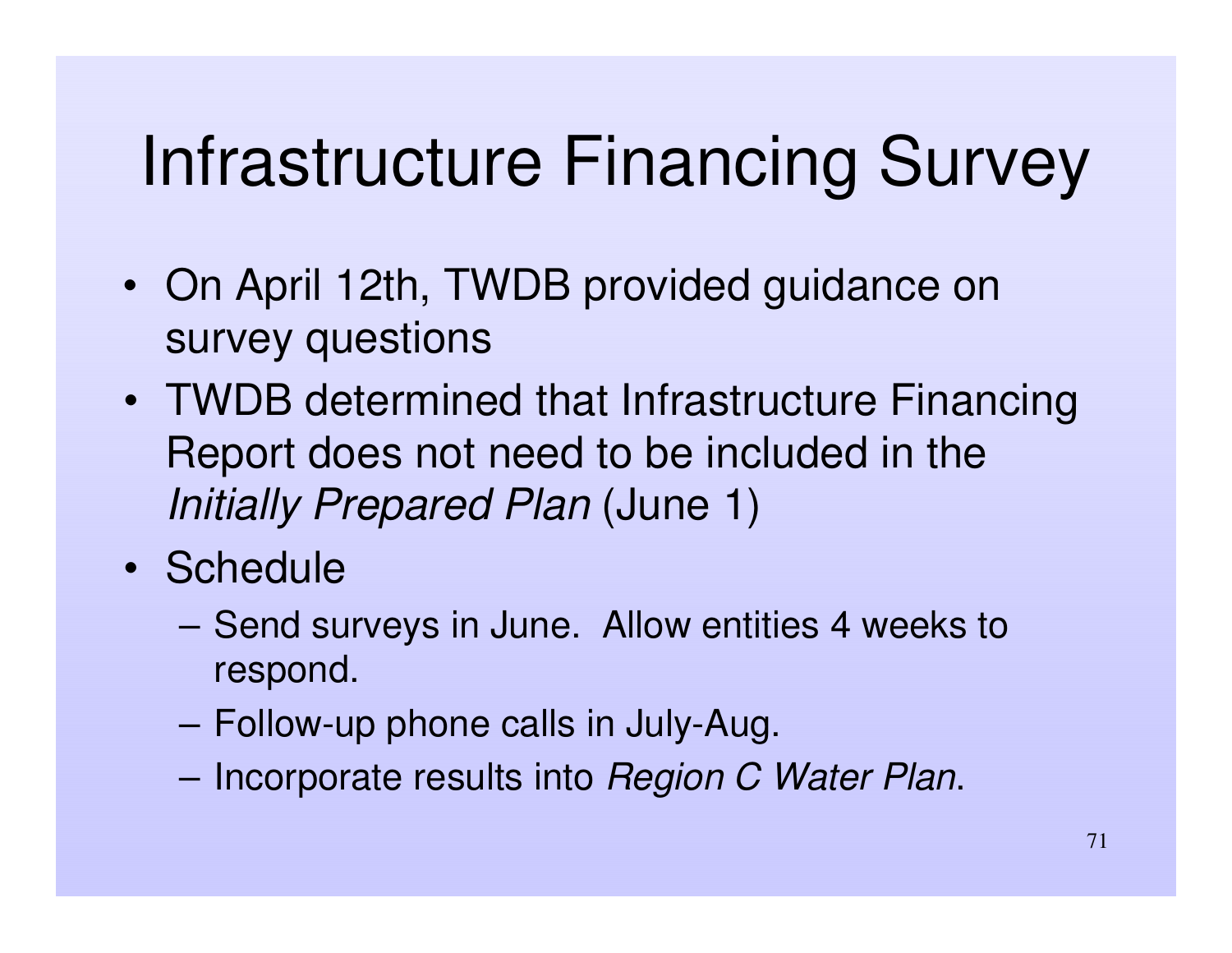## Discussion Item

#### Communications Update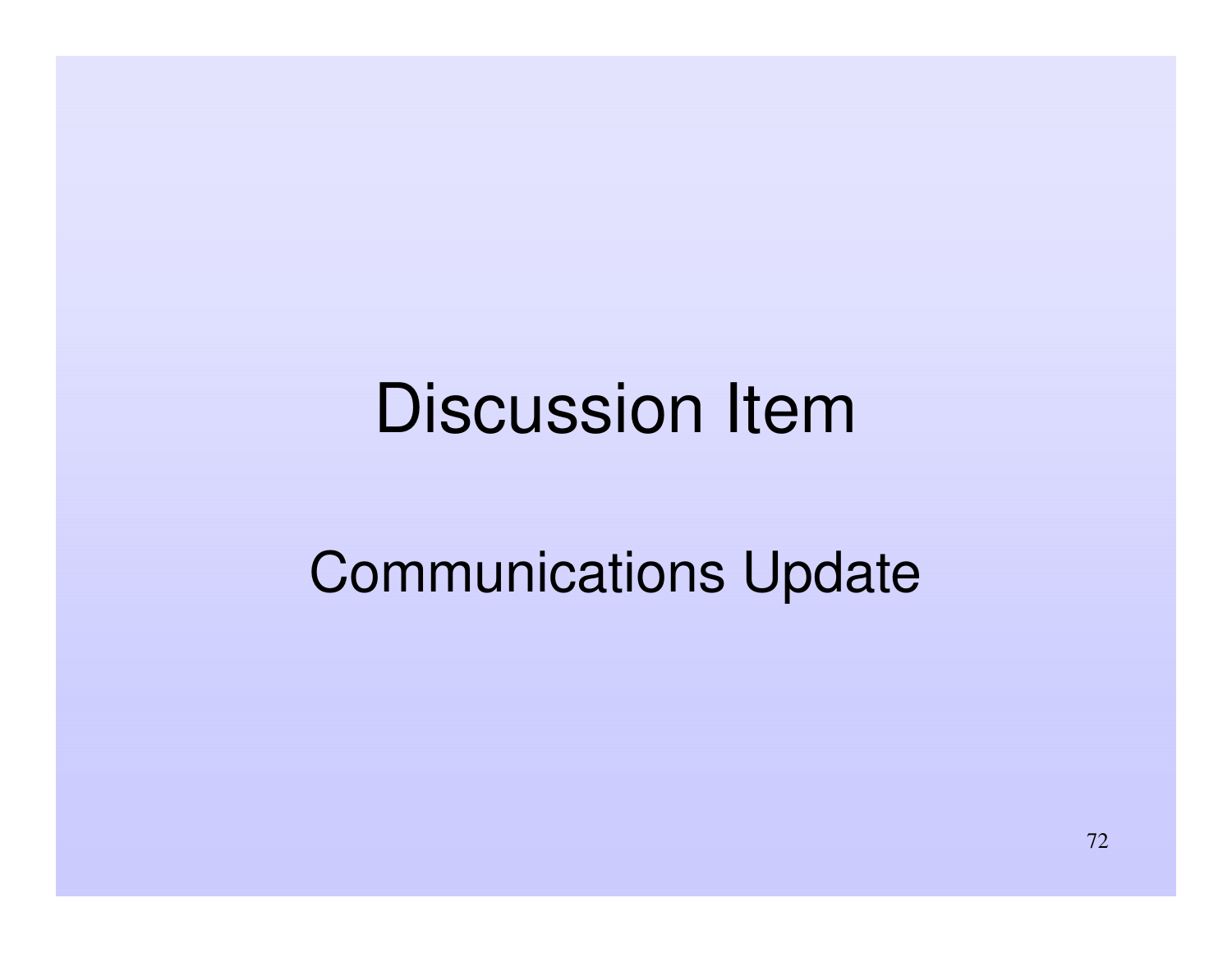#### Discussion Item

#### Update of Overall Status & Next Steps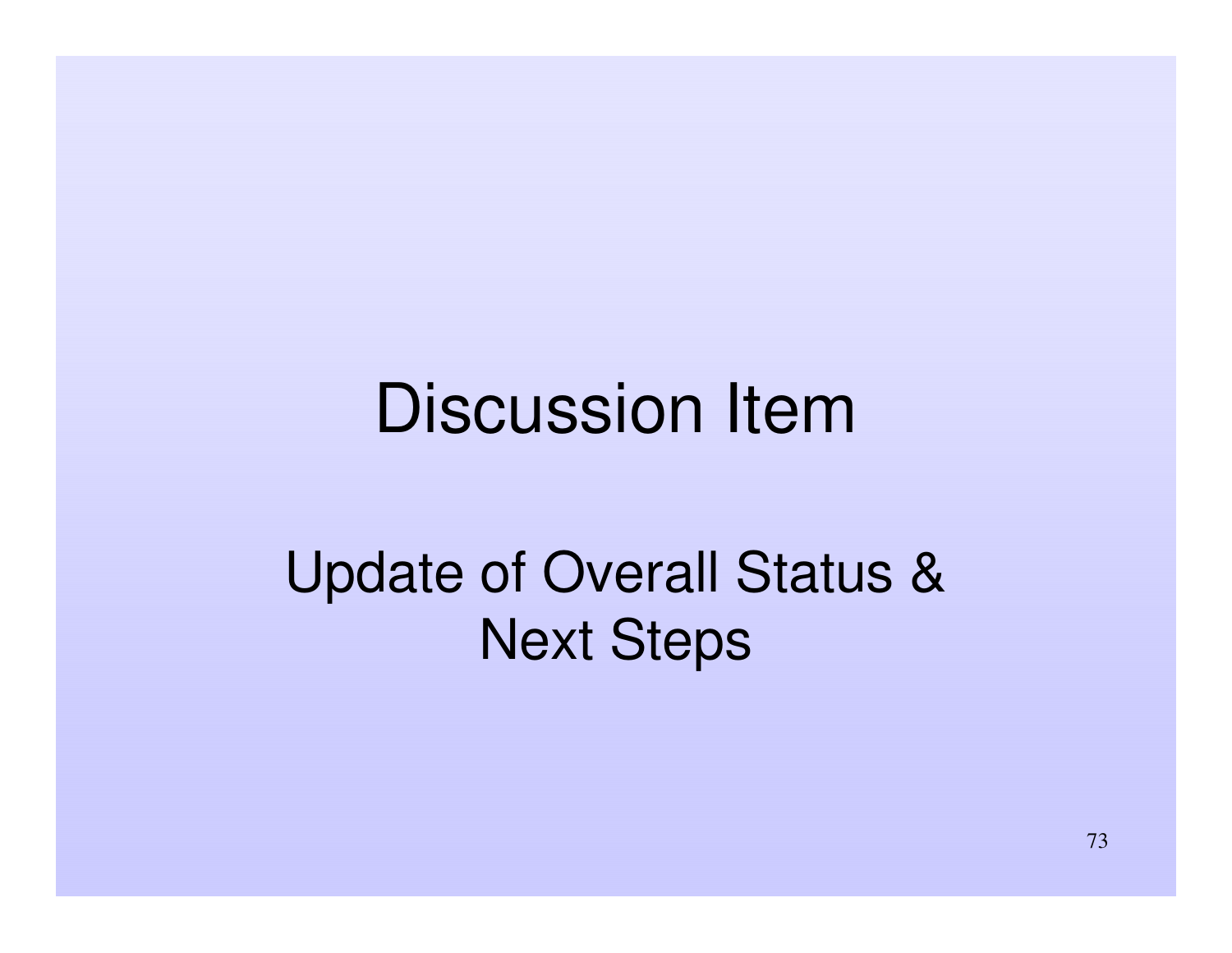## Summary of Speaker Comments-March 15 Meeting

- •• Summary of speaker comments were posted on the Region C web site in advance of today's meeting
- • www.regioncwater.org, see meeting data for 3-15-05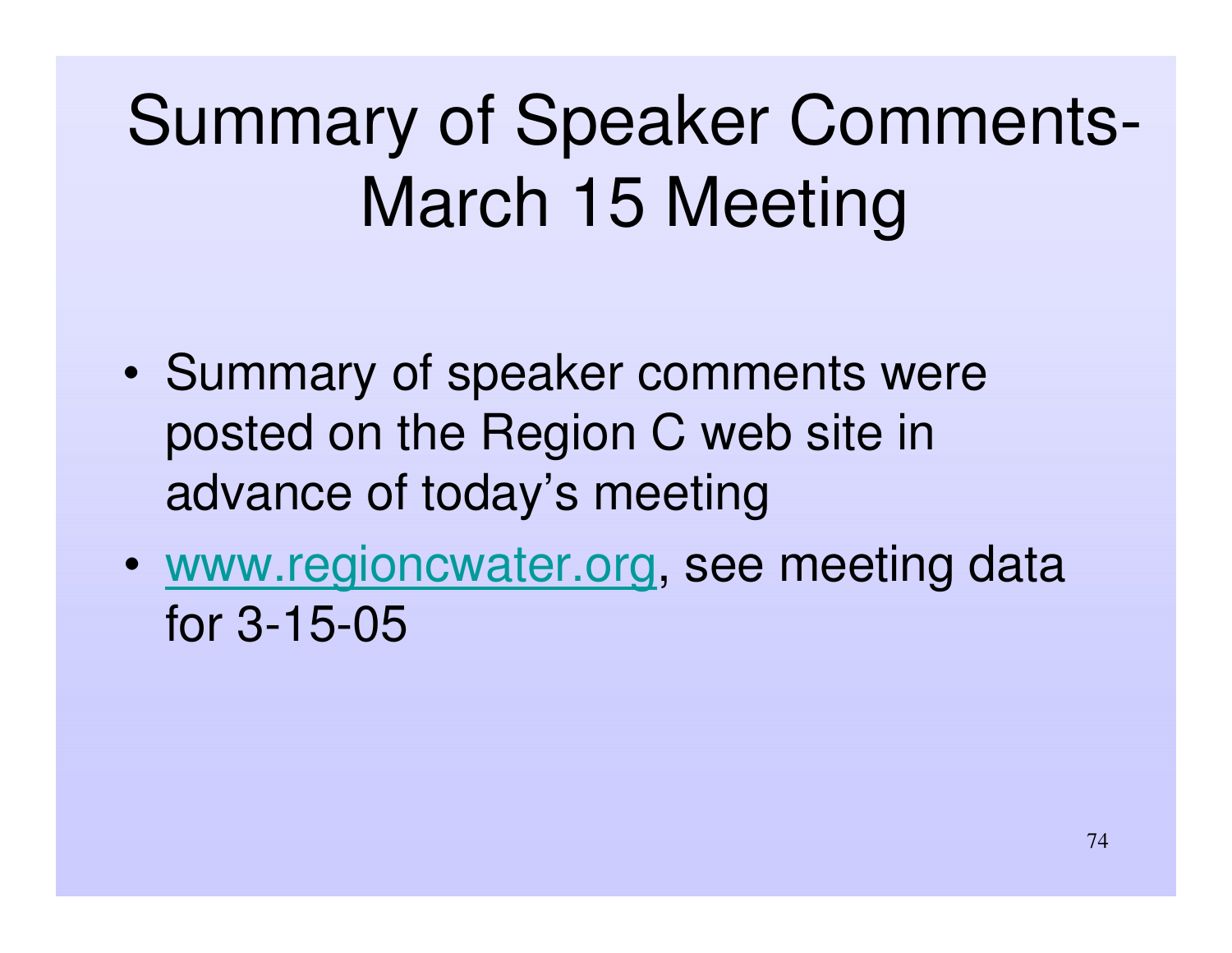### Update on Overall Status and Next Steps

- Incorporate all Recommended Strategies into the chapters of the *Initially Prepared Plan*
- Release chapters of the *Initially Prepared Plan* as they are completed during May
- Compile all chapters into *Initially Prepared Plan* report for submission to the TWDB on June 1, 2005
- Database completion
- Infrastructure Financing Survey & Report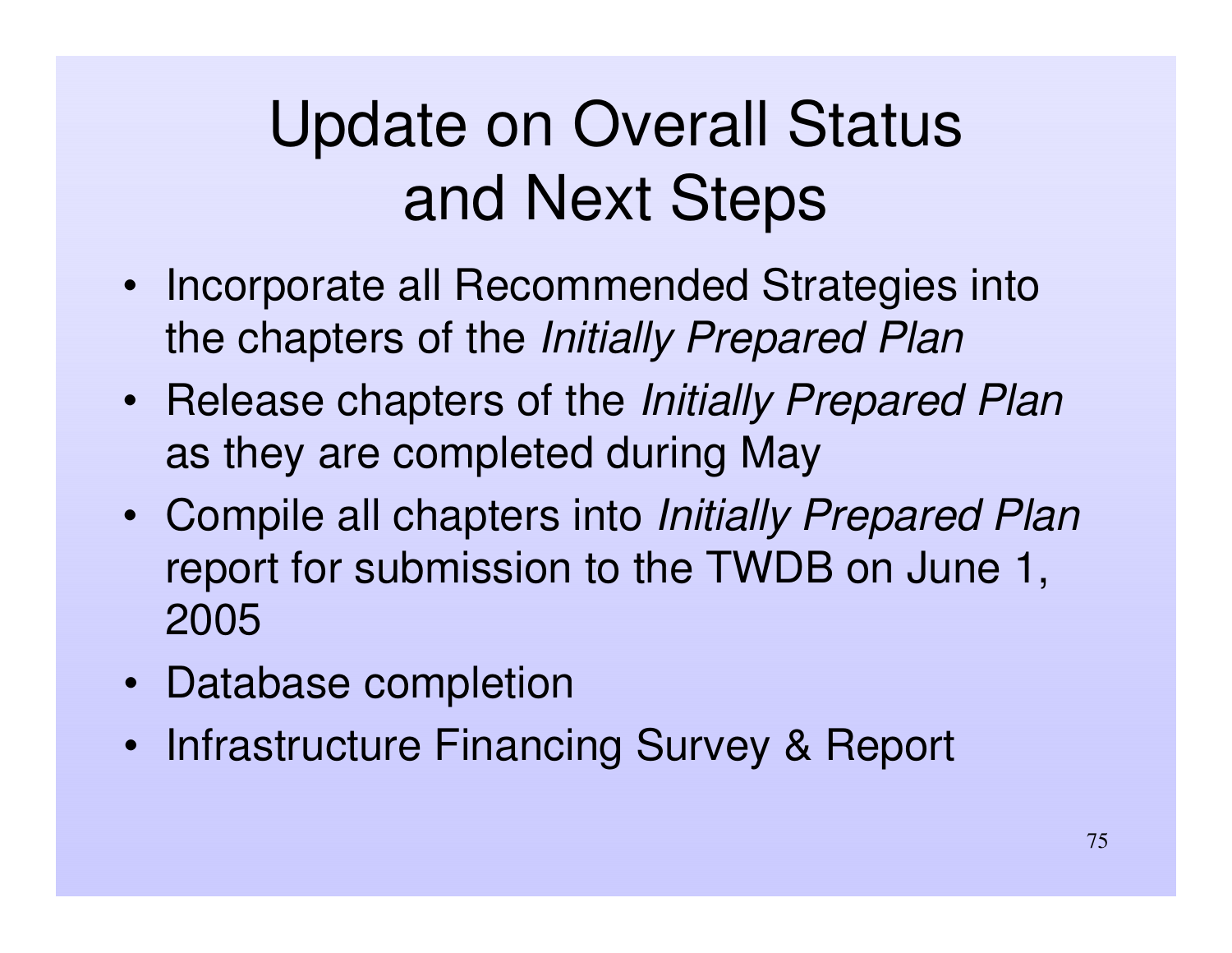## Agenda

- Other Discussion
	- –Update from the Chair
	- –– Report from Regional Liaisons
	- –– Report from TWDB
	- Confirm Date & Location of Next Meeting
	- Other Discussion
	- –Acknowledgement of Guests/Comments